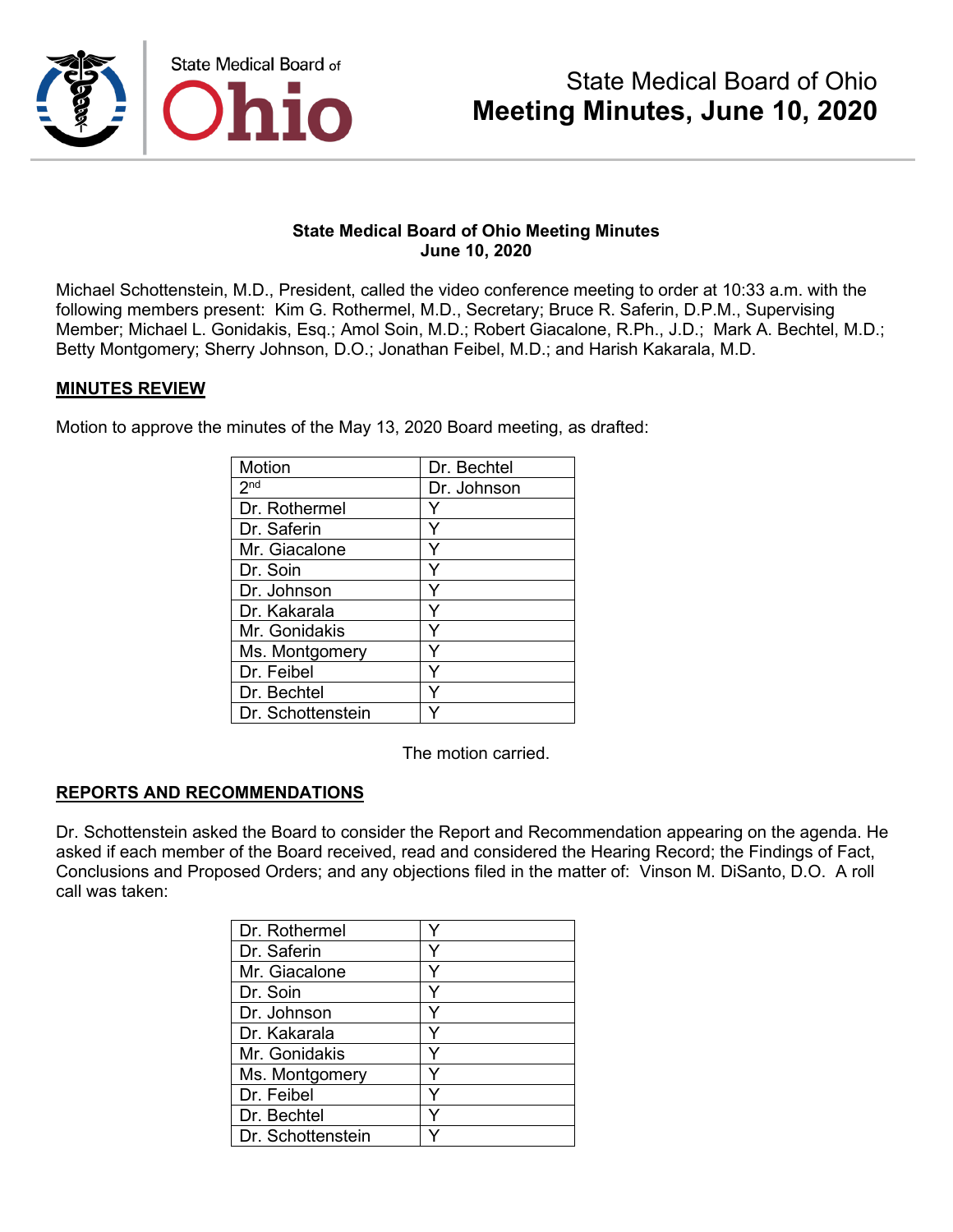Dr. Schottenstein further asked if each member of the Board understands that the Board's disciplinary guidelines do not limit any sanction to be imposed, and that the range of sanctions available in each matter runs from Dismissal to Permanent Revocation or Permanent Denial. A roll call was taken:

| Dr. Rothermel     |  |
|-------------------|--|
| Dr. Saferin       |  |
| Mr. Giacalone     |  |
| Dr. Soin          |  |
| Dr. Johnson       |  |
| Dr. Kakarala      |  |
| Mr. Gonidakis     |  |
| Ms. Montgomery    |  |
| Dr. Feibel        |  |
| Dr. Bechtel       |  |
| Dr. Schottenstein |  |

Dr. Schottenstein further asked if each member of the Board understands that in each matter eligible for a fine, the Board's fining guidelines allow for imposition of the range of civil penalties, from no fine to the statutory maximum amount of \$20,000. A roll call was taken:

| Dr. Rothermel     |   |
|-------------------|---|
| Dr. Saferin       |   |
| Mr. Giacalone     | v |
| Dr. Soin          |   |
| Dr. Johnson       | ٧ |
| Dr. Kakarala      | ∨ |
| Mr. Gonidakis     |   |
| Ms. Montgomery    |   |
| Dr. Feibel        |   |
| Dr. Bechtel       |   |
| Dr. Schottenstein |   |

Dr. Schottenstein stated that in accordance with the provision in section 4731.22(F)(2), Ohio Revised Code, specifying that no member of the Board who supervises the investigation of a case shall participate in further adjudication of the case, the Secretary and Supervising Member must abstain from further participation in the adjudication of any disciplinary matters. In the disciplinary matter before the Board today, Dr. Rothermel served as Secretary, Dr. Saferin served as Supervising Member, and Dr. Bechtel served as Secretary and/or Supervising Member.

During these proceedings, no oral motions were allowed by either party. Respondents and their attorneys addressing the Board were allotted five minutes to do so. The assistant attorneys general are subject to the same limitations. The respondents and their attorneys are viewing the meeting remotely and have a number to call in the event of an emergency or procedural concern.

## **Vinson M. DiSanto, D.O.**

Dr. Schottenstein directed the Board's attention to the matter of Vinson M. DiSanto, D.O. no objections have been filed. Ms. Shamansky was the Hearing Examiner.

Dr. Schottenstein stated that a request to address the Board has been filed on behalf of Dr. DiSanto. Five minutes will be allowed for that address.

Dr. DiSanto was represented by his attorney, Todd Newkirk.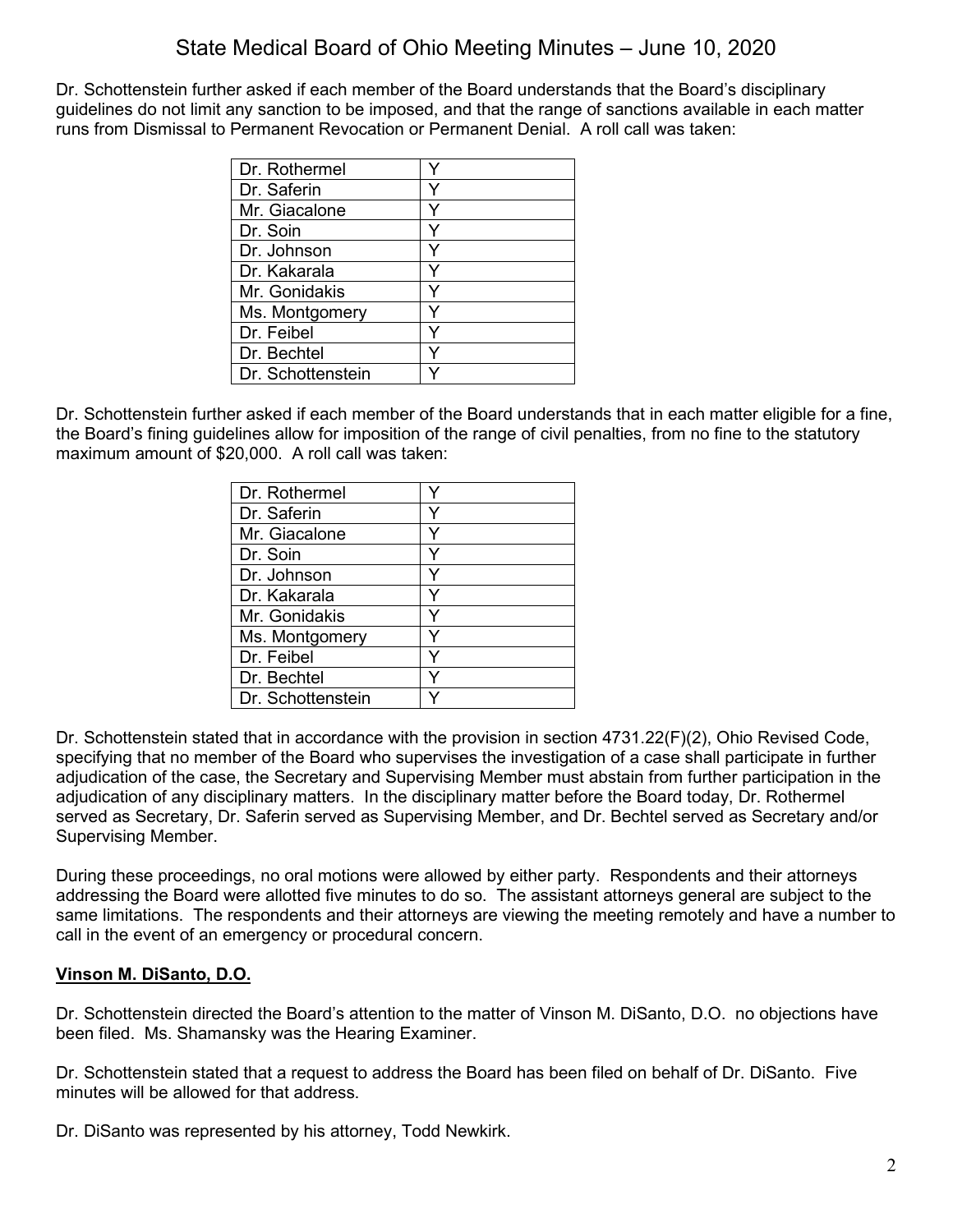Mr. Newkirk conveyed Dr. DiSanto's apologies for not appearing before the Board, but he was unable to attend today's video meeting because he is traveling.

Mr. Newkirk had no objections to the Hearing Examiner's Findings of Fact and Conclusions of Law, but he suggested that the Proposed Order be amended to remove the suspension of Dr. DiSanto's license and instead impose a reprimand or something similar. Mr. Newkirk pointed out that Dr. DiSanto is not currently suspended in any of the states in which he is licensed, including Kentucky where the action took place. The matter in Kentucky was resolved via an Agreed Order; Dr. DiSanto is still being monitored in Kentucky but he is permitted to practice. After satisfactory completion some medical record reviews, Dr. DiSanto's monitoring in Kentucky will come to an end. Dr. DiSanto's Rhode Island license has been reinstated without restriction, while the states of Arkansas and North Carolina have dismissed the cases entirely. Actions are pending in some other states, but Dr. DiSanto is not restricted in any of those states.

Mr. Newkirk continued that the treatment in question is old and involved testosterone, which Dr. DiSanto no longer prescribes. Though Dr. DiSanto is not currently practicing in Ohio and has no intent to do so in the near future, Mr. Newkirk asked the Board to consider removing the necessity of applying for reinstatement so as to avoid complications in other states that would stem from a suspension in Ohio.

Dr. Schottenstein asked if the Assistant Attorney General wished to respond. Mr. Wilcox stated the he wished to respond.

Mr. Wilcox opined that the Hearing Examiner's Report and Recommendation is appropriate as drafted and he supported its adoption by the Board.

Motion to approve and confirm the Proposed Findings of Fact, Conclusions, and Order in the matter of Dr. DiSanto:

| <b>Motion</b>   | Dr. Kakarala |
|-----------------|--------------|
| 2n <sub>d</sub> | Dr. Johnson  |

Dr. Schottenstein stated that he will now entertain discussion in the above matter.

In response to a question from Dr. Feibel, Dr. Schottenstein stated that if the Board adopts the Proposed Order Dr. DiSanto would not be required to appear before the Board prior to the reinstatement of his license. Ms. Anderson added that the matter would come before the Board as a reinstatement request once Dr. DiSanto has met all reinstatement requirements. Dr. Feibel opined that Dr. DiSanto should have a practice monitor for a period of time following his reinstatement.

Motion to amend the Proposed Order to add a requirement for Dr. DiSanto to have a practice monitor while practicing in Ohio for a two-year period following the reinstatement of his license:

| <b>Motion</b> | Dr. Feibel     |
|---------------|----------------|
| つnd           | Ms. Montgomery |

Ms. Montgomery commented that Dr. DiSanto's practice reflects issues that the Board is currently contemplating with regard to telehealth and the potential problems associated with a broad telemedicine practice.

Ms. Montgomery noted that another board had referred Dr. DiSanto to a remediation program in California. Dr. DiSanto finished the program in two months and expressed pride in having completed it so quickly. Ms. Montgomery opined that Dr. DiSanto had displayed arrogance about what he regarded as his excellent performance in the program. Ms. Montgomery pointed out that the program's review indicates that Dr. DiSanto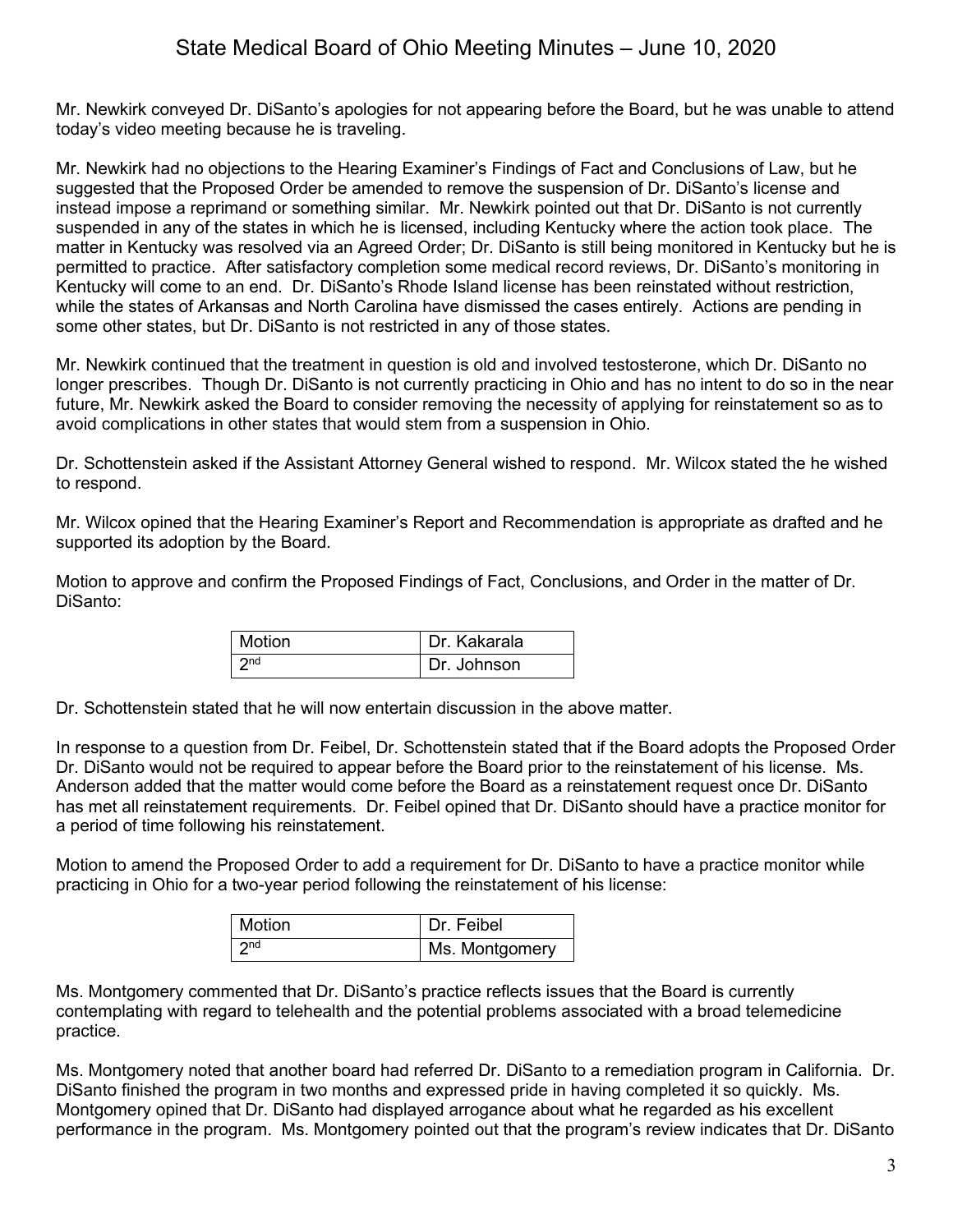was not up to par on modern applications of his practice. Ms. Montgomery voiced concern that Dr. DiSanto has not reflected on errors he may have made. Ms. Montgomery stated that this attitude reflects the problems surrounding the events in Kentucky.

Dr. Schottenstein agreed with Ms. Montgomery. Dr. Schottenstein observed that Dr. DiSanto had presumed he finished the remediation program in two months rather than the usual six to seven months because he is so knowledgeable. Dr. Schottenstein stated that it is also possible that other practitioners in the program took their time and tried to get it right instead of simply speeding through the program as quickly as possible.

Vote on Dr. Feibel's motion to amend:

| Dr. Rothermel     | Abstain |
|-------------------|---------|
| Dr. Saferin       | Abstain |
| Mr. Giacalone     |         |
| Dr. Soin          | Y       |
| Dr. Johnson       | Y       |
| Dr. Kakarala      | Y       |
| Mr. Gonidakis     | Y       |
| Ms. Montgomery    | Y       |
| Dr. Feibel        |         |
| Dr. Bechtel       | Abstain |
| Dr. Schottenstein |         |

The motion carried.

Motion to approve and confirm the Proposed Findings of Fact, Conclusions, and Order, as amended, in the matter of Dr. DiSanto:

| Motion            | Dr. Johnson  |
|-------------------|--------------|
| 2 <sup>nd</sup>   | Dr. Kakarala |
| Dr. Rothermel     | Abstain      |
| Dr. Saferin       | Abstain      |
| Mr. Giacalone     |              |
| Dr. Soin          |              |
| Dr. Johnson       | Y            |
| Dr. Kakarala      | Y            |
| Mr. Gonidakis     | Y            |
| Ms. Montgomery    | ٧            |
| Dr. Feibel        |              |
| Dr. Bechtel       | Abstain      |
| Dr. Schottenstein |              |

The motion carried.

## **PROPOSED FINDINGS AND PROPOSED ORDERS**

Dr. Schottenstein stated that in the following matters, the Board issued Notices of Opportunity for Hearing. No timely requests for hearing were received. The matters were reviewed by a Hearing Examiner, who prepared Proposed Findings and Proposed Orders, and they are now before the Board for final disposition. These matters are disciplinary in nature, and therefore the Secretary and Supervising Member cannot vote. In these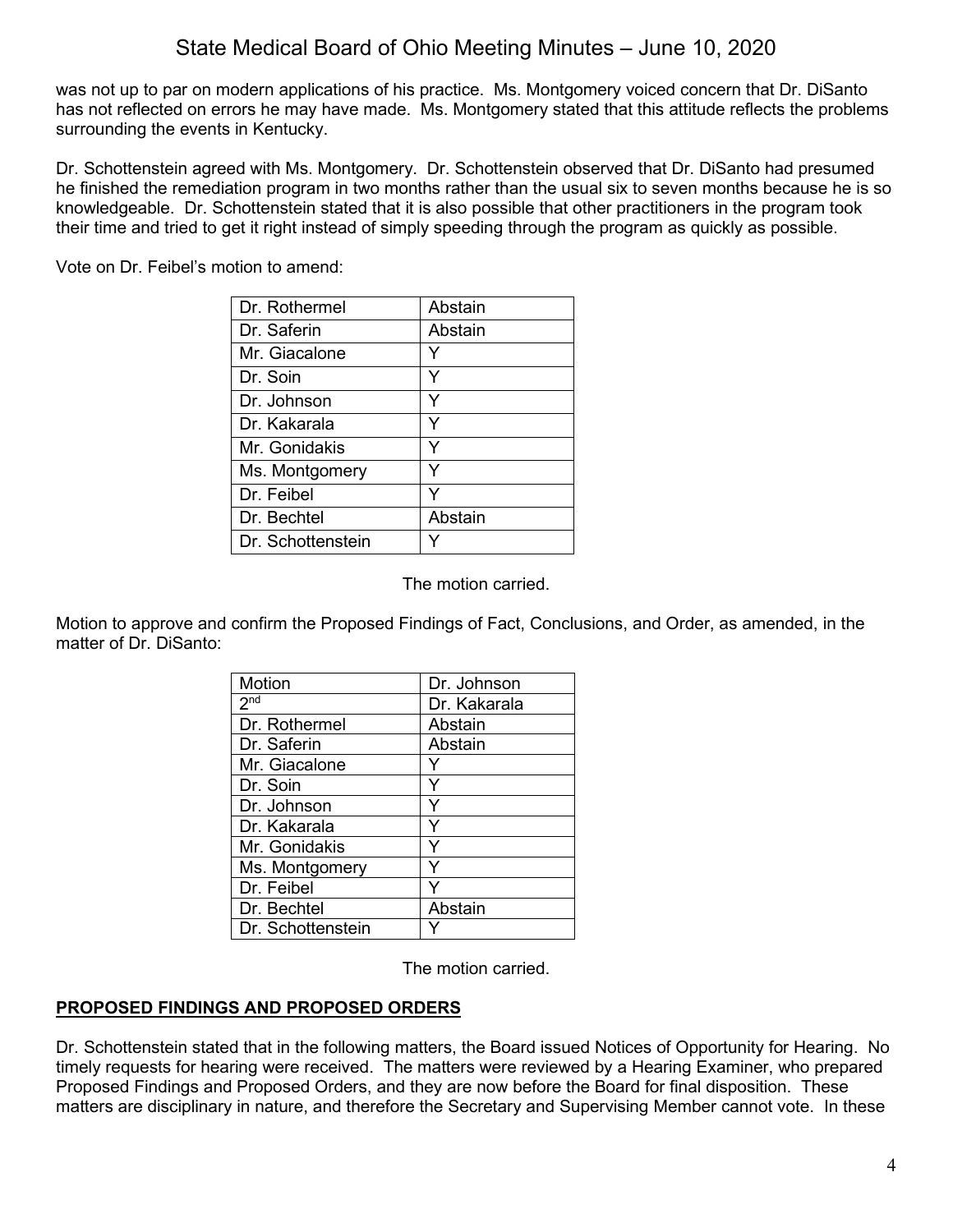matters, Dr. Rothermel served as Secretary and Dr. Saferin served as Supervising Member. In addition, Dr. Bechtel served as Secretary and/or Supervising Member in the matter of Dr. Ritchey.

### **George Robert Butler, M.D.**

Motion to find that the allegations as set forth in the June 12, 2019 Notice of Opportunity for Hearing in the matter of Dr. Butler have been proven to be true by a preponderance of the evidence and to adopt Ms. Lee's Proposed Findings and Proposed Order:

| Motion          | Dr. Johnson  |
|-----------------|--------------|
| 2n <sub>d</sub> | Dr. Kakarala |

Dr. Schottenstein stated that he will now entertain discussion in the matter of Dr. Butler. No Board member offered discussion in this matter.

A vote was taken on Dr. Johnson's motion:

| Dr. Rothermel     | Abstain |
|-------------------|---------|
| Dr. Saferin       | Abstain |
| Mr. Giacalone     |         |
| Dr. Soin          | Y       |
| Dr. Johnson       |         |
| Dr. Kakarala      | Y       |
| Mr. Gonidakis     |         |
| Ms. Montgomery    |         |
| Dr. Feibel        | ٧       |
| Dr. Bechtel       |         |
| Dr. Schottenstein |         |

The motion carried.

### **William Ritchey, D.O.**

Motion to find that the allegations as set forth in the March 13, 2019 Notice of Opportunity for Hearing in the matter of Dr. Ritchey have been proven to be true by a preponderance of the evidence and to adopt Ms. Lee's Proposed Findings and Proposed Order:

| Motion          | Dr. Johnson   |
|-----------------|---------------|
| 2n <sub>d</sub> | Mr. Giacalone |

Dr. Schottenstein stated that he will now entertain discussion in the matter of Dr. Ritchey.

Mr. Giacalone opined that the Proposed Order of permanent revocation is appropriate, stating that Dr. Ritchey's prescribing practices are egregious. Dr. Ritchey had been informed that some of his patients had been identified to him as having problems, yet he continued to over-prescribe to them. Mr. Giacalone pointed out that Patient BK was prescribed Percocet, Valium, and Soma, which according to the DEA is referred to as the "holy trinity" by drug abusers. Although Patient BK had been incarcerated before, Dr. Ritchey failed to ask why. Mr. Giacalone stated that Dr. Ritchey had a history of not asking his patients relevant questoins or tactfully avoiding subjects. Given the damage Dr. Ritchey has done to his patients, Mr. Giacalone opined that he should not have a license in Ohio.

Dr. Soin agreed with Mr. Giacalone's comments, particularly regarding Patient BK. Dr. Soin commented that there may have been a time in the late 1990's or early 2000's when that type of prescribing pattern was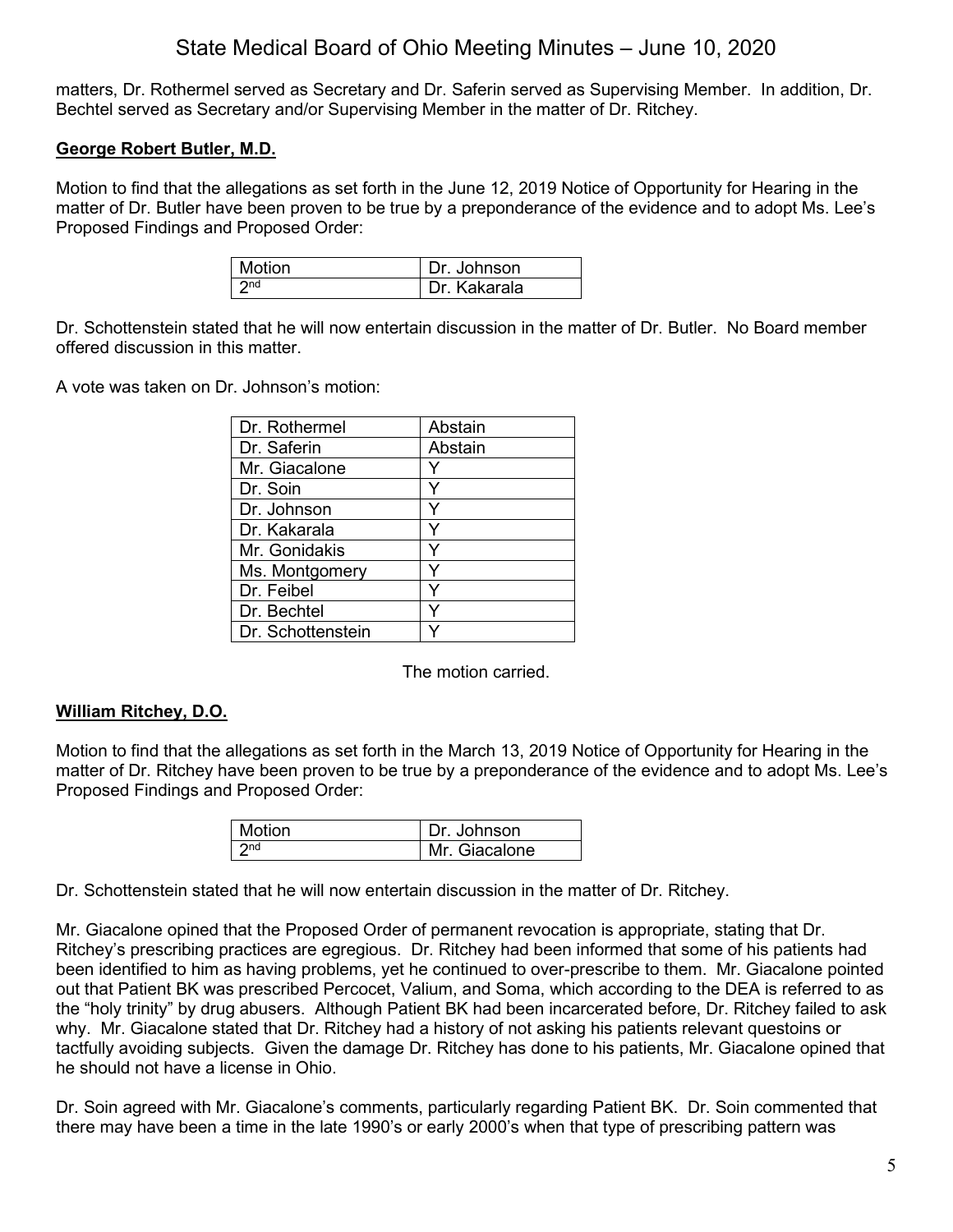common and, in some circles, even considered acceptable for short-term treatments of pain. However, given all the knowledge and evidence that has accumulated since that time, a physician should know better, especially given the gravity of the drug addiction problem in Ohio. Dr. Soin agreed with the Proposed Order of permanent revocation and a fine.

Dr. Schottenstein agreed with Mr. Giacalone and Dr. Soin. Dr. Schottenstein opined that Dr. Ritchey had been negligent and reckless and he has put the citizens of Ohio at risk.

A vote was taken on Dr. Johnson's motion:

| Dr. Rothermel     | Abstain |
|-------------------|---------|
| Dr. Saferin       | Abstain |
| Mr. Giacalone     |         |
| Dr. Soin          | Y       |
| Dr. Johnson       | Y       |
| Dr. Kakarala      | Y       |
| Mr. Gonidakis     |         |
| Ms. Montgomery    | ٧       |
| Dr. Feibel        |         |
| Dr. Bechtel       | Abstain |
| Dr. Schottenstein |         |

The motion carried.

## **NON-DISCIPLINARY AGREEMENTS**

#### **Stephanie Ann Abul, M.D.**

Motion to ratify the proposed Non-Disciplinary Withdrawal of Application and Dismissal of Pending Non-Disciplinary Denial with Dr. Abdul:

| Motion            | Dr. Bechtel |
|-------------------|-------------|
| 2 <sub>nd</sub>   | Dr. Johnson |
| Dr. Rothermel     |             |
| Dr. Saferin       | Υ           |
| Mr. Giacalone     |             |
| Dr. Soin          |             |
| Dr. Johnson       | Y           |
| Dr. Kakarala      | Y           |
| Mr. Gonidakis     | Y           |
| Ms. Montgomery    | Y           |
| Dr. Feibel        | Y           |
| Dr. Bechtel       |             |
| Dr. Schottenstein |             |

The motion carried.

### **Safaa Alakrawi**

Motion to ratify the proposed Non-Disciplinary Voluntary Surrender of License to Practice as a Respiratory Care Professional with Ms. Alakrawi:

| Motion | Kakarala |
|--------|----------|
|        | )r       |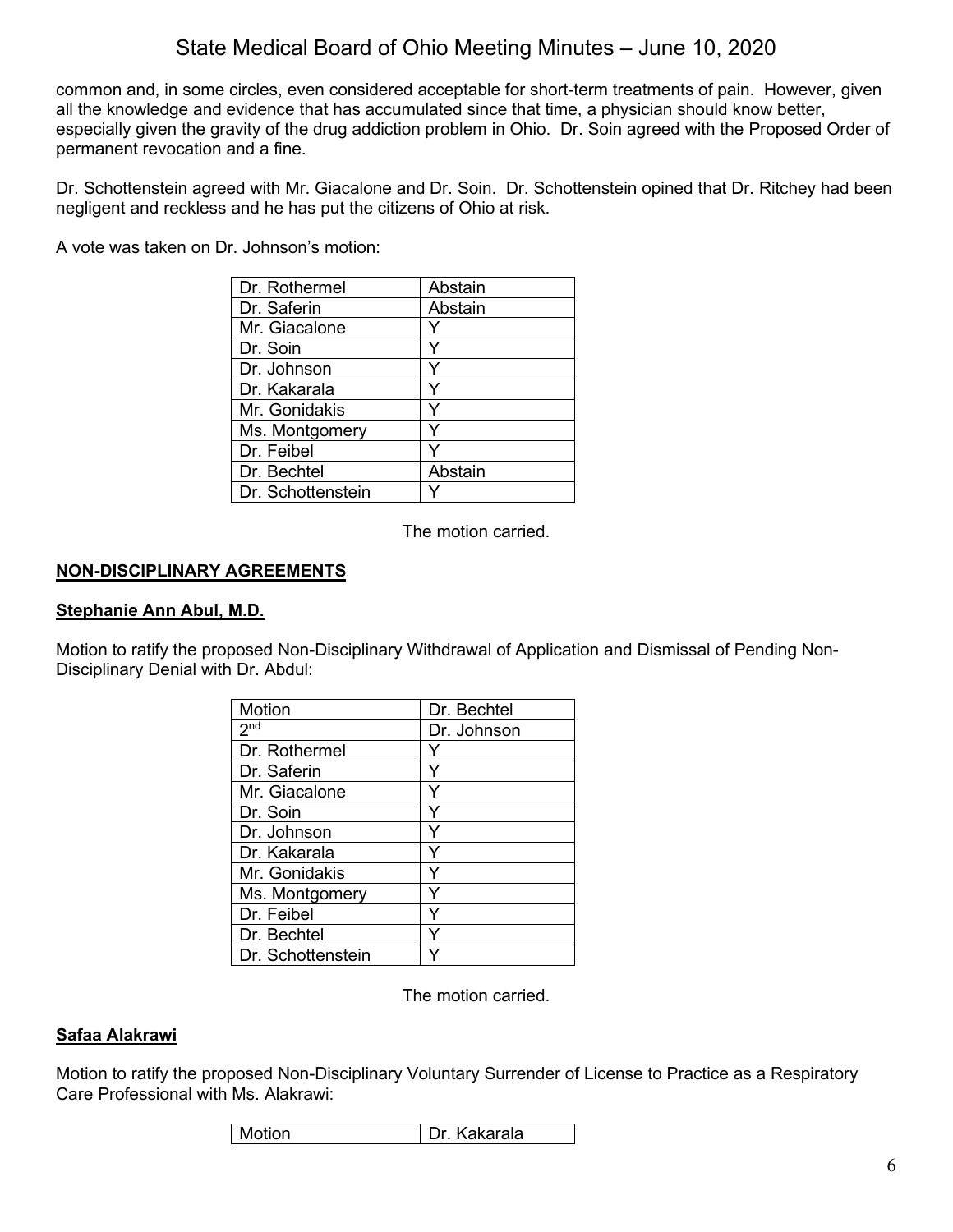2<sup>nd</sup> Dr. Saferin

Dr. Schottenstein noted that this situation came about because Ms. Alakrawi had been erroneously issued a license by the Board's licensure section when she did not meet the requirements for licensure. Dr. Schottenstein asked if there was anything else the Board members could know about this case. Dr. Schottenstein stated that he was not interested in pointing fingers, but he would like to know how the error occurred. Dr. Schottenstein also asked what would have happened if Ms. Alakrawi had not agreed to the nondisciplinary voluntary surrender.

Ms. Anderson, having received information from the licensure staff, stated that the license had been issued prematurely and erroneously. Ms. Alakrawi had been given an opportunity to meet the necessary requirements, but she failed to do so. Specifically, Ms. Alakrawi passed the Certified Respiratory Therapist (CRT) examination but she did not pass the Registered Respiratory Care (RRT) examination; the Board requires passage of the RRT for licensure. Ms. Anderson observed that Ms. Alakrawi did not work as a respiratory care professional during the time she was licensed.

Ms. Anderson noted that a similar situation occurred a few years ago when a physician did not qualify for licensure but was erroneously issued a license anyway. In that case, the physician was issued a nondisciplinary citation and a settlement agreement was entered into.

Dr. Schottenstein thanked Ms. Anderson for the information.

Vote on Dr. Kakarala's motion:

| Dr. Rothermel     |   |
|-------------------|---|
| Dr. Saferin       |   |
| Mr. Giacalone     |   |
| Dr. Soin          | Y |
| Dr. Johnson       |   |
| Dr. Kakarala      | ٧ |
| Mr. Gonidakis     |   |
| Ms. Montgomery    |   |
| Dr. Feibel        |   |
| Dr. Bechtel       |   |
| Dr. Schottenstein |   |

The motion carried.

## **Abdulkarim Hanna Aslo, M.D.**

Motion to ratify the proposed Non-Disciplinary Withdrawal of Application and Dismissal of Pending Non-Disciplinary Denial with Dr. Aslo:

| Motion          | Dr. Bechtel |
|-----------------|-------------|
| 2 <sub>nd</sub> | Dr. Saferin |
| Dr. Rothermel   | Y           |
| Dr. Saferin     | v           |
| Mr. Giacalone   | ⋎           |
| Dr. Soin        | v           |
| Dr. Johnson     |             |
| Dr. Kakarala    |             |
| Mr. Gonidakis   |             |
| Ms. Montgomery  |             |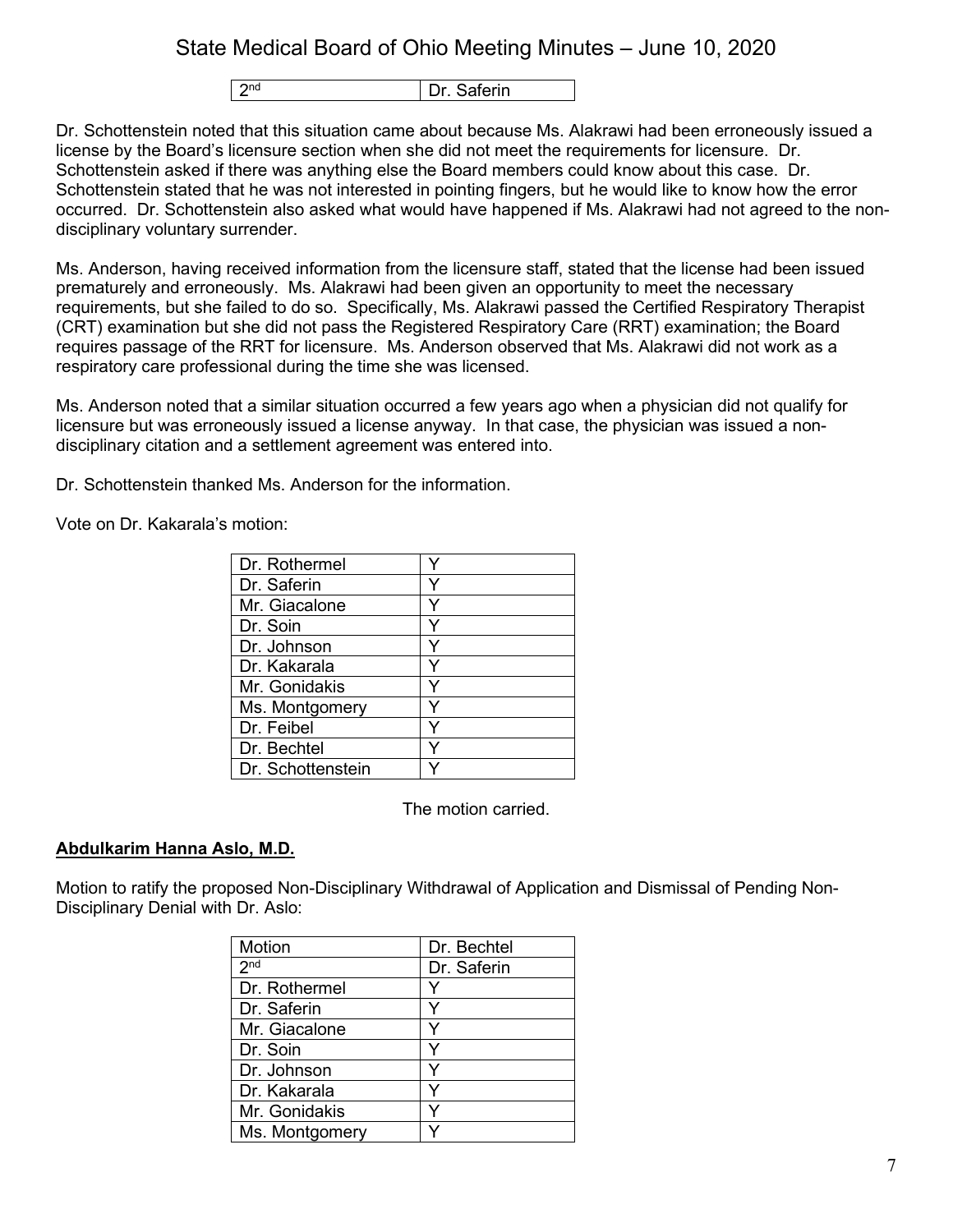| Dr. Feibel        |  |
|-------------------|--|
| Dr. Bechtel       |  |
| Dr. Schottenstein |  |

The motion carried.

## **Aaron Didich, D.O.**

Motion to ratify the proposed Non-Disciplinary Surrender of Certificate to Recommend Medical Marijuana with Dr. Didich:

| Motion            | Dr. Johnson  |
|-------------------|--------------|
| 2 <sup>nd</sup>   | Dr. Kakarala |
| Dr. Rothermel     |              |
| Dr. Saferin       | Y            |
| Mr. Giacalone     | Υ            |
| Dr. Soin          |              |
| Dr. Johnson       |              |
| Dr. Kakarala      | Y            |
| Mr. Gonidakis     | Y            |
| Ms. Montgomery    |              |
| Dr. Feibel        |              |
| Dr. Bechtel       |              |
| Dr. Schottenstein |              |

The motion carried.

## **Donald D. Woodard, M.D.**

Motion to ratify the proposed Non-Disciplinary Withdraw of Application for a Certificate to Recommend Medical Marijuana with Dr. Woodard:

| <b>Motion</b>     | Dr. Bechtel  |
|-------------------|--------------|
| 2 <sub>nd</sub>   | Dr. Kakarala |
| Dr. Rothermel     |              |
| Dr. Saferin       | ٧            |
| Mr. Giacalone     |              |
| Dr. Soin          |              |
| Dr. Johnson       | ٧            |
| Dr. Kakarala      |              |
| Mr. Gonidakis     | Abstain      |
| Ms. Montgomery    |              |
| Dr. Feibel        | ٧            |
| Dr. Bechtel       |              |
| Dr. Schottenstein |              |

The motion carried.

## **EXECUTIVE SESSION**

Motion to go into Executive Session to confer with the Medical Board's attorneys on matters of pending or imminent court action; and for the purpose of deliberating on proposed consent agreements in the exercise of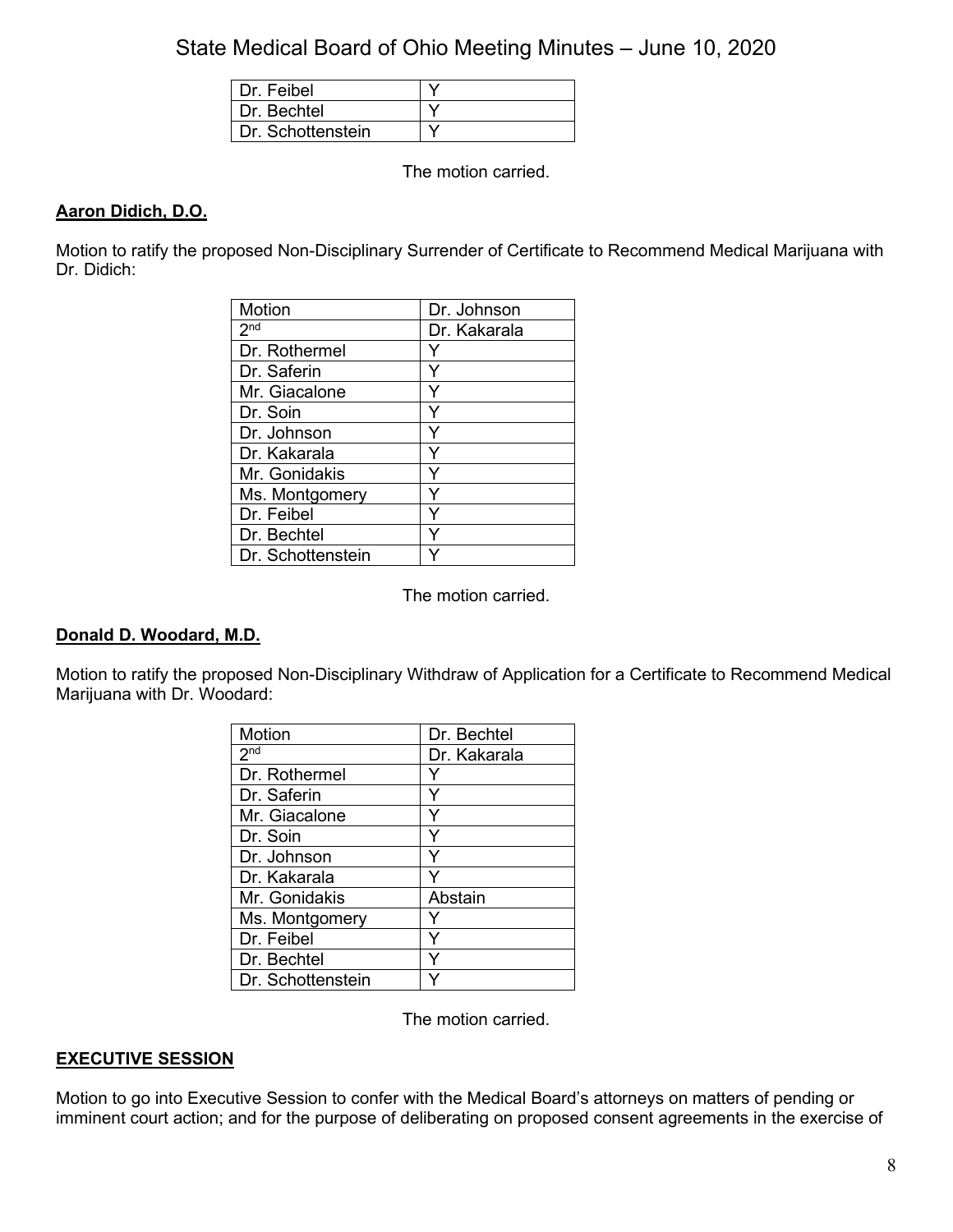the Medical Board's quasi-judicial capacity; and to consider the appointment, employment, dismissal, discipline, promotion, demotion, or compensation of a public employee or official:

| <b>Motion</b>     | Dr. Saferin |
|-------------------|-------------|
| 2 <sup>nd</sup>   | Dr. Bechtel |
| Dr. Rothermel     | v           |
| Dr. Saferin       | γ           |
| Mr. Giacalone     |             |
| Dr. Soin          |             |
| Dr. Johnson       |             |
| Dr. Kakarala      |             |
| Mr. Gonidakis     |             |
| Ms. Montgomery    | v           |
| Dr. Feibel        |             |
| Dr. Bechtel       |             |
| Dr. Schottenstein |             |

The motion carried.

The Board went into Executive Session at 10:58 a.m. and returned to public session at 11:51 a.m.

### **REMAND IN THE MATTER OF MICHAEL GARBER, M.D.**

Dr. Schottenstein stated that on November 9, 2016, the Medical Board issued a Notice of Opportunity for Hearing to Dr. Garber based on his alleged failure to submit to a Board-ordered examination for chemical dependency and his alleged failure to notify the Board of any circumstances beyond his control preventing him from submitting to the examination.

The Board further alleged that as a result, a legal presumption had been established pursuant to Ohio Revised Code Section 4731.22(B)(26), and that he had admitted to the factual and legal allegations set forth by the Board in an August 18, 2016 letter, thus demonstrating impairment of his ability to practice according to acceptable and prevailing standards of care because of habitual or excessive use or abuse of drugs, alcohol, or other substances that impair ability to practice.

On July 12, 2017, the Board issued an Order which suspended Dr. Garber's license to practice medicine and surgery and then stayed the suspension. Dr. Garber timely filed an appeal of the Board's Order with the Franklin County Court of Common Pleas, which affirmed the Board's order on August 21, 2019. Dr. Garber timely filed an appeal with the Court of Appeals, Tenth Appellate District, which issued an order on May 12, 2020, reversing the judgment of the Franklin County Court of Common Pleas and remanding the case to that court with instructions to vacate the Medical Board's July 12, 2017 Order and to remand the matter to the Board for further proceedings in accordance with its decision.

Specifically, the Court determined that the Board never afforded Dr. Garber the opportunity to be heard as to whether the order to submit to a three-day examination was supported by a reason to believe that his ability to practice was impaired by the habitual or excessive use of drugs. The Court held that the Board did not act in accordance with law when it imposed the stayed license suspension without affording Dr. Garber the opportunity to be heard on, and without determining the threshold question of, whether the Board had reason to believe that his ability to practice medicine was impaired due to habitual or excessive use of drugs at the time the three-day examination was ordered.

Dr. Schottenstein stated that in this remanded matter, the Board has the following available options:

1. Remand the matter to the hearing unit for the purposes of reviewing proffered evidence and/or additional evidence from the state, including testimony, to assess whether the decision to order Dr.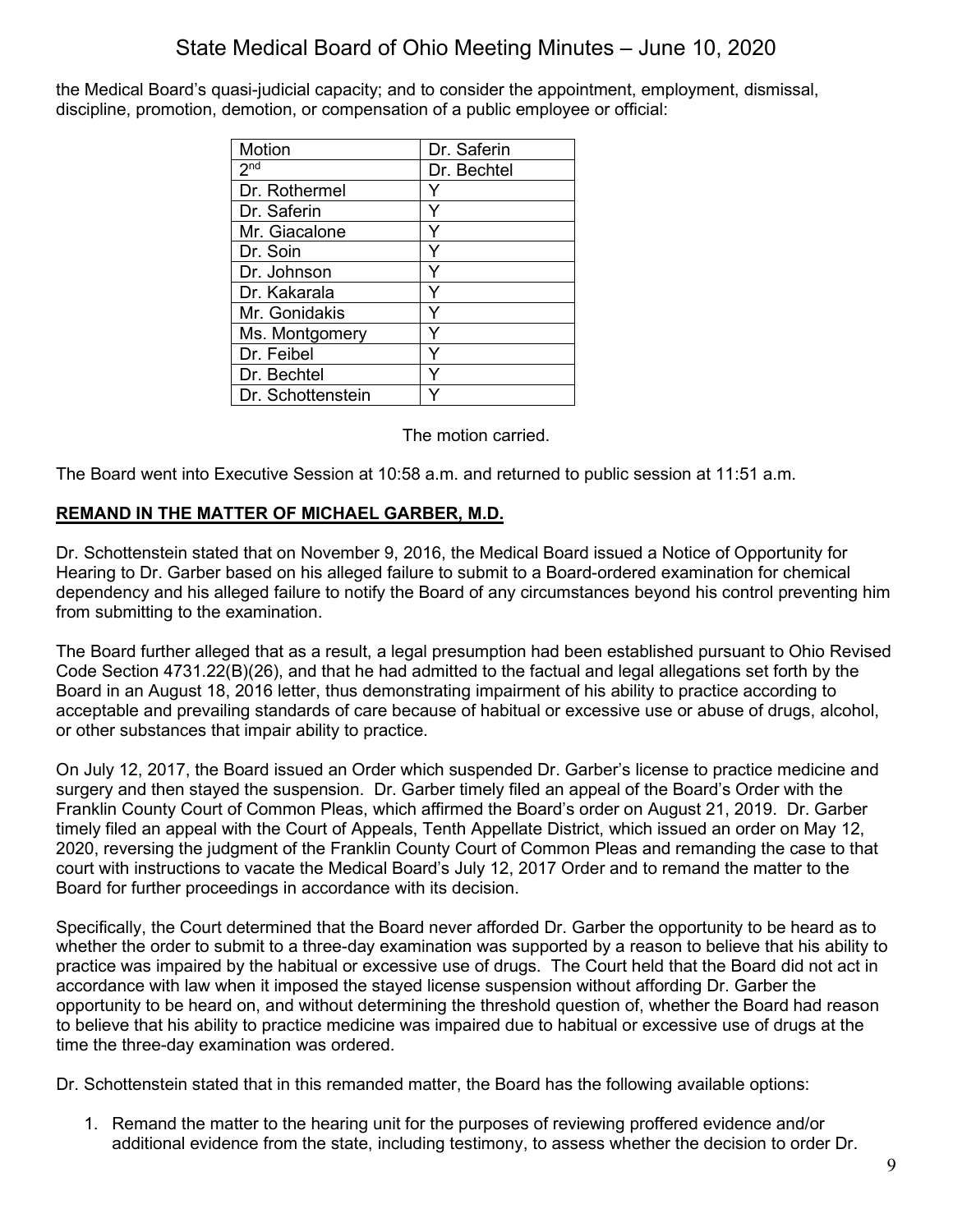Garber to the examination was based on a reason to believe that Dr. Garber's ability to practice medicine and surgery was impaired due to habitual or excessive use of drugs.

2. Dismiss the Notice of Opportunity for Hearing

Mr. Giacalone suggested dismissing the Notice of Opportunity for Hearing.

Motion to dismiss the Notice of Opportunity for Hearing issued to Michael Garber, M.D.:

| Motion            | Mr. Giacalone |
|-------------------|---------------|
| 2 <sub>nd</sub>   | Mr. Gonidakis |
| Dr. Rothermel     | Abstain       |
| Dr. Saferin       | Abstain       |
| Mr. Giacalone     |               |
| Dr. Soin          | Y             |
| Dr. Johnson       | Y             |
| Dr. Kakarala      | Y             |
| Mr. Gonidakis     | Y             |
| Ms. Montgomery    |               |
| Dr. Feibel        |               |
| Dr. Bechtel       | Abstain       |
| Dr. Schottenstein |               |

The motion carried.

### **SETTLEMENT AGREEMENTS**

### **Matthew P. Redrow, R.C.P..**

Motion to ratify the proposed Permanent Surrender with Matthew P. Redrow, R.C.P.:

| Motion            | Dr. Bechtel  |
|-------------------|--------------|
| 2 <sup>nd</sup>   | Dr. Kakarala |
| Dr. Rothermel     | Abstain      |
| Dr. Saferin       | Abstain      |
| Mr. Giacalone     |              |
| Dr. Soin          |              |
| Dr. Johnson       | Y            |
| Dr. Kakarala      | Y            |
| Mr. Gonidakis     | Y            |
| Ms. Montgomery    | Y            |
| Dr. Feibel        | Y            |
| Dr. Bechtel       | ⋎            |
| Dr. Schottenstein |              |

The motion carried.

### **Jody Finney, L.M.T.**

Motion to ratify the proposed Permanent Surrender with Jody Finney, L.M.T.:

| <b>Motion</b> | Dr. Johnson |
|---------------|-------------|
| nd Jnd        | Dr Bechtel  |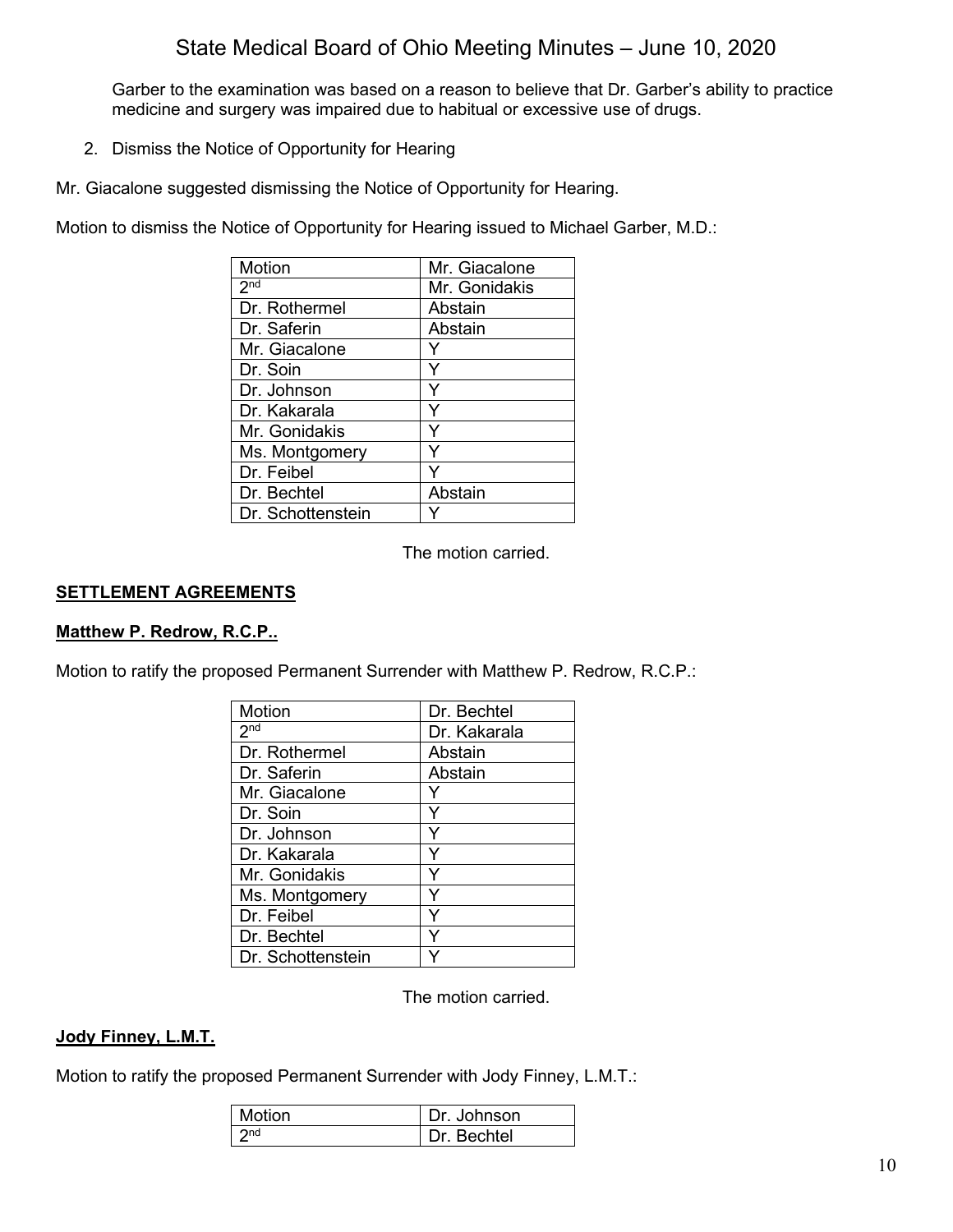| Dr. Rothermel     | Abstain |
|-------------------|---------|
| Dr. Saferin       | Abstain |
| Mr. Giacalone     |         |
| Dr. Soin          |         |
| Dr. Johnson       |         |
| Dr. Kakarala      |         |
| Mr. Gonidakis     |         |
| Ms. Montgomery    |         |
| Dr. Feibel        |         |
| Dr. Bechtel       |         |
| Dr. Schottenstein |         |

The motion carried.

## **David M. Engel, L.M.T.**

Motion to ratify the proposed Consent Agreement with David M. Engel, L.M.T.:

| Motion            | Dr. Bechtel |
|-------------------|-------------|
| 2 <sup>nd</sup>   | Dr. Johnson |
| Dr. Rothermel     | Abstain     |
| Dr. Saferin       | Abstain     |
| Mr. Giacalone     |             |
| Dr. Soin          | Y           |
| Dr. Johnson       |             |
| Dr. Kakarala      | Y           |
| Mr. Gonidakis     | Y           |
| Ms. Montgomery    |             |
| Dr. Feibel        | Υ           |
| Dr. Bechtel       |             |
| Dr. Schottenstein |             |

The motion carried.

## **Ardeth Kathleen Ellis, L.M.T.**

Motion to ratify the proposed Consent Agreement with Ardeth Kathleen Ellis, L.M.T.:

| Motion            | Dr. Johnson  |
|-------------------|--------------|
| 2 <sup>nd</sup>   | Dr. Kakarala |
| Dr. Rothermel     | Abstain      |
| Dr. Saferin       | Abstain      |
| Mr. Giacalone     |              |
| Dr. Soin          | Y            |
| Dr. Johnson       |              |
| Dr. Kakarala      | Υ            |
| Mr. Gonidakis     | Y            |
| Ms. Montgomery    |              |
| Dr. Feibel        | Y            |
| Dr. Bechtel       | Abstain      |
| Dr. Schottenstein |              |

The motion carried.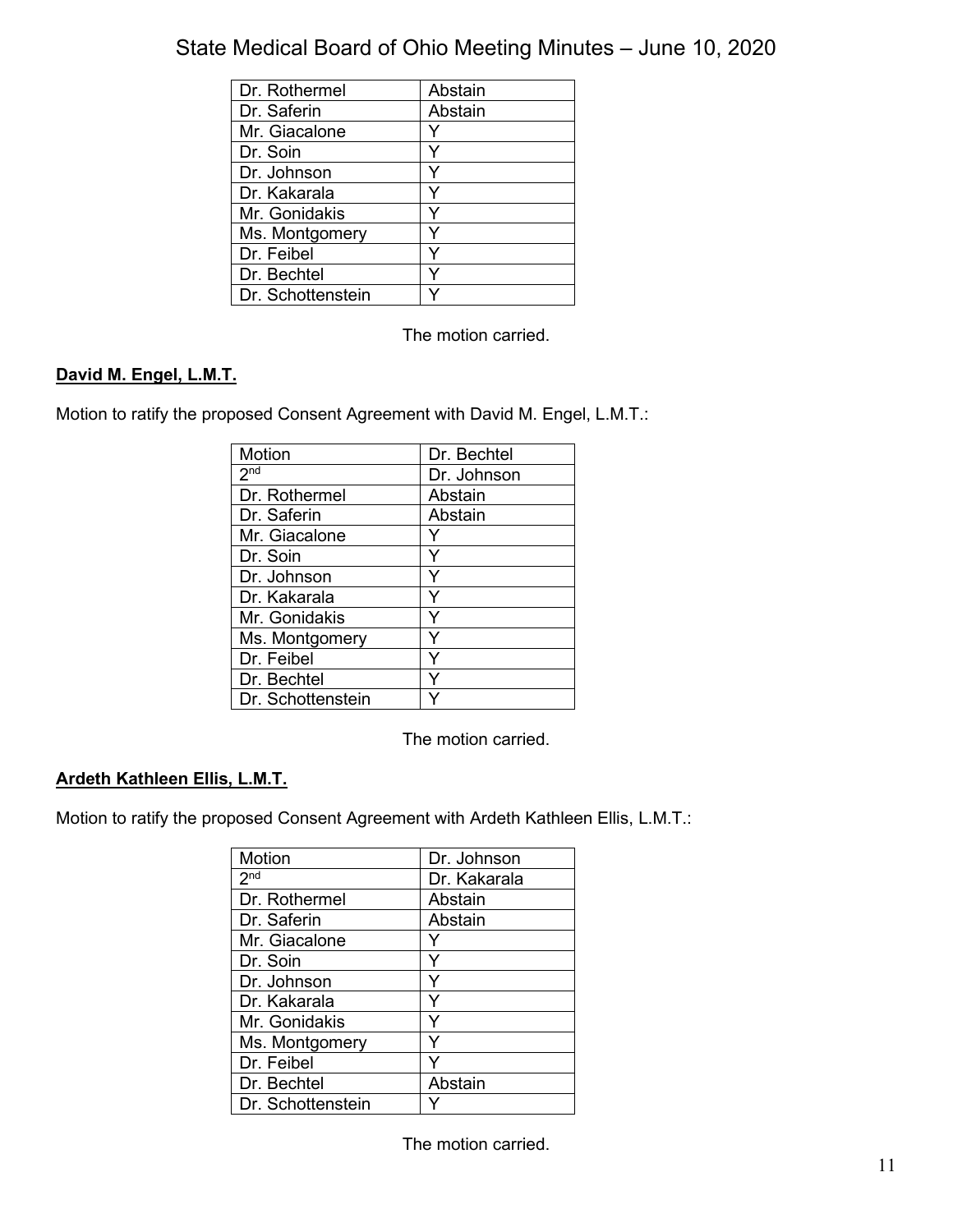### **NOTICES OF OPPORTUNITY FOR HEARING, ORDERS OF SUMMARY SUSPENSION, ORDERS OF IMMEDIATE SUSPENSION, AND ORDERS OF AUTOMATIC SUSPENSION**

Ms. Marshall presented the following Citations to the Board for consideration:

- 1. Gianmarino Gianfrate, D.O.: To be issued to an applicant for a training certificate, based on the applicant's disclosure of having entered into a guilty plea of Assault on a Female in North Carolina in 2012, which constitutes a misdemeanor of moral turpitude and an alleged lack of good moral character.
- 2. Sherman Washington, M.D.: Based on actions taken against the licensee by the Washington Medical Commission.
- 3. Khalid Jalil, M.D.: based on actions taken against the licensee by the Georgia Composite Medical Board, which were based on a plea of guilty to reckless conduct involving a patient.
- 4. Kang Lu, M.D.: The Board had previously issued a citation to this licensee in April 2019 based on temporary suspension actions in other states; that matter is still pending for a hearing. The current proposed citation is based on a Denial of Application for Licensure by the Utah Department of Commerce, Division of Occupational and Professional licensing; and a Final Order and Decision by the Massachusetts Board of Registration in Medicine which revoked the licensee's license in that state and blocked him from practicing there for at least three years.
- 5. Jerry L. Brand, M.T.: Based on alleged sexual misconduct involving three patients.
- 6. Marios Papachristou, M.D.: Based on a plea of guilty to unlawful dispensing of a controlled substance. Ms. Marshall noted that this citation does not include an immediate suspension because this practitioner's Ohio license has lapsed.
- 7. Joseph M. Thomas, M.D.: Based on action taken by the State Board of Medicine of the Commonwealth of Pennsylvania related primarily to infection control.
- 8. Stephens Triplett, D.O.: Based on failure to cooperate in the Board's investigation and attempts to obtain the physician's continuing medical education (CME) information.

Regarding proposed Citation #4, Dr. Feibel asked if the respondent is currently licensed in Ohio and where he is currently practicing. Ms. Marshall replied that the respondent is not practicing in Ohio and his currently mailing address is in Massachusetts.

Dr. Feibel stated that this physician has been banned from practicing in many states, yet he is still licensed in Ohio and it may take a year to adjudicate this case. Dr. Feibel felt that the Board should continue to investigate the summary suspension issue that has been discussed in the past.

Ms. Marshall stated that one thing that the Secretary and Supervising Member looks at when determining if a practitioner presents a risk of immediate and serious harm to Ohio patients, which is one of the criteria for a summary suspension, is how close the practitioner is to Ohio. This physician is in Massachusetts, which is not near Ohio, and there is no evidence that he is actively practicing. If new information was received indicating that he was practicing in or near Ohio, the Secretary and Supervising Member could ask the Board to approve a summary suspension based on that change in circumstances.

Regarding proposed Citation #5, Ms. Montgomery asked if this massage therapist is currently practicing. Ms. Montgomery stated that this seems like a serious boundaries case and asked if a summary suspension would be in order. Ms. Marshall stated that the decision of whether to include a summary suspension in a citation is within the discretion of the Secretary and Supervising Member, in consultation with the Board's enforcement attorneys and the assistant attorneys general about the legal thresholds that must be met to support a summary suspension. Ms. Marshall noted that of the three allegations in this case, one is from 2017 and two are from 2019 and are several months old now. Ms. Marshall stated that this massage therapist currently has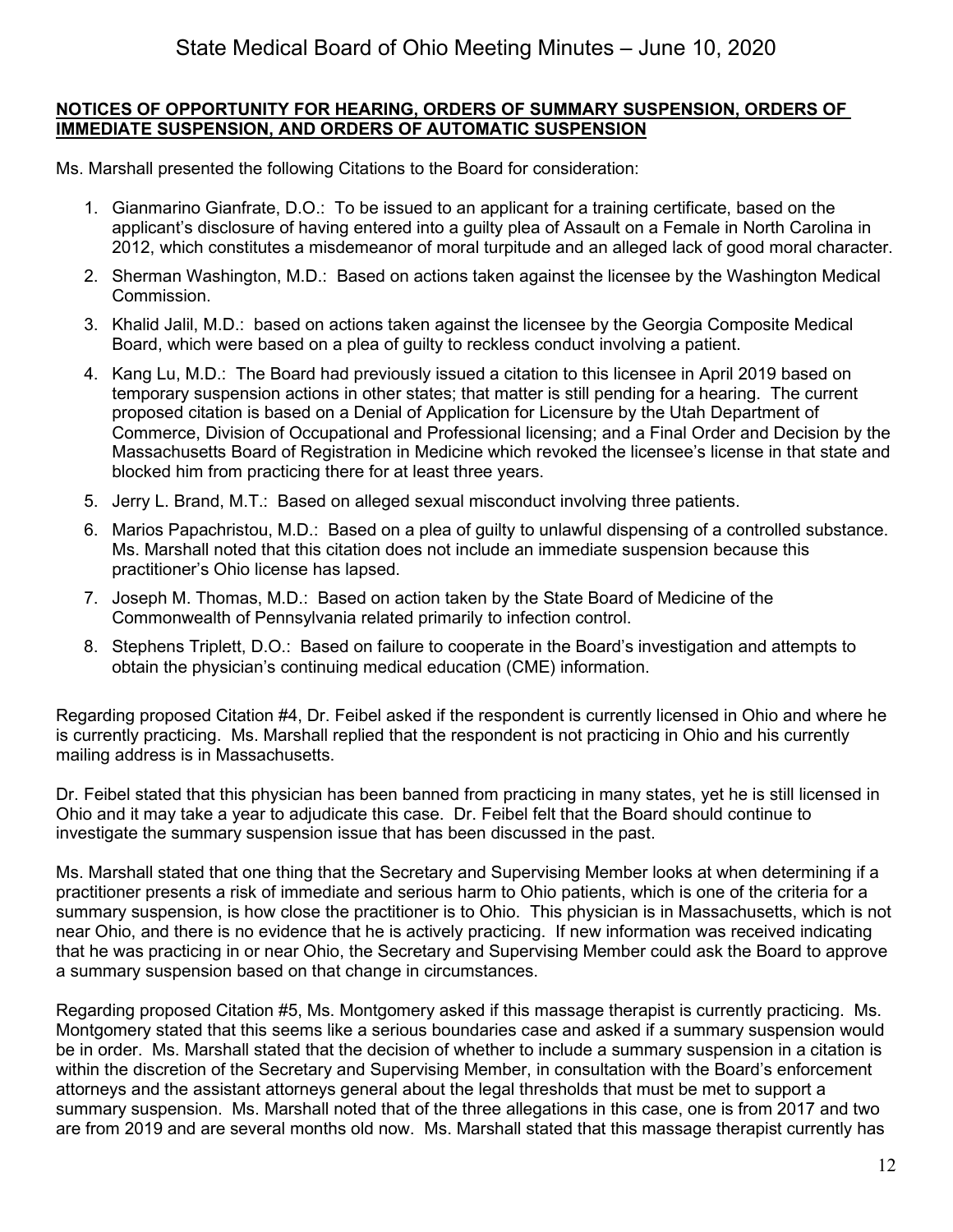an active license. Ms. Montgomery opined that this citation seems to show a pattern of practice of a predator. Ms. Montgomery stated she would support something stronger than just a citation.

Ms. Marshall commented that the Secretary and Supervising Member, as well as the entire Board staff, is very focused on the issue of sexual misconduct and those cases are being handled as aggressively as possible. Ms. Marshall stated that the Secretary and Supervising Member have background information that will come to the Board through the hearing process but cannot be provided to the Board at this juncture. Another consideration is the weight and credibility of the evidence; Ms. Marshall stated that not every victim is willing to cooperate with the Board or willing to testify, and this weighs into consideration of whether the Board should go forward with a summary suspension. Ms. Marshall assured the Board that every sexual misconduct case as aggressively as it is felt the law will support so that the Board can win its case and not be overturned.

The Board discussed this matter thoroughly.

Dr. Feibel stated that he respects Dr. Rothermel and Dr. Saferin as Secretary and Supervising Member of the Board, but he expressed concern that the ten voting members of the Board are in the dark while making very serious decisions and the Board is relying on two people to make these serious decisions on their behalf.

Dr. Schottenstein suggested that cases that seem egregious on the surface but do not include a summary suspension could be accompanied by additional information. Ms. Marshall stated that the problem is not providing information, but rather it is making sure that additional information does not taint the Board members' consideration of the case. Ms. Montgomery suggested that a timeline of events, including when the compliant was received, should be provided to the Board. Ms. Montgomery opined that no court would opined that such information tainted the Board members as adjudicators.

Mr. Giacalone asked about the definition of "immediacy" in these cases. Ms. Marshall answered that immediacy is not a black-and-white issue and that the Secretary and Supervising Member make the determination of immediacy in each case. Ms. Marshall stated that under the Board's current statutory scheme, the determination of whether the two legal prongs that support a summary suspension (clear and convincing evidence, and danger of immediate and serious harm) belongs to the Secretary and Supervising Member alone. The Board as a whole has a check and balance in this process because the Board elects the Secretary and Supervising Member.

Mr. Giacalone asked what would happen if a court found that the Board had issued a summary suspension improperly and the suspension was overturned. Ms. Marshall stated that the risk of issuing a summary suspension without clearing showing that the two legal prongs have been met is that the a court or the legislature could limit or remove that tool from the Board and it will not be available when it is truly needed.

Several Board members made suggestions for changes to the process, including selecting one or two Board members to review serious cases with the Secretary and Supervising Member, either during the review process or after the matter has been fully adjudicated, as a quality assurance measure. It was noted that any Board member reviewing investigatory information would be required to recuse themselves when the matter is considered by the Board. Ms. Montgomery noted that according to former Board member Dr. Steinbergh, the Board once had a quality assurance process many years ago.

Dr. Schottenstein suggested that the Board discuss this topic further after it receives the report from the FSMB audit of the Board's processes. Ms. Loucka agreed and stated that the staff can explore options to address the Board's concerns so that the Board can consider them with the FSMB audit report.

Motion to approve and issue proposed Citations #1 through #6::

| Motion          | Dr. Bechtel  |
|-----------------|--------------|
| 2 <sub>nd</sub> | Dr. Kakarala |
| Dr. Rothermel   | Abstain      |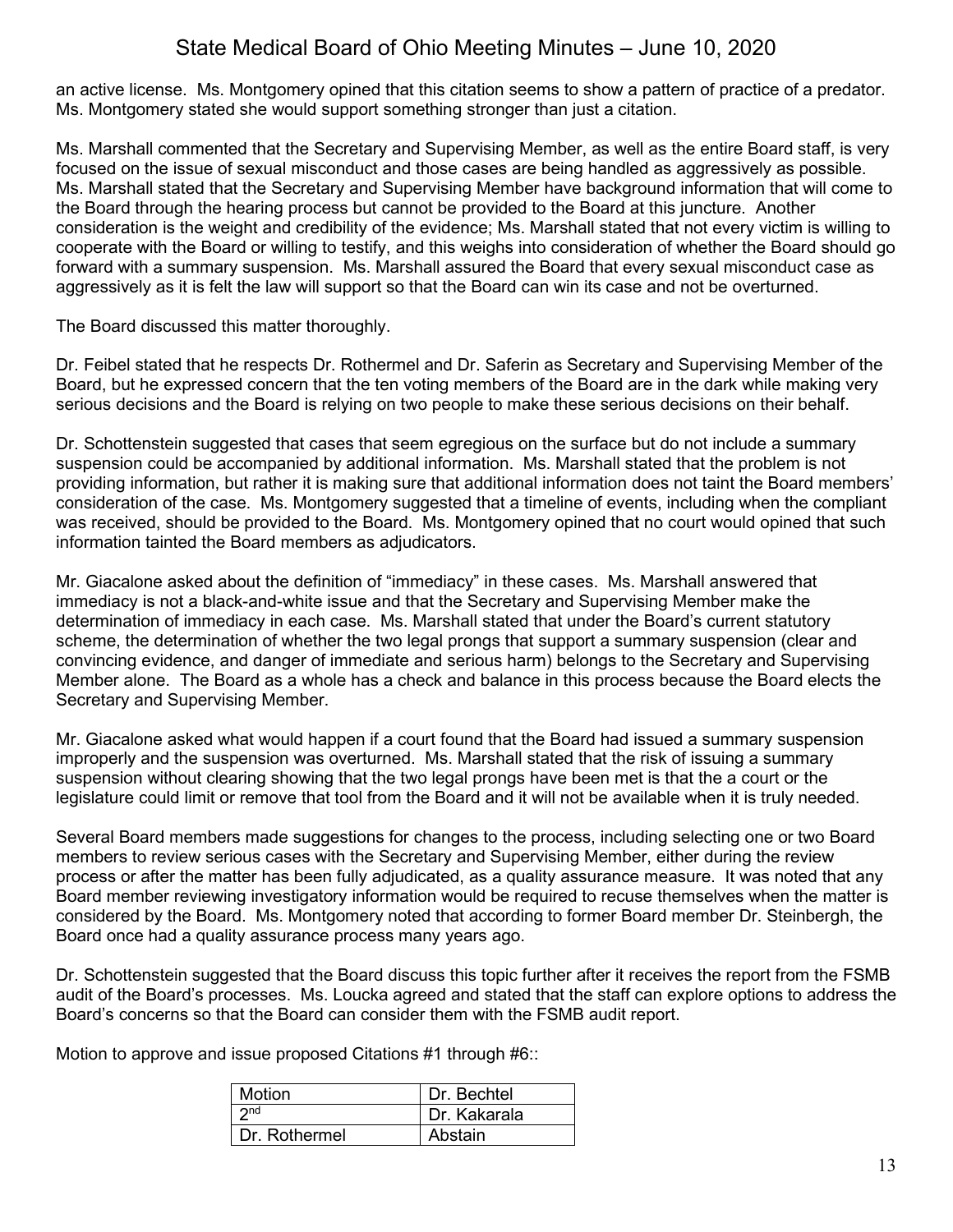| Dr. Saferin       | Abstain |
|-------------------|---------|
| Mr. Giacalone     | v       |
| Dr. Soin          |         |
| Dr. Johnson       |         |
| Dr. Kakarala      | ٧       |
| Mr. Gonidakis     |         |
| Ms. Montgomery    |         |
| Dr. Feibel        | ∨       |
| Dr. Bechtel       |         |
| Dr. Schottenstein |         |

The motion carried.

Motion to approve and issue proposed Citations #'s 7 and 8:

| Motion            | Dr. Kakarala |
|-------------------|--------------|
| 2 <sup>nd</sup>   | Dr. Johnson  |
| Dr. Rothermel     | Abstain      |
| Dr. Saferin       | Abstain      |
| Mr. Giacalone     |              |
| Dr. Soin          | Y            |
| Dr. Johnson       | Y            |
| Dr. Kakarala      | Y            |
| Mr. Gonidakis     |              |
| Ms. Montgomery    | Υ            |
| Dr. Feibel        |              |
| Dr. Bechtel       | Abstain      |
| Dr. Schottenstein |              |

The motion carried.

## **ELECTION OF VICE PRESIDENT**

Dr. Schottenstein stated that the end of Dr. Edgin's term as a Board member resulted in a vacancy in the office of Board Vice President.

Motion to elect Dr. Bechtel as Vice President of the Medical Board for a term beginning immediately and ending on December 31, 2020:

| Motion            | Dr. Johnson  |
|-------------------|--------------|
| 2 <sup>nd</sup>   | Dr. Kakarala |
| Dr. Rothermel     |              |
| Dr. Saferin       | ٧            |
| Mr. Giacalone     | Y            |
| Dr. Soin          |              |
| Dr. Johnson       |              |
| Dr. Kakarala      | ٧            |
| Mr. Gonidakis     | Y            |
| Ms. Montgomery    | v            |
| Dr. Feibel        |              |
| Dr. Bechtel       | Abstain      |
| Dr. Schottenstein |              |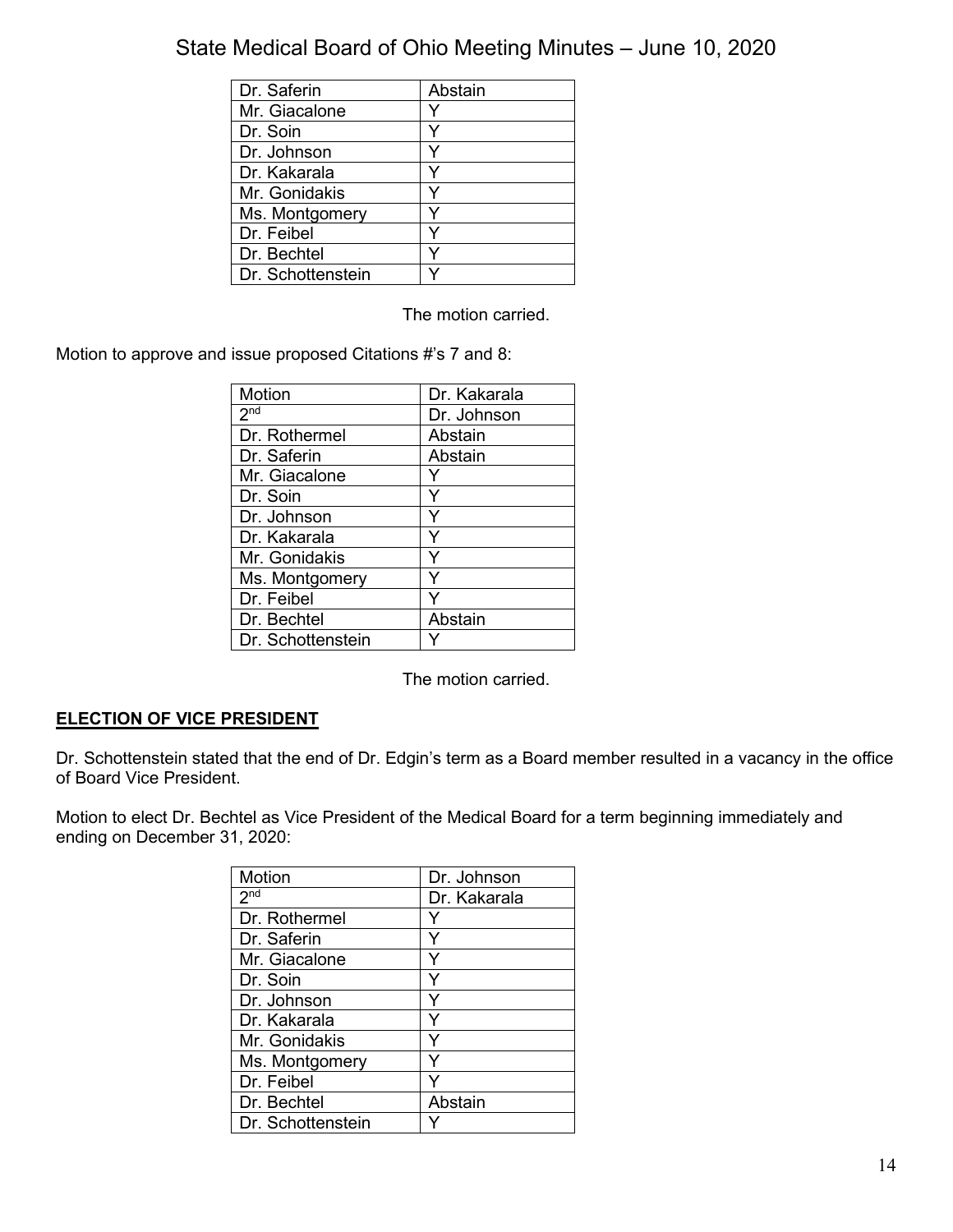The motion carried.

## **OPERATIONS REPORT**

**Human Resources:** Ms. Loucka stated that the human resources status had not changed greatly and the staff continues to review the budget situation and the State hiring freeze.

Dr. Feibel exited the meeting at this time.

**Budget:** Ms. Loucka stated that license renewal fees are down about 50% due to the license renewal extension that was granted by the legislature. Staff is developing a communications strategy to remind licensees who have not renewed that they may renew their licenses now and do not need to wait until the deadline. For those whose licenses would have expired if not for the pandemic, the new renewal deadline established by the legislature is December 1, 2020, or 90 days after the lifting of the Governor's emergency order, whichever occurs first.

**One-Bite Program:** Ms. Loucka stated that Ms. Montgomery had previously asked for information on the One-Bite Program. The data for the last quarter is included in the Operations Report provided to the Board members. Ms. Loucka stated that numbers from the next couple of quarters will give an indication of how the implementation of the program is proceeding. A good conversation was had with the Ohio Physicians Health Program (OPHP), which shares the Board's goal of making sure licensees can avail themselves of this program and be successful.

Regarding the (B)(19) program, there are six licensees involved and everything is going smoothly for them. Ms. Loucka noted that two licensees are near graduation from the program.

**Investigations:** Ms. Loucka stated that Board members have been provided with the report from the investigations unit. Ms. Loucka pointed out that the investigators and some of the enforcement attorneys are participating in a three-day prescribing course hosted by Case Western Reserve University (CWRU). This is typically an in-person course, but CWRU has created an online version due to the pandemic. CWRU graciously offered the Board a discounted rate for the course.

**Licensure:** Ms. Loucka stated that the time to issue a clean license application continues to decrease. The licensure staff continues to struggle with background checks because many local offices have closed due to the pandemic, but this will improve once those offices reopen.

**Complaints:** Ms. Loucka stated that after receiving the FSMB audit report and feedback from Board members and staff, the real work will be tackling the open complaints load, making sure the Board is moving in the right direction, being expeditious in handling all the stages of complaints, balancing efficiency and not rushing inappropriately, and giving things the immediacy they are due.

**Communications:** Ms. Loucka stated that the communications team has provided great updates and viewership of the Board's videos continues to increase. The communications team developed very good materials for the FSMB virtual hall of posters which highlights the Board's work with Recovery Ohio, as well as the Duty to Report.

**Senate Testimony:** Ms. Loucka stated that staff presented to the Senate Transportation and Workforce Committee. The testimony went very well and no red flags were raised.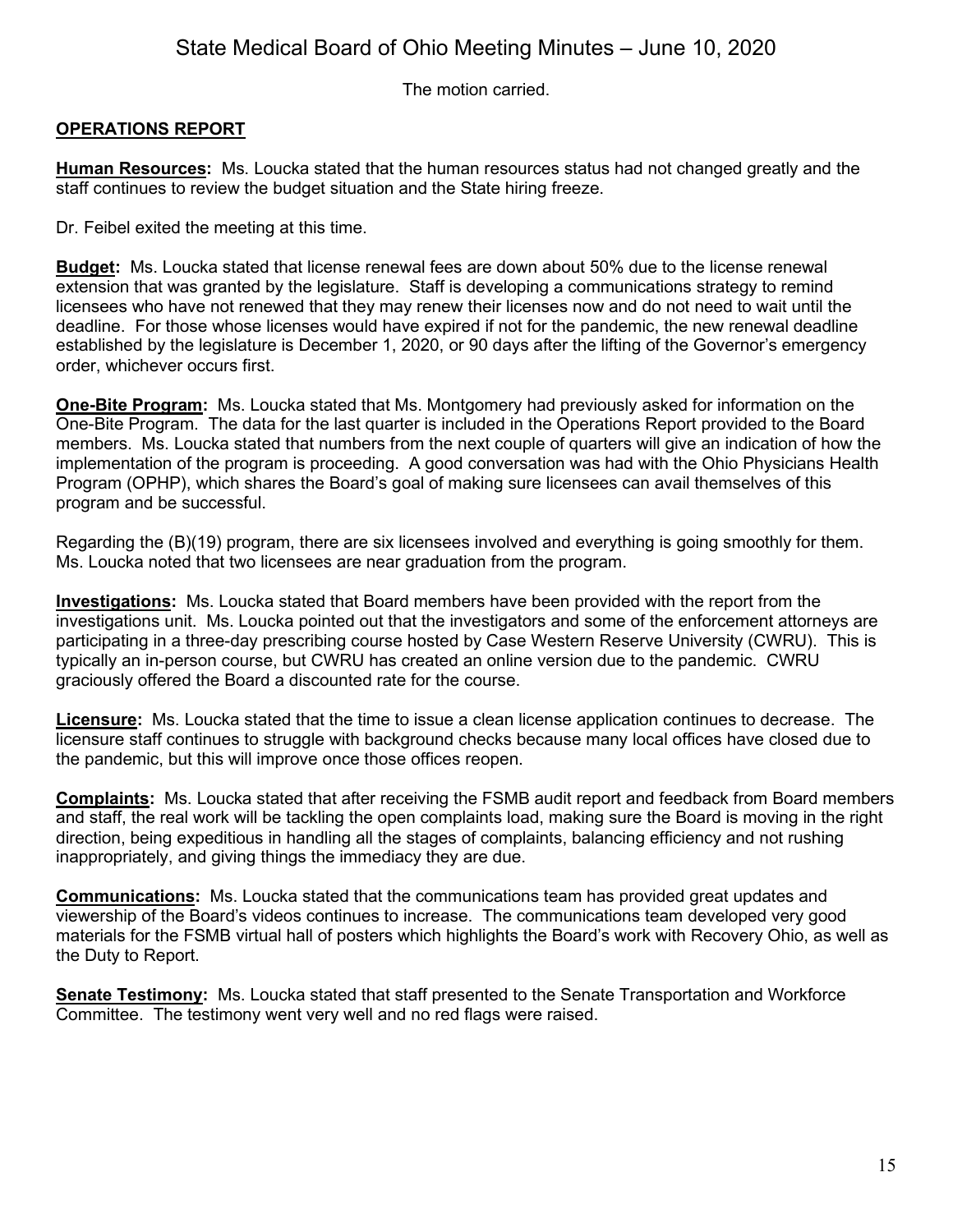## **REPORTS BY ASSIGNED COMMITTEES**

### **Dietetics Advisory Council Report**

Ms. Reardon stated that the Dietetics Advisory Council met on June 8, 2020, via video conference. The Council welcomed its new member, Ms. Shelito, as well as the reappointment of members Ms. Clutter and Mr. Reierson. The Council received a legislative update on pertinent legislation in the General Assembly, as well as an update from the Ohio Academy of Nutrition and Dietetics. The Council discussed attempts to help licensees during the pandemic. The Council agreed that licensees should continue to renew their licenses and obtain continuing education during the pandemic.

### **Respiratory Care Advisory Council Report**

Dr. Kakarala stated that the Respiratory Care Advisory Council met on June 9, 2020. Though there was no new data to review, Dr. Kakarala stated that the Council is always tracking certification rates, graduation rates, and actions that respiratory care schools are taking with regard to enrollment and graduation rates. The Council wanted to ensure that there are no licensure issues during the pandemic.

### **Sexual Misconduct Committee Report**

Dr. Schottenstein stated that 67% of historical case reviews have been completed and only 400 cases of the original 1,256 are left to be assigned. An average of 43 cases, or about 3-4% of the caseload, are reviewed each week. At that rate, initial reviews should be completed by the end of September.

Dr. Schottenstein continued that the Board has been invoiced over \$100,000 related to this matter. Dr. Schottenstein thanked the assistant attorneys general for their efforts, which have led to \$9,000 is cost savings. 2,770 hours of staff time have been spent on the historical case review thus far.

Following the onsite review, there is a quality assurance check in which the Secretary and Supervising Member, Enforcement, Investigations, and the Executive Director will be able to weigh in. Over 200 of these cases have been reviewed so far.

The Board has been cautioned by victim advocates to be very careful when re-contacting witnesses in these cases so that they are not re-victimized. Therefore, the general process is to send the witnesses a letter informing them that the Board is reviewing the matter again so that they have time to process that information. The Board also continues to re-prioritize cases as new information is learned, with the most egregious cases generally being reviewed first.

The Federation of State Medical Boards (FSMB) audit is nearly complete and it included interviews with multiple Board members and staff. Ms. Loucka has opined that the FSMB appear to have a good understanding of the Board's processes. The audit will hopefully be complete by the end of June and the Board may be able to review the matter at its July 8, 2020 meeting.

## **Policy Committee Report**

### Legislative Update

Dr. Soin stated that the Committee had a robust legislative update. The Committee discussed the update and determined that a better job will be done articulating the Board's official stance various bills that have a direct impact on licenses and the citizens of Ohio.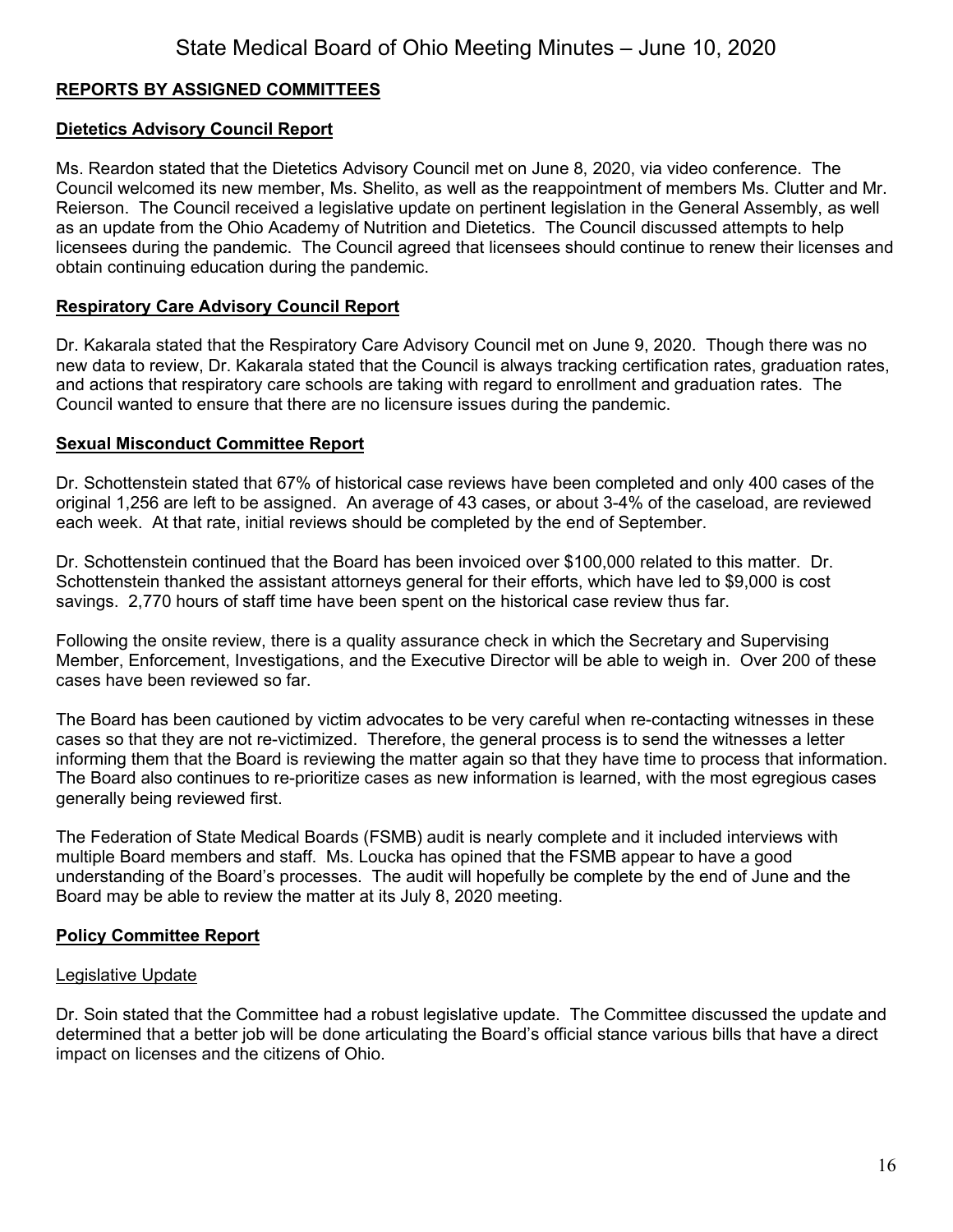### **Telehealth**

Dr. Soin stated that the Committee realizes that telehealth is a very important initiative for citizens and licensees, so it wants to do the best job possible in terms of feedback it can provide as the legislature considers adopting legislation. As a result, some Board members have volunteered their time to sit down with staff members for one-on-one questions. There is also a possibility that those Board members will have a group meeting, which may possibly require a public meeting prior to next month's Committee meeting.

#### **Microneedling**

The Committee discussed microneedling as an introduction to a broader topic that the Committee will discuss next month.

#### Death Certificate Position Statement

The Committee updated the Board's death certificate position statement.

#### Controlled Substance Medication for Weight-Loss FAQ's

The Committee updated the Board's weight-loss FAQ's to remove references to the product Belviq, which has been removed from the market.

#### Senate Bill 308/House Bill 606

Ms. Anderson stated that Senate Bill 308 and House Bill 606 will provide immunity to health care workers who provided care during the pandemic. Some of that immunity could expand into professional discipline as well. More details will be provided to the Board as the bills move forward.

### Rules to File with CSI

Moved to file the following proposed rules with the Common Sense Initiative (CSI): The proposed radiologist rules from Chapter 4774-1; the proposed personal information systems rules from Chapter 4731-9; and the proposed dietetics Rules 4759-4-04 and 4759-4-08 as amended:

| Motion            | Dr. Saferin |
|-------------------|-------------|
| 2 <sup>nd</sup>   | Dr. Bechtel |
| Dr. Rothermel     |             |
| Dr. Saferin       |             |
| Mr. Giacalone     |             |
| Dr. Soin          |             |
| Dr. Johnson       |             |
| Dr. Kakarala      |             |
| Mr. Gonidakis     |             |
| Ms. Montgomery    |             |
| Dr. Bechtel       |             |
| Dr. Schottenstein |             |

The motion carried.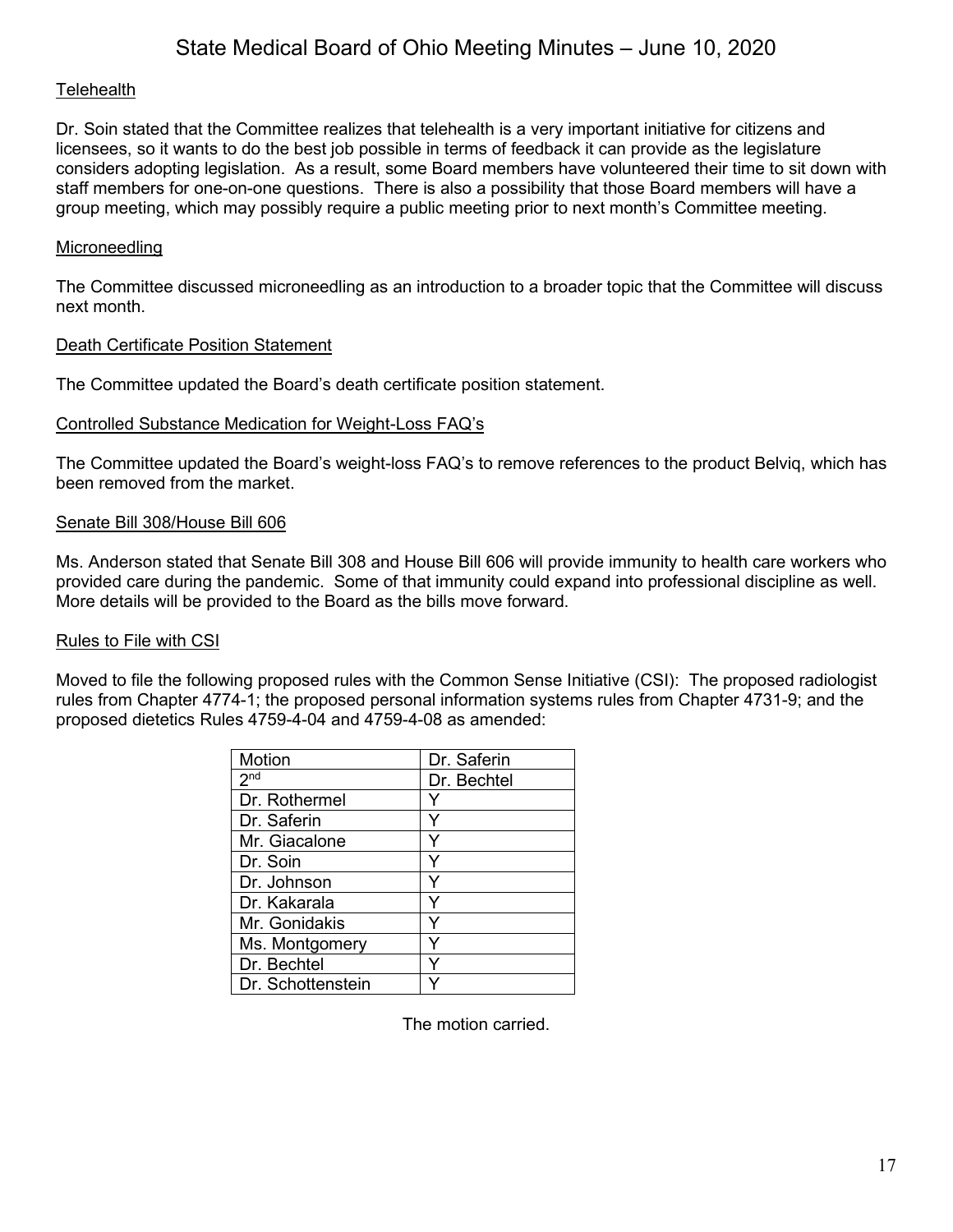## **Finance Committee Report**

## Fiscal Update

Dr. Schottenstein stated that the Board's revenue in April 2020 was \$632, 619, which is less than half the revenue in March 2020 and 52% less than in April 2019. Looking ahead to the numbers in May 2020, Dr. Schottenstein stated that they look about as bad. Dr. Schottenstein further noted that April, May, and June are typically the Board's biggest months for revenue. The good news is that it is known why revenue has dropped off. Due to the COVID-19 pandemic, license renewal deadlines are delayed until December 1, 2020, or 90 days after the Governor's emergency order is lifted, whichever occurs first.

Dr. Schottenstein continued that the originally projected revenue for Fiscal Year 2020 was \$11,200,000. It now looks like revenue will be approximately \$10,200,000. Dr. Schottenstein stated that the Board will eventually receive the revenue it has lost, but the readjustment of renewal deadlines means that revenue for Fiscal Year 2020 will look artificially low and revenue for Fiscal Year 2021 will look artificially high. Dr. Schottenstein stated that while these numbers are disconcerting at the moment, it should even out over time. Dr. Schottenstein stated that the number of renewals in the last quarter of a fiscal year is typically about 13,000. However, there have been only 7,300 renewals thus far. The Board is strategizing to message licensees to encourage them to renew early and not wait for the deadline.

Dr. Schottenstein stated that April 2020 was a higher-spending month, for two reasons: First, the Board received it's quarterly rent bill; and second, there was a delay getting invoiced for bank fees that the Board owed for October 2019 through February 2020, and that invoice was received in April.

Dr. Schottenstein stated that despite the foregoing, the Board still has over \$1,000,000 in net revenue for Fiscal Year 2020. The Board's cash balance is approximately \$5,500,000, which is down from \$5,800,000 the previous month. For the historical case review, the Board has \$78,283 remaining that is encumbered which will likely be spent down to about \$40,000 by the end of the fiscal year. That balance may potentially get the Board through the remaining case review project.

Ms. Montgomery exited the meeting at this time.

Dr. Schottenstein stated that the Board has a total allotment of \$10,587,390, which is down from approximately \$10,800,000. The Board's Fiscal Year 2021 appropriation is unchanged at \$11,300,000, but that number may change because it took into account wage increases that may not materialize. The Board usually turns in it's allotment to the Office of Budget and Management (OBM) annually, but due to the budgetary environment OBM has asked that the allotment be estimated quarterly. All four quarters of estimated allotment will be sent next week so that OBM has an idea of when the Board's spending will occur. Dr. Schottenstein noted that exempt employees have been asked to take pay cuts in the form of 10 days off without pay. The bargaining unit is in negotiations regarding bargaining unit employees.

### Fines

Dr. Schottenstein stated that because of the Board's vote to delay enforcement of continuing medical education (CME) infractions, no CME non-disciplinary fines were collected for April.

### Purchase of Additional Salesforce Development Hours

Dr. Schottenstein stated that that Board is being asked to approve up to \$49,500 for dedication of IT time from the Department of Administrative Services (DAS) to prioritize the Board's projects. Dr. Schottenstein observed that this is the same amount request last year, and the Board only used about \$18,000 or \$19,000 of that. Therefore, the Board does not anticipate approaching the \$49,500 limit this year either. The funds are substantially for eLicense enhancements and to improve efficiency. This will be in addition to the \$80,000 that DAS is charging the Board for IT support. The \$80,000 is a substantial increase from \$30,000 the year before.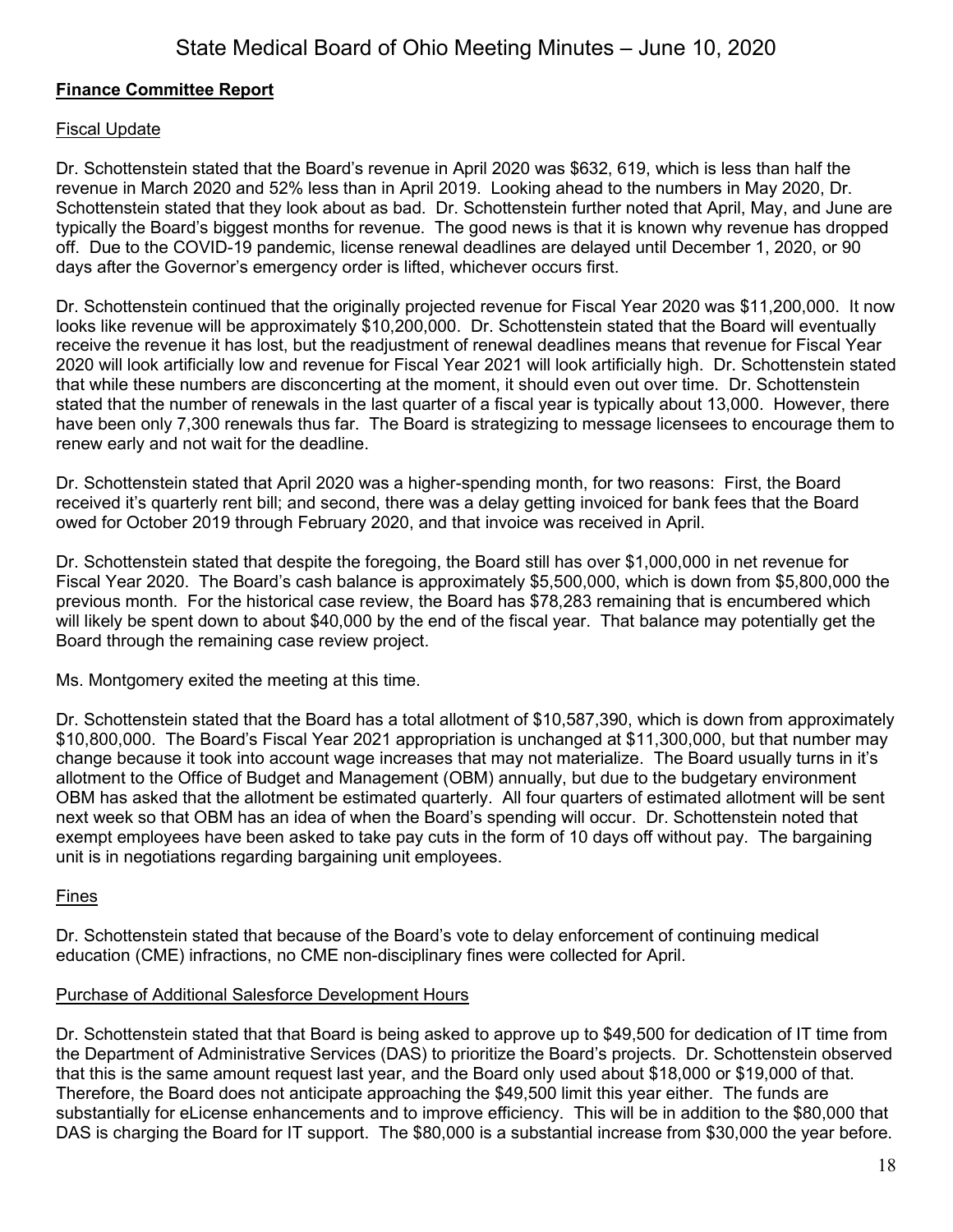Dr. Schottenstein listed examples of IT developments completed in Fiscal Year 2020:

- FSVS integration was updated to only allow profiles completed within the last 12 months to be transmitted to the Board, ensuring that the Board only receives current data from applicants.
- Several system changes were required with the passing of House Bill 166, including conversation of telemedicine licenses to full licenses, adding a late renewal period for training certificates, and converting all licenses to a rolling two-year expiration cycle.

Dr. Schottenstein stated that these changes allowed for increased operational efficiency when processing renewals, as well as smoothing out revenue intake over time.

Examples of projects for Fiscal Year 2021 include enhancements to enable the Board to automate and improve the subpoena authorization process, incorporate expert tracking, enter approval into the system, name changes process automation and a full system profile overhaul.

The rate per hour is approximately \$113. The staff is requesting that the Board approve up to \$49,500 for Fiscal Year 2021 with an estimated 435 hours of development.

Dr. Feibel returned to the meeting at this time.

Motion to approve the purchase of additional Salesforce development hours from DAS OIT of up to \$49,500 for Fiscal Year 2021 to support system enhancements:

| Motion            | Dr. Saferin  |
|-------------------|--------------|
| 2 <sub>nd</sub>   | Dr. Kakarala |
| Dr. Rothermel     |              |
| Dr. Saferin       |              |
| Mr. Giacalone     |              |
| Dr. Soin          |              |
| Dr. Johnson       |              |
| Dr. Kakarala      |              |
| Mr. Gonidakis     |              |
| Dr. Feibel        |              |
| Dr. Bechtel       |              |
| Dr. Schottenstein |              |

The motion carried.

Mr. Gonidakis exited the meeting at this time.

### **Licensure Committee Report**

Licensure Application Review

## Amy Mamajek-Fu

Dr. Saferin stated that Amy Mamajek-Fu has applied for an Ohio Respiratory Care Professional license in Ohio. Ms. Mamajek-Fu has not practiced clinically since March 1999.

Motion to approve Ms. Mamajek-Fu's application for an Ohio license contingent on successful completion of the Clinical Simulation Examination within twelve months from the date of mailing of the Notice of Opportunity for a Hearing: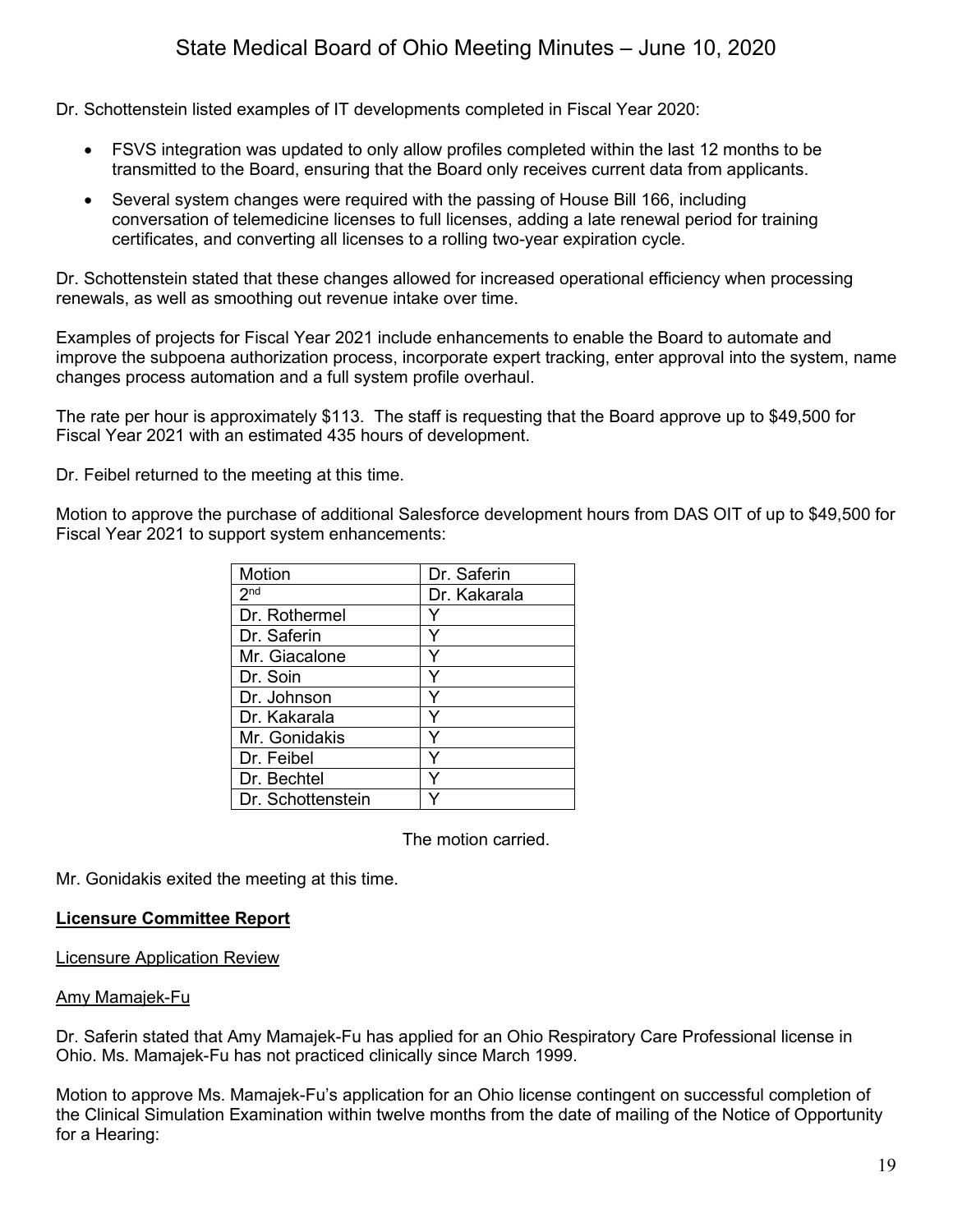| Motion            | Dr. Johnson |
|-------------------|-------------|
| 2 <sup>nd</sup>   | Dr. Bechtel |
| Dr. Rothermel     |             |
| Dr. Saferin       |             |
| Mr. Giacalone     |             |
| Dr. Soin          |             |
| Dr. Johnson       |             |
| Dr. Kakarala      |             |
| Dr. Feibel        |             |
| Dr. Bechtel       |             |
| Dr. Schottenstein |             |

The motion carried.

Mr. Gonidakis returned to the meeting at this time.

#### Sherry Wang, M.D.

Dr. Saferin stated that Dr. Wang has applied for a medical license in Ohio. She has less than 24 months of post graduate training in the United States, but is requesting that her training in Australia, combined with the 12 months of acceptable training she has received in the United States, be deemed equivalent to 24 months of graduate medical education through the second-year level of graduate medical education.

Motion to grant the graduate medical education equivalence, as outlined in 4731.09(A)(4)(b), so that Dr. Wang may be granted a license:

| Motion            | Dr. Rothermel |
|-------------------|---------------|
| 2 <sup>nd</sup>   | Dr. Johnson   |
| Dr. Rothermel     |               |
| Dr. Saferin       |               |
| Mr. Giacalone     |               |
| Dr. Soin          |               |
| Dr. Johnson       |               |
| Dr. Kakarala      |               |
| Mr. Gonidakis     |               |
| Dr. Feibel        |               |
| Dr. Bechtel       |               |
| Dr. Schottenstein |               |

The motion carried.

### Sandra Ramicone

Dr. Saferin stated that Ms. Ramicone has applied for restoration of her Ohio license to practice dietetics. Considering that Ms. Ramicone's dietetic registration with the Commission on Dietetic Registration is current, staff recommends that her license be restored.

Motion to approve Ms. Ramicone's application for restoration of her Ohio license as presented:

| Motion          | Dr. Rothermel |
|-----------------|---------------|
| 2 <sub>nd</sub> | Dr. Bechtel   |
| Dr. Rothermel   |               |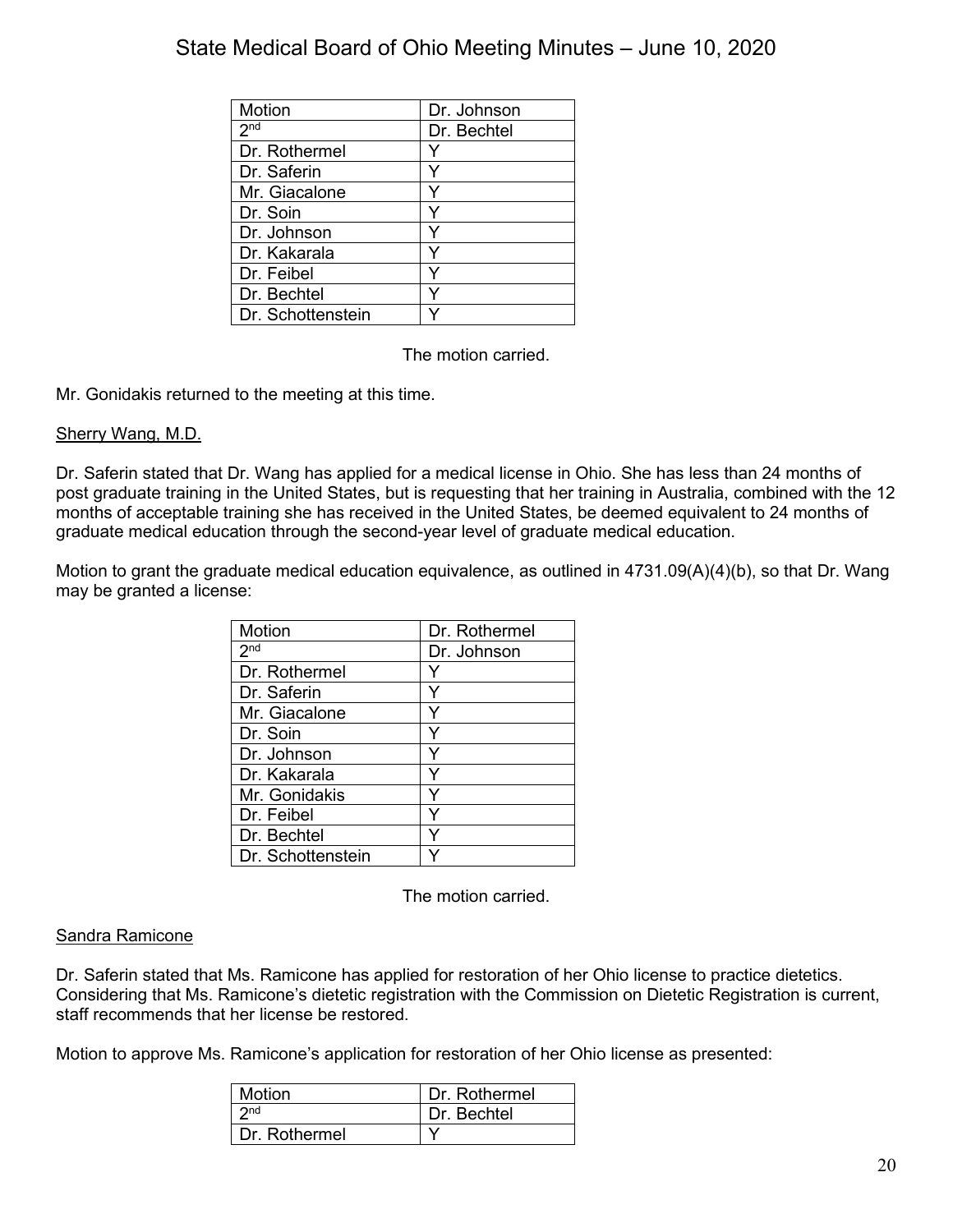| Dr. Saferin       |  |
|-------------------|--|
| Mr. Giacalone     |  |
| Dr. Soin          |  |
| Dr. Johnson       |  |
| Dr. Kakarala      |  |
| Mr. Gonidakis     |  |
| Dr. Feibel        |  |
| Dr. Bechtel       |  |
| Dr. Schottenstein |  |

The motion carried.

## Hasan Askari, M.D.

Dr. Saferin stated that Dr. Askari has applied for a medical license and has requested a waiver of the USMLE ten-year rule. Dr. Askari's specialty board certification is currently active, and he is participating in Maintenance of Certification.

Motion to approve the good cause exception to the 10-year rule as outlined in OAC 4731-6-05 (C)(1), and accept the examination sequence so that Dr. Askari may be granted a license:

| Motion            | Dr. Rothermel |
|-------------------|---------------|
| 2 <sub>nd</sub>   | Dr. Johnson   |
| Dr. Rothermel     |               |
| Dr. Saferin       |               |
| Mr. Giacalone     | Y             |
| Dr. Soin          | ٧             |
| Dr. Johnson       | Y             |
| Dr. Kakarala      | Y             |
| Mr. Gonidakis     | Y             |
| Dr. Feibel        | Y             |
| Dr. Bechtel       | Y             |
| Dr. Schottenstein |               |

The motion carried.

### Lanae Dailey

Dr. Saferin stated that Ms. Dailey has applied for restoration of her Ohio Respiratory Care Professional (RCP) license. Ms. Dailey passed the RRT examination in March 2020 and holds current RRT registration. Because Ms. Dailey recently gained her RRT registration, licensure staff recommends approval of her restoration application.

Do I hear a motion approve Ms. Dailey's application for restoration of her Ohio license as presented:

| <b>Motion</b>   | Dr. Bechtel   |
|-----------------|---------------|
| 2 <sub>nd</sub> | Dr. Rothermel |
| Dr. Rothermel   | v             |
| Dr. Saferin     |               |
| Mr. Giacalone   |               |
| Dr. Soin        |               |
| Dr. Johnson     |               |
| Dr. Kakarala    |               |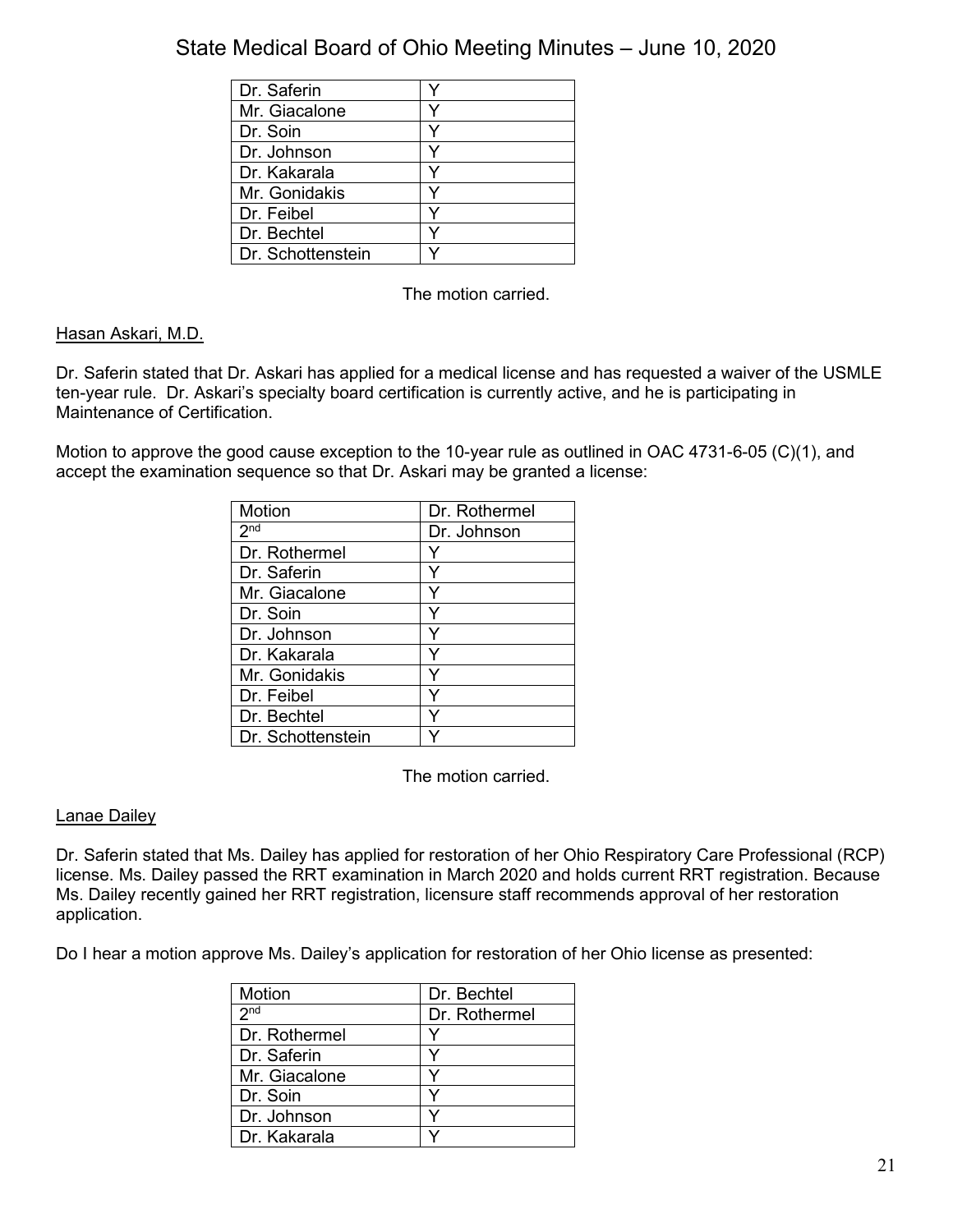| Mr. Gonidakis     |  |
|-------------------|--|
| Dr. Feibel        |  |
| Dr. Bechtel       |  |
| Dr. Schottenstein |  |

The motion carried.

### Mohamed Kamel, M.D.

Dr. Saferin stated that Dr. Kamel has applied for a medical license in Ohio. He has less than twenty-four months of post graduate training in the United States, but is requesting that his experience and training in Egypt and Ireland, combined with the ten plus months of acceptable training he has received in the United States, and his eleven years of practice experience in the United States, be deemed equivalent to 24 months of graduate medical education through the second-year level of graduate medical education.

Motion to grant the graduate medical education equivalence, as outlined in 4731.09(A)(4)(b), so Dr. Kamel may be granted a license:

| <b>Motion</b>   | Dr. Rothermel |
|-----------------|---------------|
| 2 <sub>nd</sub> | Dr. Bechtel   |

Responding to a question from Dr. Kakarala, Dr. Saferin stated that Dr. Kamel is currently licensed in another state. Dr. Kakarala was uncertain how Dr. Kamel became licensed in another state with so little training. However, Dr. Kakarala stated that it is difficult to argue with the fact that Dr. Kamel has practiced in another state for more than a decade without incident. Dr. Saferin commented that Dr. Kamel had been thoroughly vetted for mistakes.

A vote was taken on Dr. Rothermel's motion:

| Dr. Rothermel     |   |
|-------------------|---|
| Dr. Saferin       | v |
| Mr. Giacalone     |   |
| Dr. Soin          |   |
| Dr. Johnson       |   |
| Dr. Kakarala      |   |
| Mr. Gonidakis     |   |
| Dr. Feibel        |   |
| Dr. Bechtel       |   |
| Dr. Schottenstein |   |

The motion carried.

### Nicholas Smith, M.D.

Dr. Saferin stated that Dr. Smith has applied for a medical license. He has less than 24 months of postgraduate training in the United States, but is requesting that his experience and training in Australia, combined with the 12 months of acceptable training he has received in the United States, be deemed equivalent to 24 months of graduate medical education through the second-year level of graduate medical education.

Motion to grant the graduate medical education equivalence, as outlined in 4731.09(A)(4)(b), so that Dr. Smith may be granted a license:

| Motion | Dr. Kakarala |
|--------|--------------|
|--------|--------------|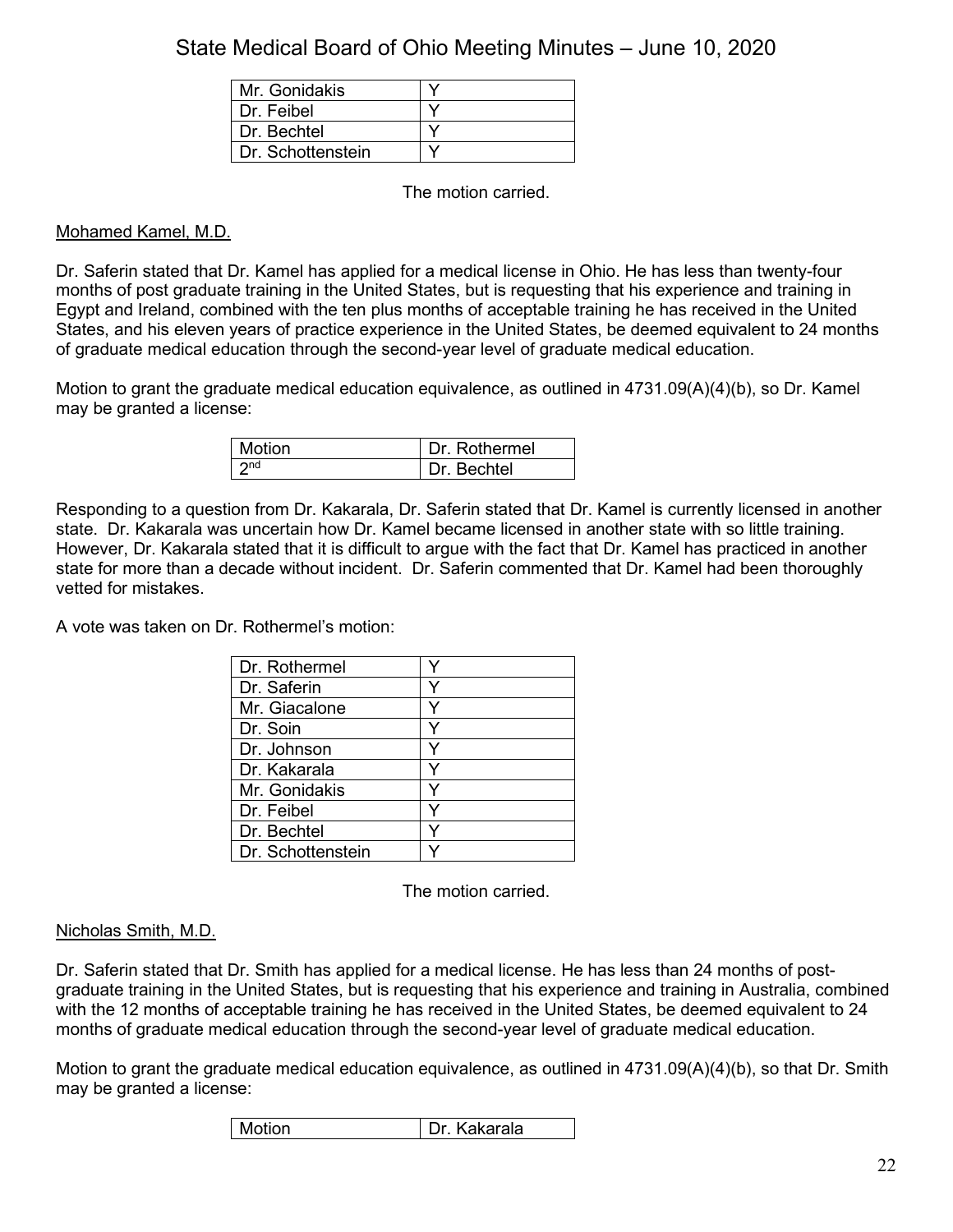| 2 <sub>nd</sub>   | Dr. Bechtel |
|-------------------|-------------|
| Dr. Rothermel     |             |
| Dr. Saferin       |             |
| Mr. Giacalone     |             |
| Dr. Soin          |             |
| Dr. Johnson       |             |
| Dr. Kakarala      |             |
| Mr. Gonidakis     |             |
| Dr. Feibel        |             |
| Dr. Bechtel       |             |
| Dr. Schottenstein |             |

The motion carried.

### **Medical Marijuana Expert Review Committee Report**

Dr. Bechtel stated that this afternoon the Committee will review the expert report on the petition to add cachexia to the list of conditions than can be treated with medical marijuana. The Committee will then make a recommendation to the full Board on whether to approve or reject the petition. The Committee expects the Board to be able to vote on the petition at its July 8, 2020 meeting. However, to account of any unexpected circumstances, Dr. Bechtel asked the Board to extend the window for issuing a decision on the petition by 90 days. The Board will also render decisions on the petitions regarding anxiety and autism.

Motion to extend the deadline to issue decisions on the petitions to add cachexia, anxiety, and autism spectrum disorder to the list of qualifying conditions for treatment with medical marijuana to September 28, 2020, pursuant to 4731-32-05(F), Ohio Administrative Code, so that the Board may review the expert report prior to rendering a decision:

| Motion            | Dr. Saferin  |
|-------------------|--------------|
| 2 <sub>nd</sub>   | Dr. Kakarala |
| Dr. Rothermel     |              |
| Dr. Saferin       |              |
| Mr. Giacalone     | Y            |
| Dr. Soin          |              |
| Dr. Johnson       | ٧            |
| l Dr. Kakarala    |              |
| Mr. Gonidakis     | Abstain      |
| Dr. Feibel        |              |
| Dr. Bechtel       | Y            |
| Dr. Schottenstein |              |

The motion carried.

## **COMPLIANCE**

### **Office Conference Review**

Motion to approve the Compliance staff's Reports of Conferences for May 11 and 12, 2020:

| Motion          | Mr. Giacalone |
|-----------------|---------------|
| 2 <sub>nd</sub> | Dr. Johnson   |
| Dr. Rothermel   | Abstain       |
| Dr. Saferin     | Abstain       |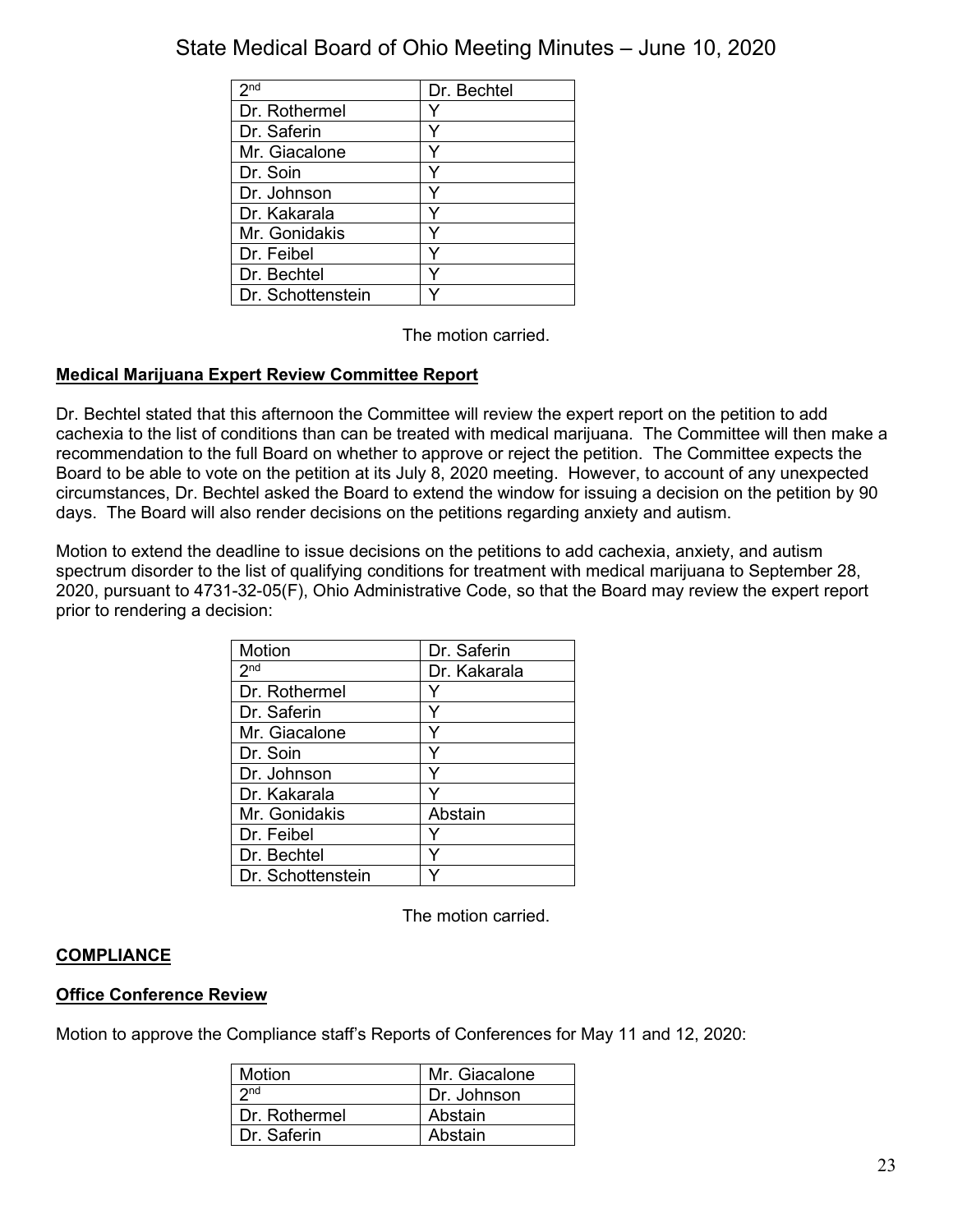| Mr. Giacalone     |         |
|-------------------|---------|
| Dr. Soin          |         |
| Dr. Johnson       |         |
| Dr. Kakarala      |         |
| Mr. Gonidakis     |         |
| Dr. Feibel        |         |
| Dr. Bechtel       | Abstain |
| Dr. Schottenstein |         |

The motion carried.

### **Probationary Requests**

Motion to approve the Secretary and Supervising Member's recommendations for the following probationary requests:

- a) Krishan K. Aggarwal, M.D.: Approval of the previously attended *Intensive Course in Controlled Substance Prescribing: Pain, Anxiety, Insomnia*, offered by Case Western Reserve University, to fulfill the Controlled Substance Prescribing Course Requirement.
- b) Julie M. Alderson, D.O.: Request for reduction in psychotherapy treatment from to every two months.
- c) Marvin M. Baula, M.D.: Request for discontinuance of the practice plan requirement; and discontinuance of the chart review requirement.
- d) Nicholas C. Brautigam, M.D.: Request for approval of *PBI Medical Ethics and Professionalism: An Ethics Protection, Violation Prevention* Course, offered by the University of California, Irvine School of Medicine, to fulfill the professional ethics course requirement.
- e) Paul R. Brown, P.A.: Request for approval of Geoffrey A. Answini, M.D. to serve as the reporting physician.
- f) Peter C. Johnson, M.D.: Request for approval of Irma D. Santiago, M.D. to serve as the new monitoring physician.
- g) Jaydutt Patel, M.D.: Request for permission to travel between Ohio and Erie, PA without individual approvals.
- h) William S. Richardson, M.D.: Request for discontinuance of Naltrexone treatment.
- i) Jon P. Ryan, D.O.: Request for approval of Wendy Soto, M.D. to complete one return to work assessment, required for reinstatement.
- i) Raymond G. Stolarski, D.P.M.: Request for approval of the personal and professional ethics course, tailored by Donna Homenko, Ph.D., to fulfill the professional ethics course requirement:

| Motion            | Dr. Kakarala |
|-------------------|--------------|
| 2 <sup>nd</sup>   | Dr. Johnson  |
| Dr. Rothermel     | Abstain      |
| Dr. Saferin       | Abstain      |
| Mr. Giacalone     |              |
| Dr. Soin          | ٧            |
| Dr. Johnson       | ٧            |
| Dr. Kakarala      | v            |
| Mr. Gonidakis     |              |
| Dr. Feibel        |              |
| Dr. Bechtel       | Abstain      |
| Dr. Schottenstein |              |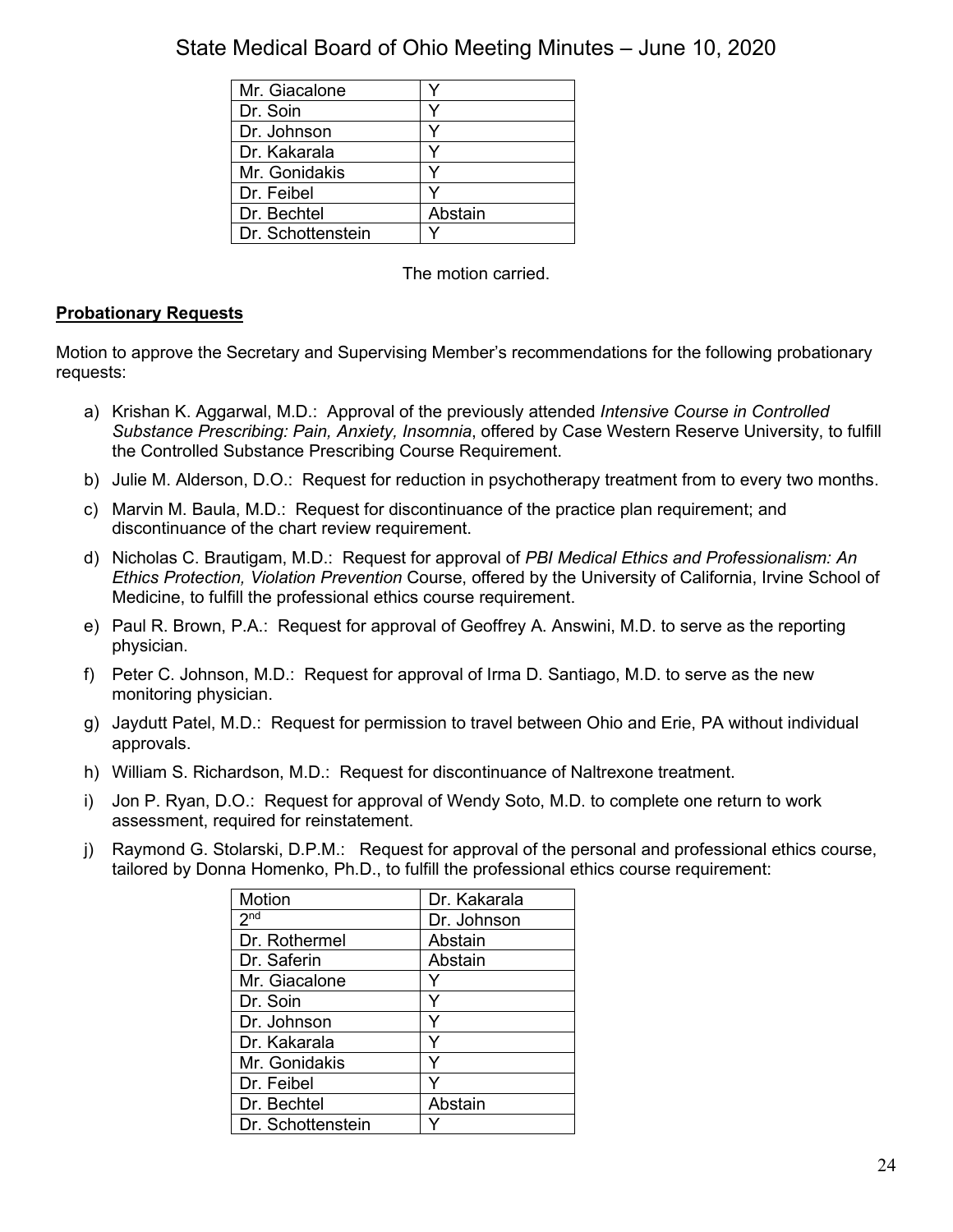The motion carried.

## **ADJOURN**

Motion to adjourn:

| Motion            | Dr. Saferin  |
|-------------------|--------------|
| 2 <sub>nd</sub>   | Dr. Kakarala |
| Dr. Rothermel     |              |
| Dr. Saferin       |              |
| Mr. Giacalone     |              |
| Dr. Soin          |              |
| Dr. Johnson       |              |
| Dr. Kakarala      |              |
| Mr. Gonidakis     |              |
| Dr. Feibel        | ٧            |
| Dr. Bechtel       |              |
| Dr. Schottenstein |              |

The motion carried.

The meeting adjourned at 1:21 p.m.

We hereby attest that these are the true and accurate approved minutes of the State Medical Board of Ohio meeting on June 10, 2020, as approved on July 8, 2020.

(SEAL)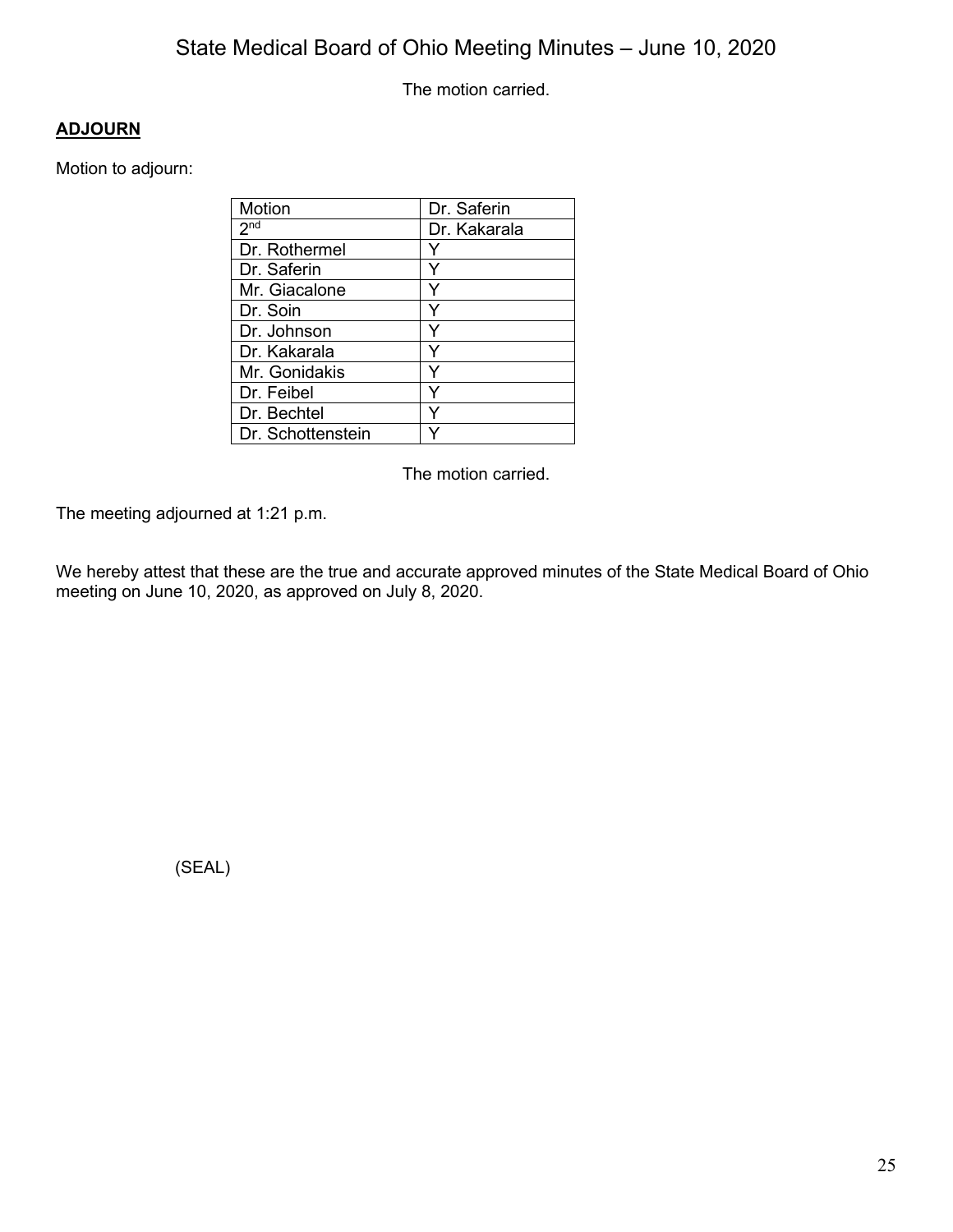

30 E. Broad St., 3rd Floor Columbus, Ohio 43215 (614) 466-3934 www.med.ohio.gov

### **SEXUAL MISCONDUCT COMMITTEE MEETING June 10, 2020** – **via Videoconference**

## **Committee Members Present:** Michael Schottenstein, MD, Chair

Robert P. Giacalone, JD, PhD Michael L. Gonidakis, Esq. Betty Montgomery, Esq.

# **Staff Present:**

Stephanie Loucka, Executive Director Stuart Nealis, Project Manager James Roach, Chief of Investigations Shawn McCafferty, Investigations Manager Tessie Pollock, Chief Communications Officer Benton Taylor, Board Parliamentarian

## **Other Board Members Present:**

Mark Bechtel, MD Jonathan Feibel, MD Kim Rothermel, MD Bruce Saferin, DPM

Dr. Schottenstein called the meeting to order at 8:04 a.m.

## **MINUTES REVIEW**

**Ms. Montgomery moved to approve the draft minutes of the Committee's May 13, 2020 meeting. Mr. Giacalone seconded the motion. The motion carried.**

### **HISTORICAL CASE REVIEW**

Mr. Nealis stated that the numbers he is presenting today are updated as of yesterday afternoon. The Board has completed 67% of the historical case reviews, with just under 400 cases of the original 1,256 remaining to be assigned. The weekly average of completed reviews has decreased somewhat since last month's update, with the four-week average now at 43 completed reviews per week. This is because some cases being reviewed had some formal action and have become much more complex. Despite this, the Board continues to complete 3% to 4% of the reviews each week and is still on pace to complete all initial reviews by the end of September.

To date, the Board has been invoiced just over \$100,000 for contract reviews. Sixty-five reviews have been completed by the assistant attorneys general, which saved the Board approximately 179 hours and \$9,000. Board staff has spent approximately 2,700 hours on the historical case review, which over 1,400 of those hours coming after the recommendation from the contract reviewers.

Dr. Schottenstein thanked Mr. Nealis for the update.

## **HISTORICAL CASE REVIEW TEAM PRESENTATION**

Mr. Roach stated that the overarching goal of this project is to get it right, though it may not be easy or expedient. Mr. Roach anticipated an average of 80 hours per week reviewing work done by outside reviewers and determining next steps. For each case in where there was no formal action, there is an investigation into the matter. Each case review represents a snapshot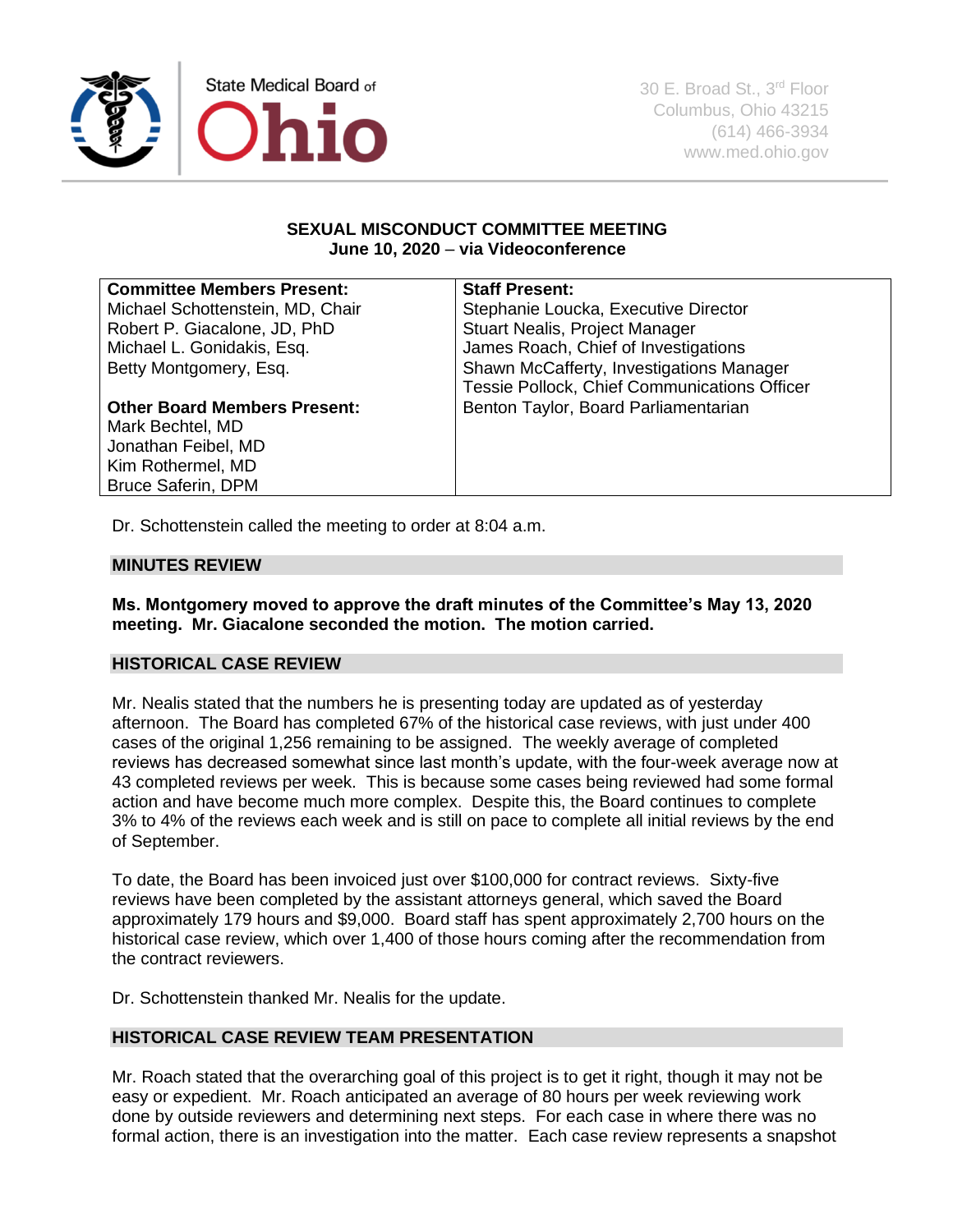in time, but the staff does its due diligence to examine what has occurred since the initial closure of each case and look for signs of predatory behavior.

Mr. Roach continued that the general approach is to ask what more can be done in each case, such as interviewing one more witness. Mr. Roach noted that the complaints under review can be five to twenty years old or more. Mr. Roach further noted that extensive documentation is very important to the process. Mr. Roach stated that over 200 cases have been reviewed by assigned staff from Enforcement and Investigations. Every part of the process has checks and balances; no one person makes the decision of where a case goes next.

Mr. McCafferty stated that since this has never been done, the process continues to be ironed out and a great deal has been accomplished in a short time. Mr. McCafferty reiterated Mr. Roach's comment that everything is thoroughly documented and vetted throughout the process. Mr. McCafferty briefly reviewed the investigations process, which involves batching together cases that have been through the initial review and assigning them to investigators. The investigators come back together at a later time to discuss what has been learned and what further course of action would be appropriate. Once a review is completed, it is take to the Secretary and Supervising Member.

Mr. McCafferty commented that social media searches in the course of investigation sometimes lead to new complaints. Also, review of the Ohio Law Enforcement Gateway (OLEG) has led to discovery of unreported arrests of physicians for things such as OVI.

Mr. McCafferty continued that cases are discussed weekly. Workflow varies based on the type of case. As many as two conference calls may be held per week to discuss the results of investigations and paths to move forward. The investigators are contacting law enforcement agencies and witnesses as part of their investigations. Mr. McCafferty described a program by which certified letters are sent to former complainants or former potential victims regarding the reopening of the case. The Board has worked extensively with Michelle Richards to design the program in such a way as to not re-victimize anyone.

Responding to questions from Ms. Montgomery, Mr. McCafferty stated that Investigations is working well with the assigned Enforcement Attorney. Mr. McCafferty stated that the key is communication and collaboration weekly. Mr. McCafferty stated that for cases in which the victim was never contacted by the Board, the investigator will reach out face-to-face. If the victim had been contacted at the time of the initial complaint, the certified letter will be sent. Mr. McCafferty explained that after speaking with victim advocates, it was determined that a letter would allow the victim time to process the fact that the Board is re-investigating, and would also give a little warning that the Board will reach out to them again. The approach is designed to be as soft and least disturbing as possible. Mr. Roach added that the Board has learned that it is extremely important to be respectful to the victims, and one way to do that is to give the victim power in the process. It is made clear that the victim is in control of what happens next.

Dr. Schottenstein asked what kind of response the letters are getting from the potential victims. Mr. McCafferty replied that it is difficult to characterize the response at this time because the letters program began just a couple of weeks ago. Mr. McCafferty anticipated being able to discuss the nature of the responses at next month's Committee meeting.

In response to further questions from Dr. Schottenstein, Mr. McCafferty stated that there are many different opinions during the review process. Some reviewers opine that investigators should have taken a certain course of action during the initial complaint, but rules and statutes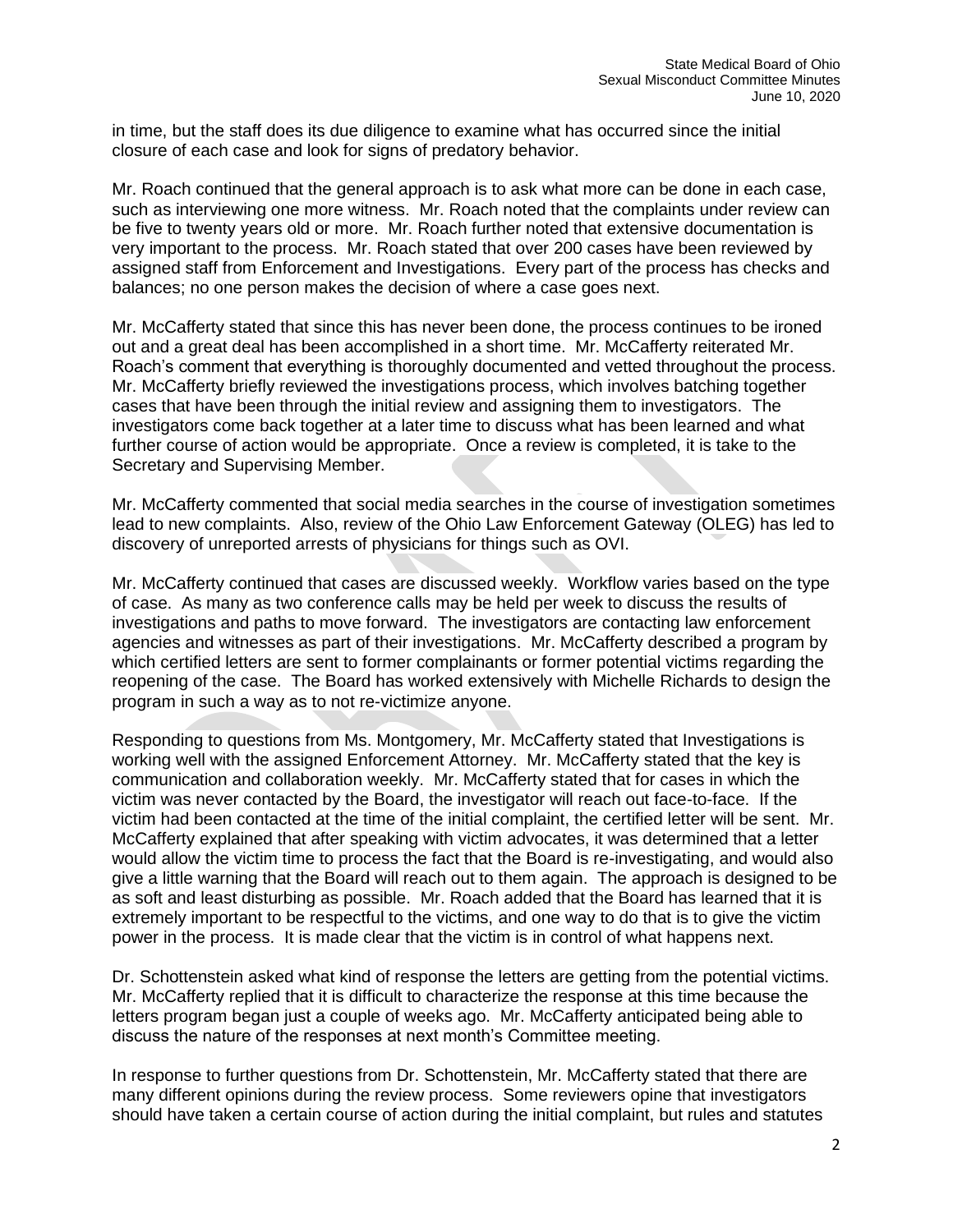in effect at that time may not have allowed it. Following a thorough evaluation, the group comes to an unanimous decision nearly 100% of the time.

Responding to a question from Mr. Giacalone, Mr. McCafferty stated that cases are often reprioritized based on what is learned during investigation. Mr. McCafferty described the situation as fluid and constantly under evaluation.

Ms. Montgomery asked if Mr. McCafferty feels that he is being listened to and that he has enough equipment and staffing, not only in these investigations but also in general. Mr. McCafferty replied that he has a lot of support. Mr. McCafferty commented that no one will every say they could not use more staff or more equipment, and these are particularly difficult times with the COVID-19 pandemic. Mr. McCafferty commended the work of the investigators, particularly Danielle Thompson and Jason Alveda. The investigator supervisors are also reviewing cases. Mr. McCafferty stated that the investigators are doing their due diligence and everyone is dong a great job.

Dr. Schottenstein noted that one of the tasks from the working group action plan was to address relations and the culture between Investigations and Enforcement. Mr. McCafferty stated that the relationship has been very collaborative and they are moving this project forward. Mr. McCafferty anticipated working even more closely with Enforcement when some of the case go back to that section.

Dr. Schottenstein thanked Mr. Roach and Mr. McCafferty for their presentation.

#### **FSMB AUDIT**

Ms. Loucka stated that the team from the Federation of State Medical Boards (FSMB) has conducted multiple interviews of Board staff and Board members. Ms. Loucka commented that the questions the team ask her during her wrap-up interview gave indication that they truly understand the Board's processes. The Board should receive the team's report by the end of June. The report will be discussed at the next Committee meeting, followed by a much broader discussion by the full Board.

### **ADJOURN**

**Mr. Gonidakis moved to adjourn. Ms. Montgomery seconded the motion.** All members voted aye. The motion carried.

The meeting adjourned at 8:35 a.m.

Michael Schottenstein, MD **Chair** bt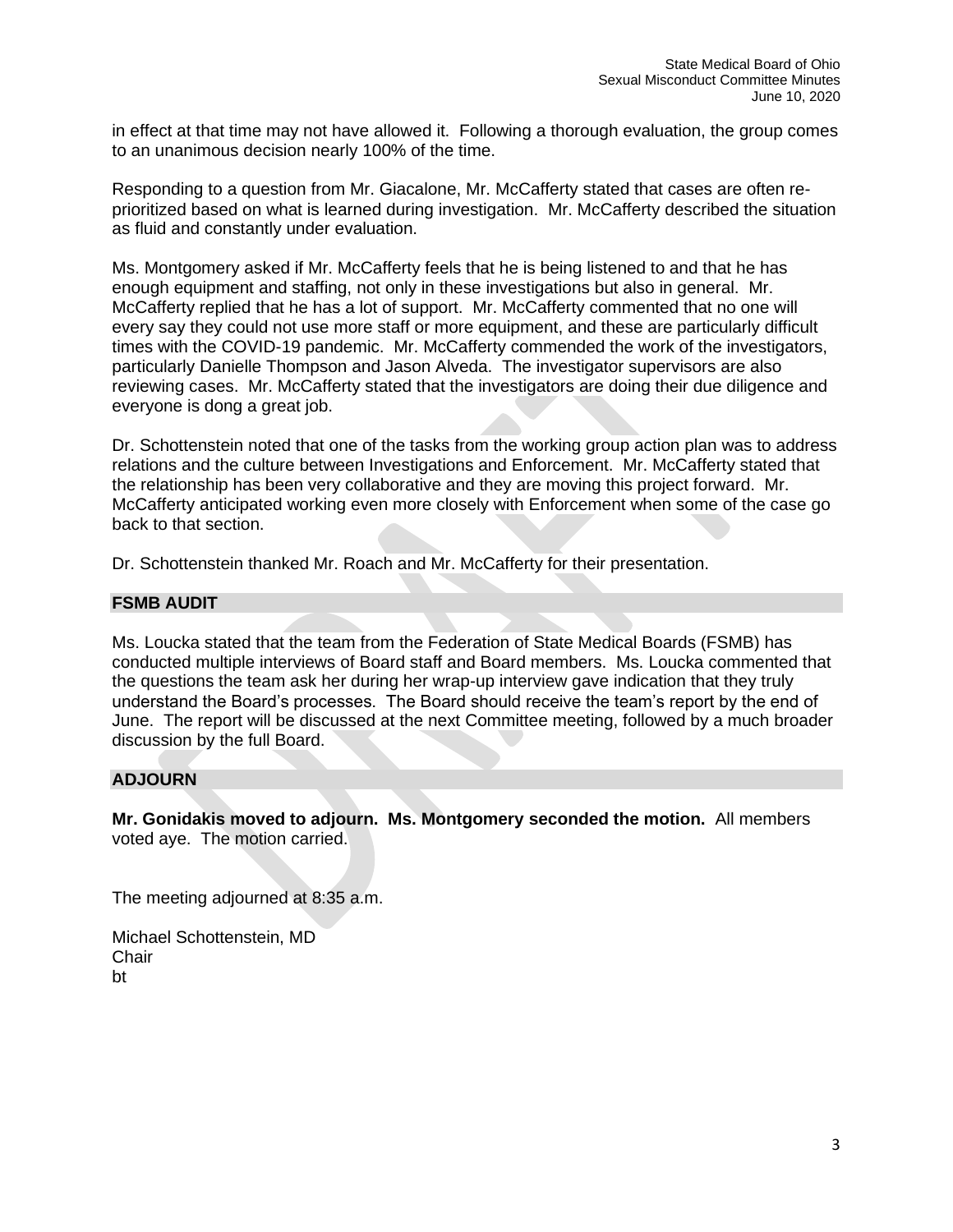

30 East Broad Street, 3rd Floor Columbus, Ohio 43215 (614) 466-3934 med.ohio.gov

#### **POLICY COMMITTEE MEETING June 10, 2020 via Videoconference**

**Members:**  Amol Soin, M.D., Chair Robert Giacalone, R.Ph., J.D. Mark Bechtel, M.D. Sherry Johnson, D.O.

#### **Other Board Members present:**

Michael Schottenstein, M.D. Kim Rothermel, M.D. Bruce Saferin, D.P.M. Michael Gonidakis, Esq. Betty Montgomery Jonathan Feibel, M.D. Harish Kakarala, M.D.

**Staff:**  Stephanie Loucka, Executive Director Kimberly Anderson, Chief Legal Counsel Nathan Smith, Senior Legal and Policy Counsel Jonithon LaCross, Legislative Liaison Benton Taylor, Board Parliamentarian

Dr. Soin called the meeting to order at 9:02 a.m.

#### **Rule Spreadsheet and Schedule**

Ms. Anderson stated that the Rule Spreadsheet and Schedule has been provided to the Committee members. Ms. Anderson stated that the legal staff continues to make good progress through the rules and they continue to be a focus.

#### **Legislative Update**

**House Bill 432 and Senate Bill 246:** Mr. LaCross stated that these licensure reciprocity bills have not been labeled as priorities in either house. Mr. LaCross will keep the Committee abreast of developments regarding these bills.

**House Bill 263:** Mr. LaCross stated that this bill would require the Board to create a specific list of disqualifying felony offenses; an applicant with a conviction for a felony on the list would be disqualified from licensure. Mr. LaCross contrasted this with the current practice in which the Board evaluates each applicant individually and makes a determination regarding licensure. The bill also states that any conviction that is more than five years old cannot be used for disqualification, and it removes the consideration of moral turpitude or character when making decisions for licensure.

Mr. LaCross stated that the Medical Board worked with other health care boards while this bill was in committee. At one point it had been agreed that an amendment developed by the board would be included in the bill prior to it passing committee. However, following a long delay the bill was designated a priority by the Speaker and it passed committee without amendments.

Mr. LaCross stated that the Board will continue to work on this bill and engage with the Senate when it moves to that body. Mr. LaCross stated that the boards have already been in contact with the Senate, which has indicated that the bill will not be fast-tracked.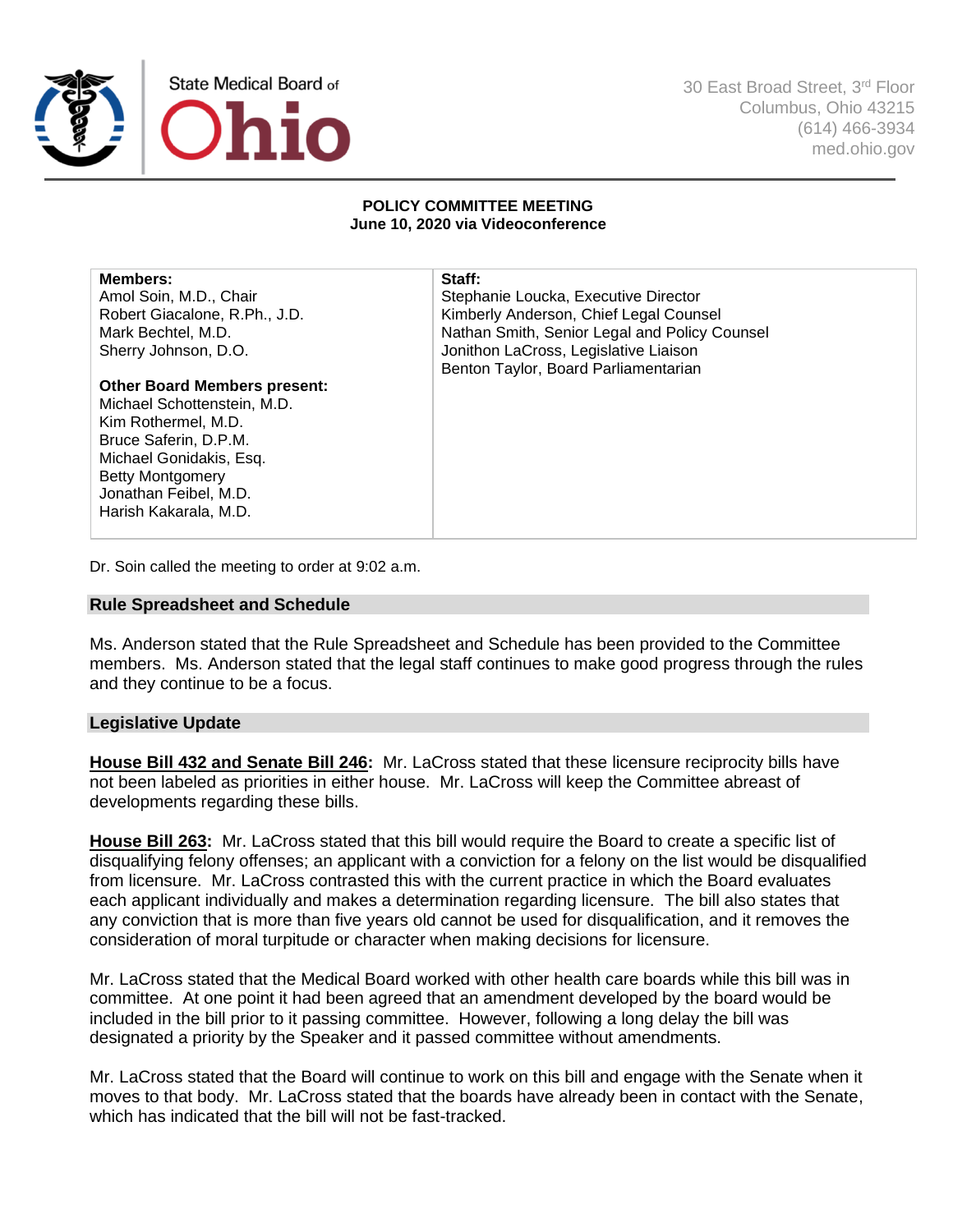**House Bills 641 and 650:** Mr. LaCross stated that these bills concern the treatment of specific conditions with medical marijuana; one is for autism spectrum disorder and the other is for opioid use disorder. Mr. LaCross stated that there is little push in either chamber to move these bills.

**Senate Bill 178:** Mr. LaCross stated that this bill would allow podiatrists to administer flu vaccine to patient seven years and older. This bill has been reviewed by Dr. Saferin and the Board and there does not seem to any concern about it from the medical community. The purpose of the bill is to provide greater access to the flu vaccine.

**Senate Bill 303:** Mr. LaCross stated that this bill will allow pharmacists to consult directly with physician assistants and advanced practice nurses who are prescribing to patients. The Board of Pharmacy favors this bill, as does most of the medical community.

Ms. Montgomery asked if the Board has taken a position on the pharmacy consultation bill. Mr. LaCross stated that prior to the COVID-19 pandemic there had been a plan to determine how to properly engage regarding that bill, but the Board has not taken a position at this time.

**House Bill 484:** Mr. LaCross stated this bill concerning athletic trainers was amended in the House and is unlikely to move in the Senate prior to the legislative recess. The bill requires athletic trainers to practice in collaboration agreements with physicians and podiatrists.

**House Bill 606:** Mr. LaCross stated that this bill creates a tort liability exemption for any health care practitioner who accidently transmits COVID-19 and they cannot be held civilly liable. In response to a question from Dr. Feibel, Mr. LaCross stated that the bill will also create immunity for physicians who have been asked to perform actions outside their specialty. For example, physicians who were asked by their hospital to work in the emergency department during the emergency even though they have never practiced emergency medicine will be protected.

**Senate Bill 1:** Mr. LaCross stated that this bill would reduce regulatory restrictions for cabinet-level agencies. Which does not include the Medical Board. However, the bill also states that any Governor's Order must undergo JCARR review after 14 days, and this would affect the Board's licensees. Mr. LaCross stated that this bill is going into conference committee.

**Medical Board Stances on Pending Legislation:** Ms. Montgomery commented that there are several bills on which the Board should have an opinion, but has not taken a position on either in favor or against. Mr. Gonidakis stated that historically the Board has taken positions on many bills, but has done so less often over the last several months. Ms. Montgomery stated that when she served as a legislator, they heard from the Medical Board regularly. Ms. Montgomery stated that the Board should have a policy for weighing in on legislation so it has a voice at the appropriate time with policy-makers. Dr. Feibel agreed that the Board should have a greater presence on the bills that affect their licensees.

Dr. Soin was grateful for this feedback and stated that the Board can work on creating mechanism and methods for commenting on pending legislation that would affect the Board. Mr. LaCross also thanked the Committee and stated that he will meet with Ms. Loucka and Ms. Reardon to address these concerns further.

**House Bill 679:** Mr. LaCross stated that this telehealth services bill, which passed out of committee yesterday, will codify the ability to practitioners to use telemedicine. Other parts of the bill deal with Medicaid and maintains the facility fee for using telemedicine. The bill applies not only to physicians, but also to other practitioners such as dieticians, psychologists, clinical nurses, occupational therapists, physical therapists, and audiologists. Respiratory care professionals are not currently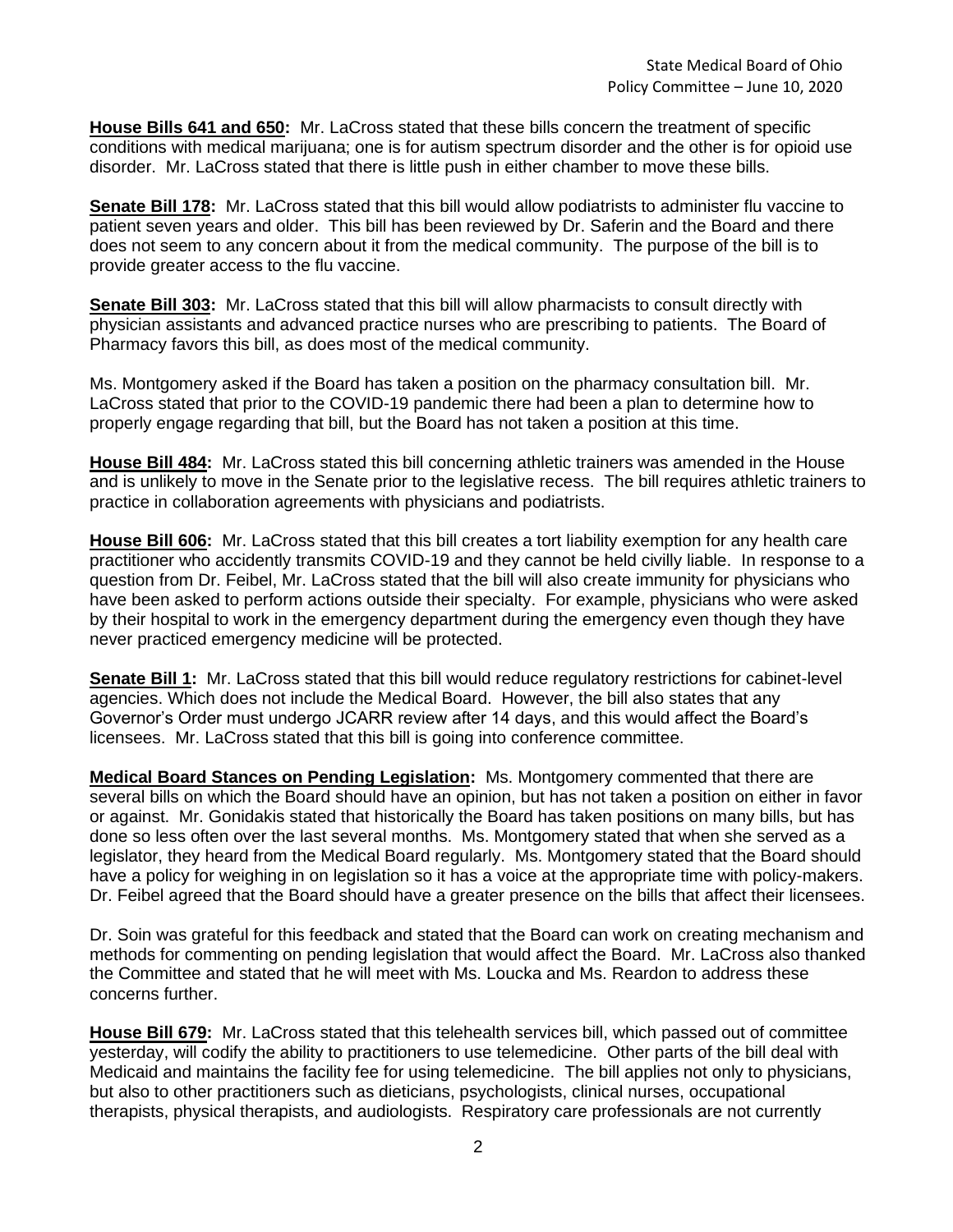included, but their association is working to change that so that they can manage things like albuterol usage via telemedicine. Initial visits to a practitioner would be allowed to occur by telemedicine if the visit meets the same standard of care as an in-person visit. If passed, the Board will be able to implement rules regarding the use of telemedicine.

Ms. Loucka noted that this bill moved very quickly through the House. Unfortunately, the Board had not been aware that the Ohio State Medical Association (OSMA) was providing testimony last week, at that testimony led to many of the sub-amendments that are detailed in the memo. The sub-bill was released yesterday, and the staff has not yet done a thorough analysis of it, though there is analysis of the bill as introduced. Ms. Loucka asked the Committee for guidance on how to proceed on this issue.

The Committee discussed this topic thoroughly. Dr. Bechtel commented that Ohio's elderly population is probably at the greatest risk for coronavirus, but many of them are not tech-savvy and may not be able to use telemedicine by way of computers and cameras. Dr. Bechtel stated that allowing use of telephone without a video component may help ensure that elderly and other vulnerable populations have access to care.

Dr. Johnson agreed with Dr. Bechtel, stating that many in southeastern Ohio have spotty internet service and telephones are the only way they have to communicate. Dr. Johnson stated that it is very important that health care practitioners continue to provide services for economically-challenges patients.

Ms. Montgomery stated that it is critical that the Board have a presence working with all allied health professionals affected by the telehealth issue. Ms. Montgomery also noted that there was some concern in the bill about a disparity between Medicaid and other telehealth services. Ms. Montgomery stated that patients not be subject to disparate treatment of a limiting of the quality of medical care simply because someone is on Medicaid. Mr. LaCross stated that the sub-bill adopted yesterday addresses many of these concerns.

Dr. Schottenstein agreed with previous comments about use of the telephone. Dr. Schottenstein stated that some psychiatric patients may be prone to anxiety about being on a video call. In general, Dr. Schottenstein did not favor restricting a doctor's ability to consult with a patient over the telephone.

Mr. Gonidakis commented that if enacted, this represents a significant policy shift for Ohio, and he expressed concern that the Board does not seem to have a seat at the table in the legislature. Ms. Loucka shared these concerns and stated that the Board will work on building on relationships in the House and staying in front of issues. Ms. Loucka agreed with Ms. Montgomery that these are unique times and things are moving quickly due to departure dates and deadlines in the legislature.

Dr. Feibel suggested that these issues may warrant a special meeting of the Committee so that it can stay on top of developments. Dr. Feibel commented that some medical specialties may be more conductive to telemedicine than others. Dr. Feibel stated that it is helpful to save a patient from having to go to a doctor's office during a pandemic, but the Board should be careful and thoughtful about making it the new standard of care. Dr. Feibel expressed concern that some will take advantage of being able to bill for a simple, short telephone call with a patient.

Dr. Soin agreed with Dr. Feibel's concerns and was opposed to telephone or email visits to physicians in certain situations. Dr. Soin stated that such provisions seem to conflict with other parts of the bill concerning facility fees and liability waivers. Dr. Soin pointed out that there are existing mechanisms within CMS and insurance payors to compensate for telephone encounters and those systems should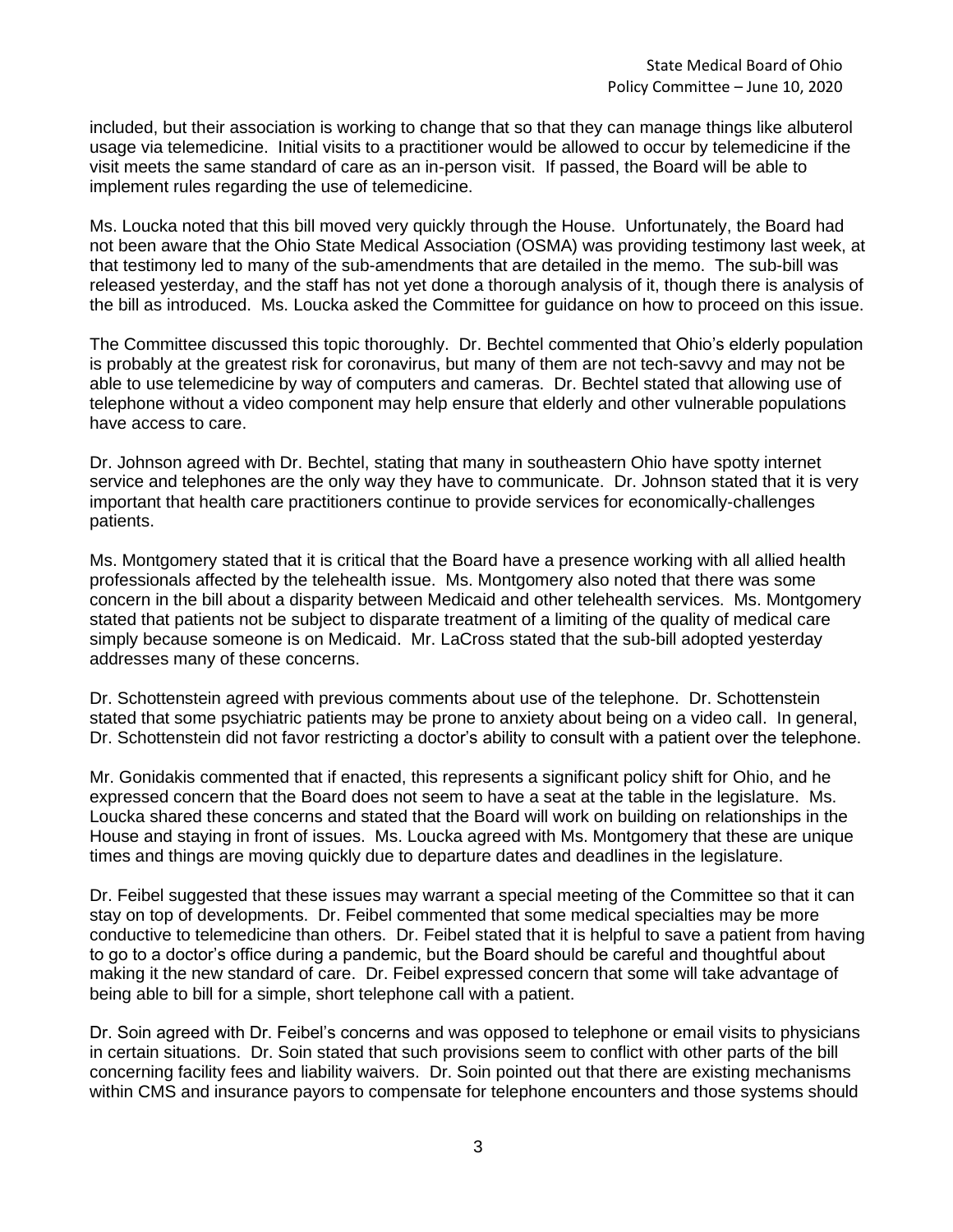be left in place. Dr. Soin opined that telephone visits should be allowed only in cases in which the patient has a documented lack of video capability.

Mr. Giacalone agreed that telephone visits may make sense for the elderly population, but opined that the Board should be judicious in what it does. Mr. Giacalone noted past experiences with online prescribing and felt that the Board should not fall back into a similar situation. Mr. Giacalone felt that telephone visits would work for certain populations and certain medical specialties, but it should not be universal.

Dr. Bechtel agreed that video is the optimal means of communicating remotely and stated that telephone should only be used when use of video is documented to be impossible. Dr. Bechtel shared concerns that telephone visits could be abused and used as a way of generating income by having minimal conversations that would normally be simply part of a physician's daily work.

Ms. Loucka commented that it will be important for the Board to having rule-making authority to establish parameters for telemedicine as it relates to issues such as office-based opioids treatment, treatment for weight-loss, and recommendations for medical marijuana.

Ms. Loucka continued that the bill as introduced required a patient's initial visit to a physician to be in person and at least one in-person visit each year subsequent to that. Mr. LaCross stated that the subbill alters this requirement and allows the initial visit to be over the telephone so long as the visits meets the same standard of care that an in-person visit would. The sub-bill also outlines criteria that a telephone visit would have to meet.

Dr. Feibel opined that in most medical specialties, an initial visit by telephone could never meet the same standard of care of an in-person visit. Dr. Soin agreed, stating that the initial visit is critical not only for the physical examination but also for establishing a strong physician/patient relationship.

Ms. Loucka suggested that a sub-group of Board members focused on the telemedicine issue be established for the staff to work with between meetings. Dr. Soin, Mr. Gonidakis, Dr. Bechtel, Ms. Montgomery, and Dr. Feibel volunteered to be on the sub-group. Ms. Anderson stated that if the subgroup meets, it may be required to be a public meeting with notice given to the public. Dr. Soin stated that the staff can begin with individual consultations and then have a public meeting if that is deemed necessary.

**House Bill 45:** Mr. LaCross stated that there was some concern with this bill regarding the scope and registration of surgical technicians. The associations and hospitals are in favor of full licensure for surgical technicians rather than registration. This would allow the Board to properly regulate surgical technicians as it does all its licensees. Dr. Feibel stated that the Board should examine the merits of registration and whether there needs to be separate licensure.

**House Bill 492:** Dr. Schottenstein asked if there has been any movement on this bill concerning physician assistants. Dr. Schottenstein expressed concern that the bill waters down qualifications for physician assistants while simultaneously increasing their level of responsibility. Mr. LaCross stated that there is no intention in the legislature to move this bill at this time.

#### **Rules for Initial Circulation**

Ms. Anderson asked that the proposed hearing rules in Chapter 4731-13 be withdrawn from the Common Sense Initiative (CSI) so that it can be amended to address some concerns and refiled. Ms.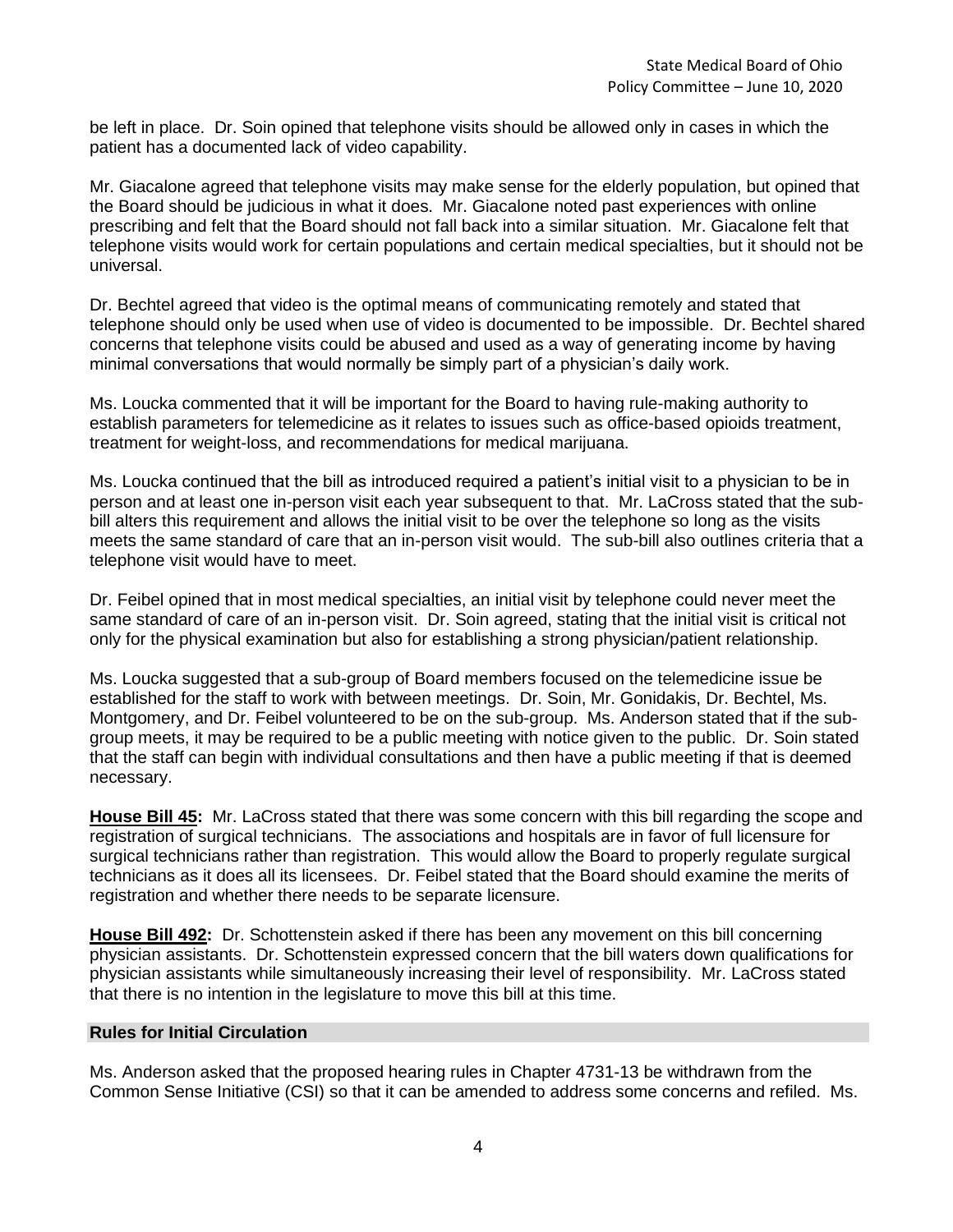Anderson also asked that the exposure prone invasive procedures be circulated to interested parties for review.

**Dr. Bechtel moved to withdraw Rule 4731-13-13 from CSI review and include it with the initial circulation of other rules from Chapter 4731-13, as amended, for initial review by interested parties; and to circulate rules from Chapter 4731-17, as amended, for initial review by interested parties. Mr. Giacalone seconded the motion. All Committee members voted aye. The motion carried.**

#### **Rules to File with CSI**

Ms. Anderson stated that no comments were received on the personal information system rules and one comment was received on the radiologist assistant rules. Ms. Anderson believed that the statute on radiologist assistants addresses some of the informed consent issues because it requires radiologist assistants to wear a badge identifying themselves at all time and to work under the supervision of a radiologist. The Committee has also been provided with a detailed memo on the dietetics rules.

**Dr. Bechtel moved to recommend that proposed radiologist rules from Chapter 4774-1; the proposed personal information systems rules from Chapter 4731-9; and the proposed dietetics Rules 4759-4-04 and 4759-4-08 as amended, be filed with CSI. Ms. Montgomery seconded the motion. All Committee members voted aye. The motion carried.**

#### **CSI Updates**

Mr. Smith stated that that Rule 4759-6-02 had been ready for filing with the Joint Committee on Agency Rule Review (JCARR) in Fall 2019. However, Senate Bill 221 became effective and changed the requirements for incorporation by reference, which are references to external documents. Senate Bill 221 requires such things as including the date for the version of the external document and that it be posted on the website. Some deficiencies in the Board's external references were noted in Rule 4759-6-02, so the rule's language has been amended to address that. In addition, an enforcement mechanism has been added that will make violation of the rule a violation of minimal standards of care.

Mr. Smith stated that the Dietetics Advisory Council has reviewed these amendments and recommend that the Board adopt them.

#### **Dr. Bechtel moved to recommend approval of proposed amended rule 4759-6-02 for refiling with CSI. Mr. Giacalone seconded the motion. All Committee members vote aye. The motion carried.**

### **Death Certificate Position Statement**

Ms. Anderson asked for the Committee's approval to amend the Board's death certificate position statement to update all the statute and rule references, as well as a statement specifically regarding death certificates related to COVID-19, based on guidance from the Centers for Disease Control (CDC).

**Ms. Montgomery moved to approve the updated position statement on death certificates for filing on the Board's website. Dr. Bechtel seconded the motion. All Committee members voted aye. The motion carried.**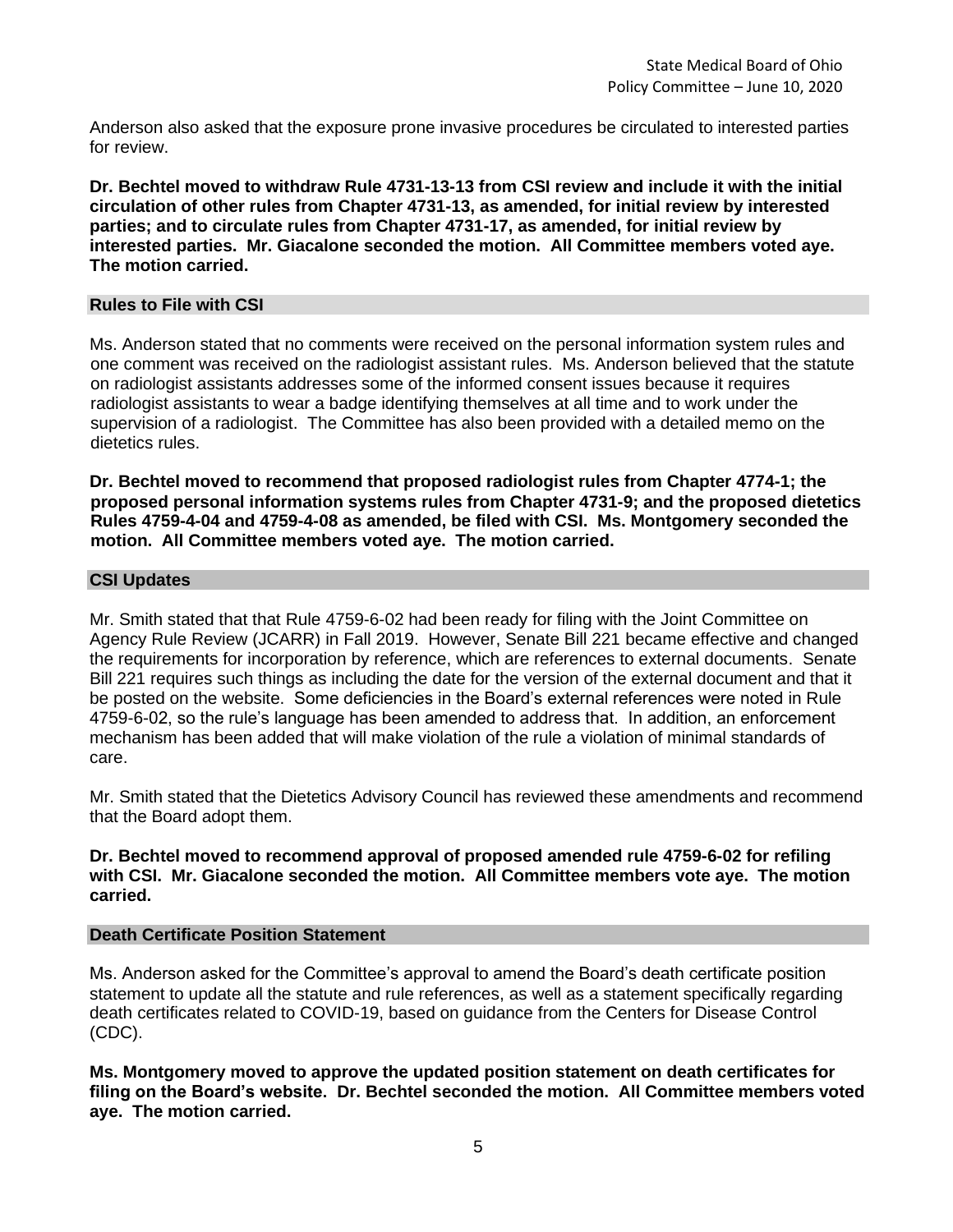#### **Weight-Loss Rules FAQ's**

Ms. Anderson stated that the medication Belviq, a controlled substance for chronic weight maintenance, has been withdrawn from the market. Since Belviq is one of the two medications mentioned by name in the Board FAQ's on chronic weight loss, Ms. Anderson asked the Committee's approval to amend the FAQ's by removing references to Belviq.

#### **Bechtel moved to update the weight-loss rules FAQ's on the Board's website as discussed. Mr. Giacalone seconded the motion. All Committee members voted aye. The motion carried.**

#### **Microneedling**

Ms. Anderson stated that she wished to introduce this topic to the Committee this month and have a more robust discussion next month. In December 2019, the Ohio State Cosmetology and Barber Board made changes in their rules for cosmetologists and aestheticians which clarified that procedures such as microneedling and cool sculpting is not permitted in their scope of practice. The Cosmetology Board did not opine on whether microneedling is a medical task which can be delegated under the Medical Board's delegation rules, or if it is a medical procedure which cannot be delegated and must be performed by a practitioner for whom it is withing their scope of practice.

Ms. Anderson spoke about this matter with Dr. Bechtel, and his initial opinion was that microneedling is a medical procedure and not a medical task because there is risk of harm to patients. The Board's legal staff is currently researching how other states have addressed this issue. So far the consensus seems to be that other states consider microneedling to be a medical procedure, but it appears that other state medical boards have not weighed in on the issue. Ms. Anderson stated that the legal staff will continue researching and getting information from practitioners.

Dr. Bechtel stated that microneedling involves a platelet-rich infusion in which blood is drawn from the patient, spun in a centrifuge, and then injected into an area such as acne, scars, or under the scalp. This procedure involves a risk of bleeding and there has been reports of nerve damage. Dr. Bechtel noted a recent incident in New Mexico in which blood was mixed up and patients were potentially exposed to blood-bourne pathogens. This incident illustrates the risks that are involved with microneedling. Dr. Bechtel was concerned about delegating this procedure to an unlicensed person. In response to a question from Dr. Kakarala, Ms. Anderson stated that cool sculpting is also outside the scope of practice of a cosmetologist or anesthetist.

Ms. Anderson stated that this topic will be brought back to the Policy Committee for discussion at a future meeting.

#### **Adjourn**

**Dr. Bechtel moved to adjourn the meeting. Ms. Montgomery seconded the motion. All Committee members voted aye. The motion carried.**

The meeting adjourned at 10:08 a.m.

bt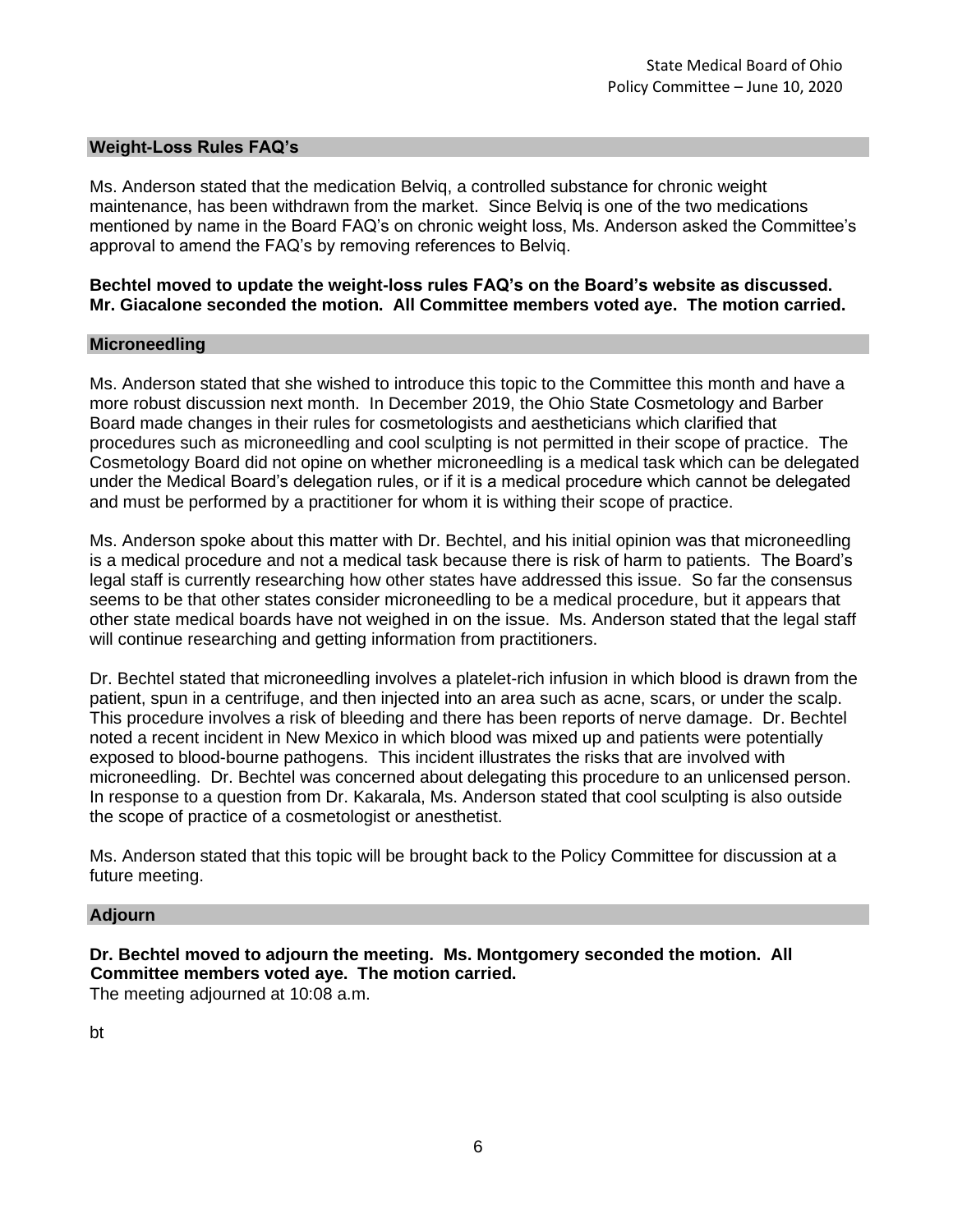

#### **MEDICAL MARIJUANA COMMITTEE MEETING June 10, 2020** - **via Videoconference**

| <b>Committee Members Present:</b>        | <b>Staff Members Present:</b>                             |
|------------------------------------------|-----------------------------------------------------------|
| Mark A. Bechtel, M.D., Chair             | Stephanie Loucka, Executive Director                      |
| Michael Schottenstein, M.D.              | Kimberly Anderson, Chief Legal Counsel                    |
| Amol Soin, M.D.                          | Alexandra Murray, Counsel, Standards, Compliance Attorney |
| Robert Giacalone, R.Ph, J.D.             | Tessie Pollock, Director of Communication                 |
|                                          | Benton Taylor, Board Parliamentarian                      |
| <b>Additional Board Members Present:</b> |                                                           |
| Kim Rothermel, MD                        |                                                           |
|                                          |                                                           |

Dr. Bechtel called the meeting to order at 3:04 p.m.

### **CTR PHYSICIAN ANNUAL REPORT**

Dr. Bechtel stated that physicians with a certificate to recommend medical marijuana (CTR) are required to file a report with the Medical Board and the Board of Pharmacy annually. The Committee had been asked to review the report and, if appropriate, approve its publication. Mr. Giacalone opined that the report was very well done.

Motion to publish the CTR Physician Annual Report:

| Motion            | Dr. Schottenstein |
|-------------------|-------------------|
| 2 <sub>nd</sub>   | Mr. Giacalone     |
| Mr. Giacalone     |                   |
| Dr. Bechtel       |                   |
| Dr. Schottenstein |                   |
| Dr. Soin          |                   |

The motion carried.

#### **REVIEW AND DISCUSSION OF CACHEXIA EXPERT REPORT**

Dr. Bechtel stated that Anastasia Rowland-Seymour, M.D., who is present in the Committee meeting today, has offered her expert opinion on the petition to add cachexia to the list of conditions that may be treated with medical marijuana. Dr. Bechtel noted that medical marijuana is already approved for the treatment of nausea and vomiting with chemotherapy, as well as nausea and cachexia with AIDS; the petition, if approved, will allow for use of medical marijuana to treat cachexia when cancer or AIDS is not the underlying diagnosis.

Dr. Bechtel continued that Dr. Rowland-Seymour's report centered on two concerns. First, there was concern about the side-effects of marijuana in general and the impact of its chronic use on psychological issues such as paranoia, disengagement, and IQ. Second, there was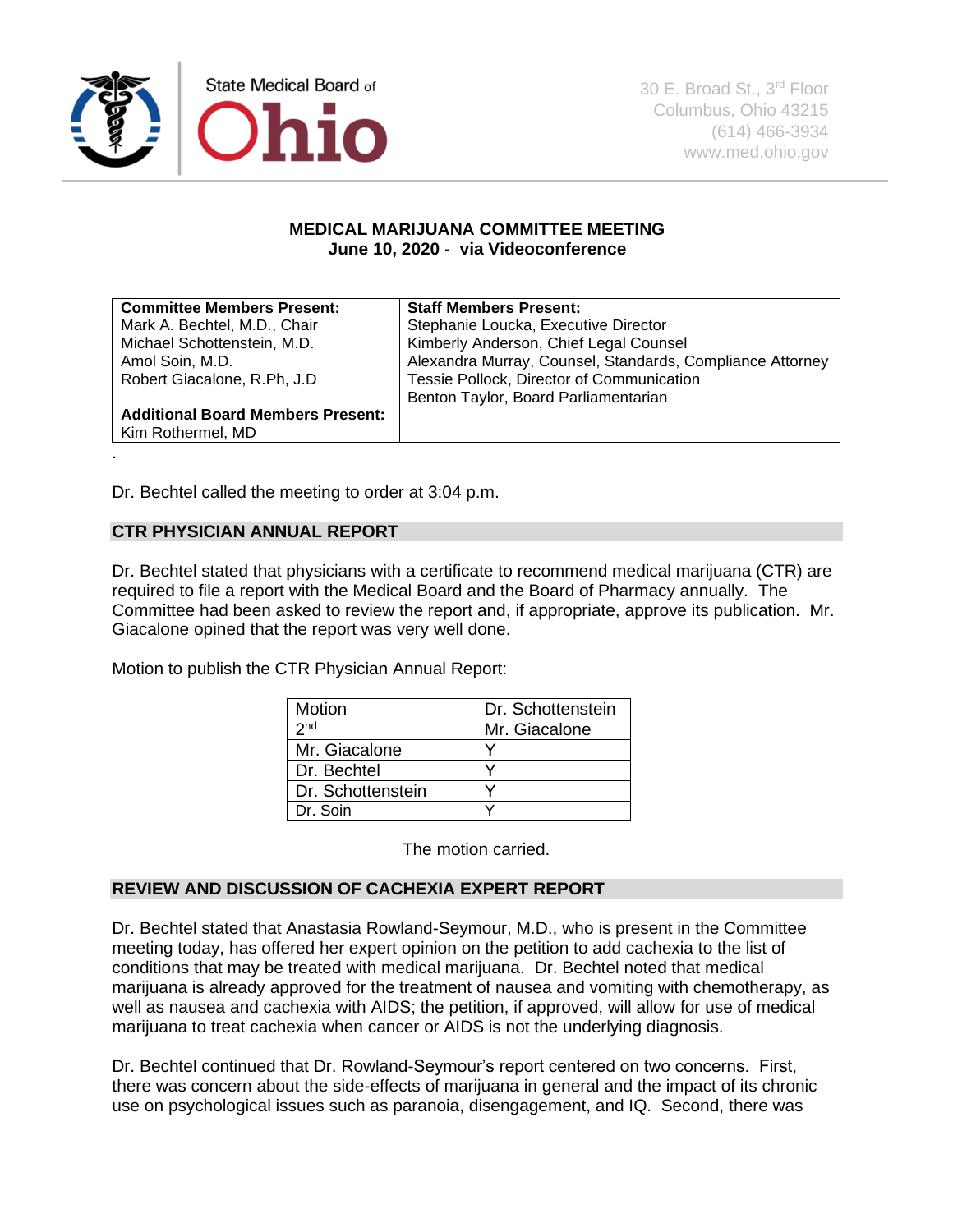concern about the quality of the marijuana products, specifically whether they are dispensed free of contaminants and are of medical grade.

Regarding the quality of medical marijuana products in Ohio, Tessie Pollock, Director of Communications for the Medical Board, stated that the Department of Commerce enforces a high standard. Product samples are sent to testing laboratories and there have been a couple of recalls due to minute indications of possible contaminants or mislabeling. The Department of Commerce and State of Ohio Board of Pharmacy also have a tracking system called Seed to Sale which allows for the tracking of each individual plant from seed to the time it is processed into different types of products and sold at dispensaries. The testing laboratories had to complete a competitive process to get the contracts for perform the testing.

Dr. Bechtel agreed with Ms. Pollock, stating that Ohio pursues a very stringent, high-quality control mechanism to evaluate products, ensure quality control, and avoid contaminants. Dr. Soin stated that, given the quality control mechanisms and the scrutiny that processors and dispensaries are under, he felt as comfortable as he could tha the medical marijuana products Ohioans receive are high-quality. Based on what he has seen as a member of the Ohio Medical Marijuana Advisory Committee, Dr. Soin felt that the quality of the product could be trusted.

Regarding the concern about the potential side-effects of chronic use of medical marijuana, Dr. Soin agreed with Dr. Rowland-Seymour's opinion that there is not a robust amount of medical literature or clinical trials about the treatment of cachexia with medical marijuana. Dr. Soin opined that Dr. Rowland-Seymour's opinion is valid. Dr. Soin noted that those who established the medical marijuana program looked past these shortcomings for certain diagnoses because it was felt that the benefits outweighed the risks. Dr. Soin further pointed out the cachexia in relation to AIDS and cancer is one of the diagnoses already approved for treatment with medical marijuana.

Dr. Schottenstein noted ironically that dronabinol, a synthetic THC, is conceivably more potent than medical marijuana obtained from a dispensary. The concerns for side-effects like paranoia and anxiety are thought to be substantially THC-mediated, so it is possible that the risk of those side-effects could be reduced with medical marijuana as compared to dronabinol. Dr. Bechtel agreed, noting Dr. Rowland-Seymour's report that dronabinol, which is already approved by the FDA, is seven times more potent than medical marijuana.

Mr. Giacalone asked Dr. Rowland-Seymour for her thoughts. Dr. Rowland-Seymour agreed with all the prior comments of the Committee members. Dr. Rowland-Seymour stated that there is currently no data on the use of medical marijuana to treat cachexia that is not related to cancer or AIDS, but trials are underway and data may be available soon. Dr. Rowland-Seymour stated that she would probably agree with Dr. James Weeks, who submitted the petition, if he argued that medical marijuana is potentially more efficacious and less likely to produce sideeffects than dronabinol. However, that does not seem to be Dr. Weeks' argument.

Dr. Schottenstein stated that there is cachexia, and then there is the loss of appetite which can be very distressing by itself. Dr. Schottenstein commented that it is probably not fair to say that medical marijuana definitively treats the syndrome of cachexia, but there is a quality of life issue when someone has a poor appetite. Such patients often miss out on social opportunities and on the enjoyment of eating. Dr. Schottenstein felt that from a mental health standpoint, it can be very beneficial to give people something that will increase their appetite even if it does not go to the heart of cachexia.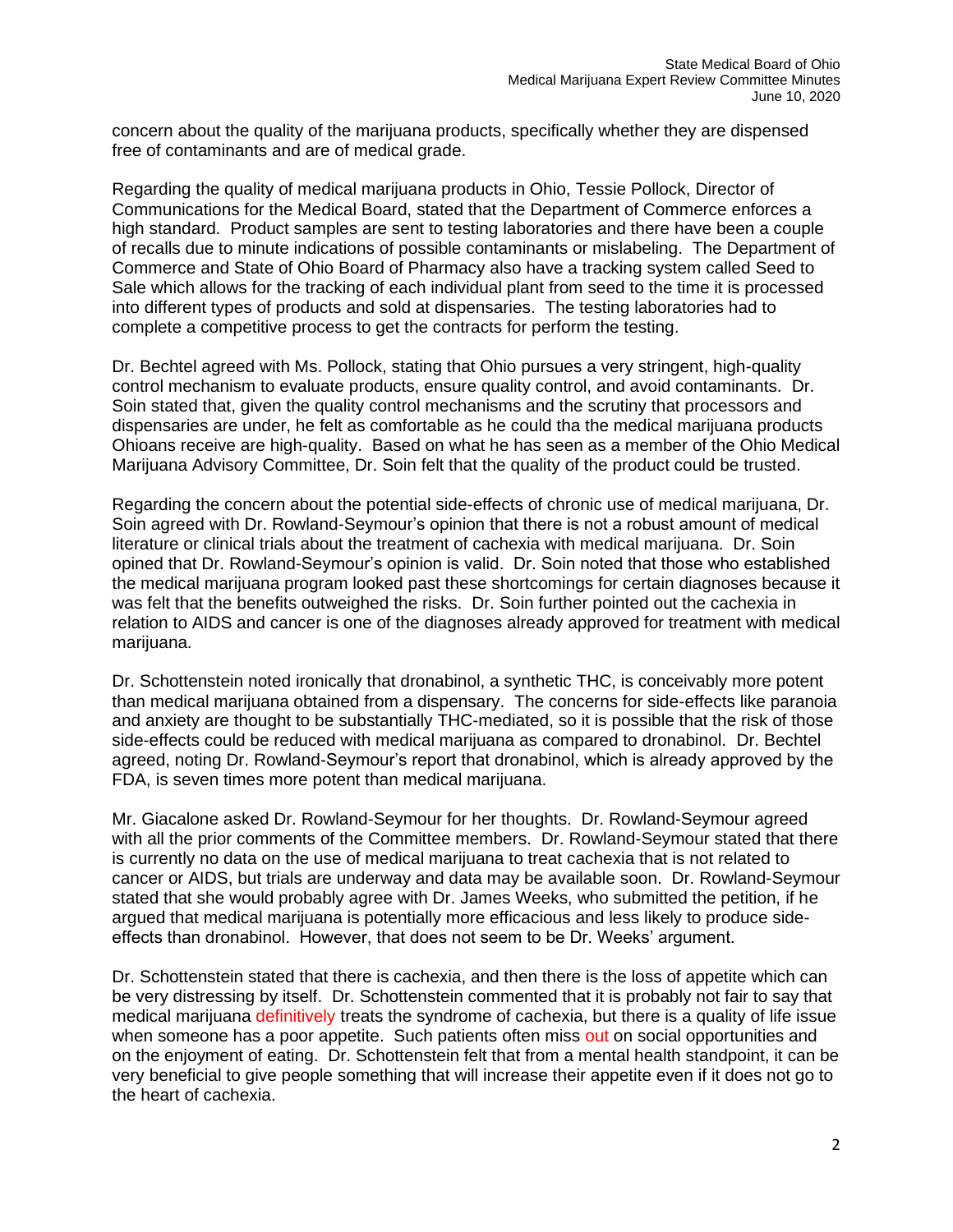Dr. Rowland-Seymour commented that her primary concerns are safety and the ability to trace the product. If the manufacturing and quality assurance processes in Ohio are good and chemical fingerprinting of the plants is available, Dr. Rowland-Seymour felt that there would probably be minimal risk of harm in using medical marijuana to treat cachexia.

Dr. Soin stated that he would feel comfortable recommending approval of the petition to add cachexia to the list of qualifying conditions. Dr. Schottenstein agreed, stating that the case for approval is as strong as could be made to add a condition. Dr. Schottenstein reiterated that use of medical marijuana to treat AIDS-related and cancer-related cachexia is already allowed, and approval of this petition would extend that to all cases of cachexia. Mr. Giacalone agreed. Mr. Giacalone expressed concern about the lack of clinical trials, but agreed with previous comments that synthetic THC in the form of dronabinol is already in use. Given the quality control parameters in Ohio, Mr. Giacalone was inclined to favor approval. Mr. Giacalone further noted that a typical prescription of 60 dronabinol 2.5 mg tablets costs \$250, so the economics also favors approval of the petition to approve medical marijuana.

Dr. Bechtel also favored a recommendation of approval, based on the following:

- Ohio has very good quality control measures for medical marijuana.
- Synthetic THC is already FDA-approved.
- Dronabinol, a synthetic THC, may be more potent than medical marijuana and it is already approved.
- Though there is a lack of data from clinical trials for use of medical marijuana for cachexia, but this is also the case for conditions already approved by the legislature.
- Medical marijuana is already approved to treat cancer-related and ADIS-related cachexia.

In addition, Dr. Bechtel agreed with Dr. Schottenstein's comments regarding loss of appetite. Dr. Bechtel stated that loss of appetite can be a very distressing situation for both the patient and the family who tries to get the patient to eat.

Motion to recommend approval of the petition to add cachexia to the list of qualifying conditions for treatment with medical marijuana:

| Motion            | Dt. Schottenstein |
|-------------------|-------------------|
| 2 <sub>nd</sub>   | Dr. Soin          |
| Mr. Giacalone     |                   |
| Dr. Bechtel       |                   |
| Dr. Schottenstein |                   |
| Dr. Soin          |                   |

The motion carried.

Motion to recommend denial of the petitions to add anxiety and autism spectrum disorder to the list of qualifying conditions for treatment with medical marijuana: